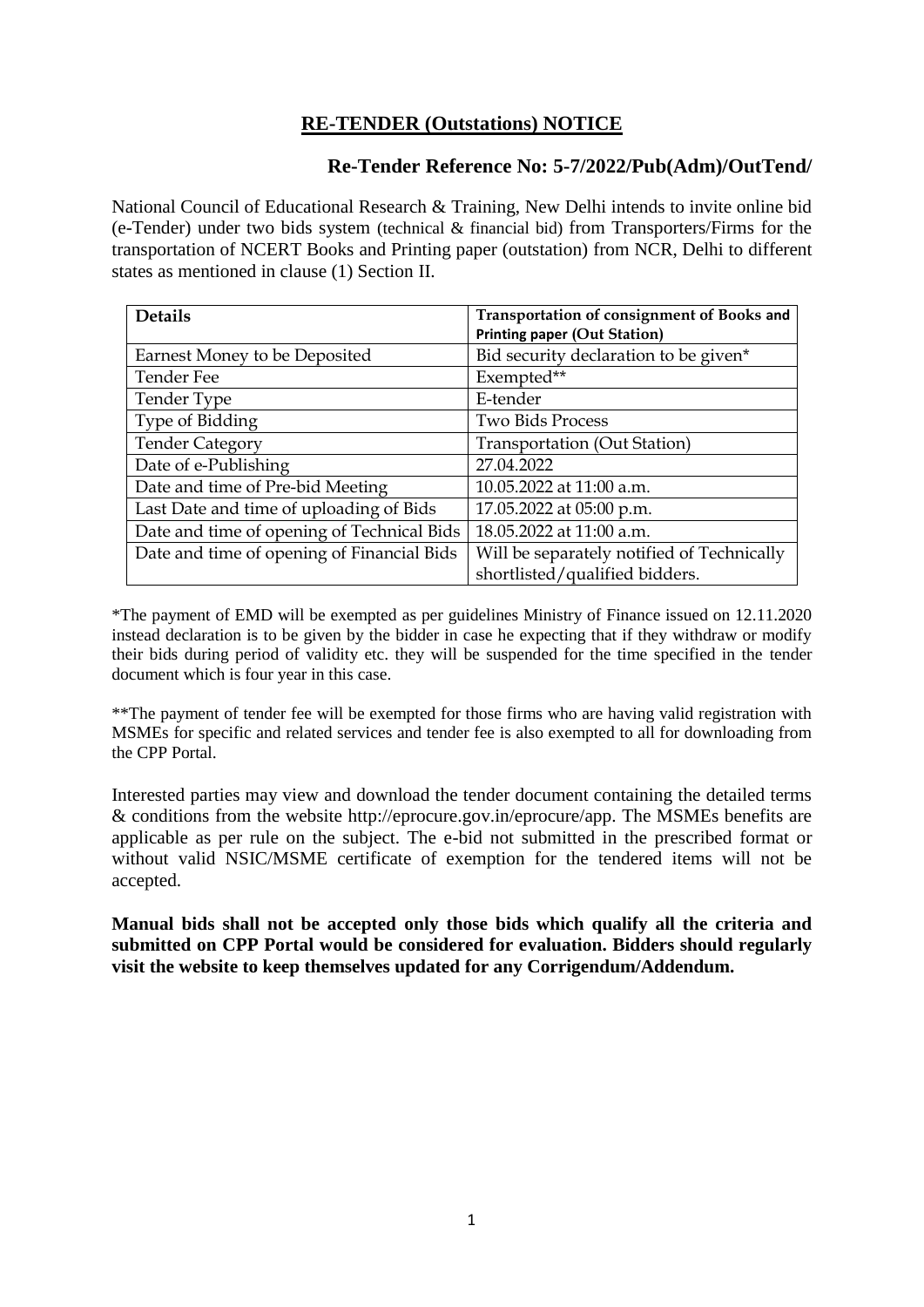

# राष्ट्रीय शैक्षिक अनुसंधान और प्रशिक्षण परिषद् **NATIONAL COUNCIL OF EDUCATIONAL RESEARCH AND TRAINING**<br>Sri Aurobindo Marg, New Delhi 110016

## **E-TENDER DOCUMENT**

## **Transportation of Consignment of Books and Printing Paper**

## **(Outstation Destination)**

## **CONTENTS**

| <b>SECTION I</b>    |                      | <b>INSTRUCTIONS FOR ONLINE BID SUBMISSION</b>                                                                         |
|---------------------|----------------------|-----------------------------------------------------------------------------------------------------------------------|
| <b>SECTION II</b>   |                      | <b>INVITATION FOR BIDS</b>                                                                                            |
| <b>SECTION III</b>  |                      | <b>INSTRUCTIONS TO BIDDERS</b>                                                                                        |
| <b>SECTION IV</b>   | ٠                    | <b>BIDDING DATA SHEET</b>                                                                                             |
| <b>SECTION V</b>    |                      | LIST OF THE DOCUMENTS TO BE UPLOADED AT<br>CPP PORTAL IN COVER 1 (TECHNICAL BID) &<br><b>COVER 2 (FINANCIAL BID):</b> |
| <b>SECTION VI</b>   | ÷                    | <b>QUALIFICATION CRITERIA</b>                                                                                         |
| <b>SECTION VII</b>  |                      | SCHEDULE OF REQUIREMENTS (Brief description of<br>work)                                                               |
| <b>SECTION VIII</b> |                      | <b>BID SUBMISSION FORM</b>                                                                                            |
| <b>SECTION IX</b>   | ÷                    | PRICE SCHEDULE                                                                                                        |
| <b>SECTION X</b>    |                      | <b>CONDITIONS OF CONTRACT</b>                                                                                         |
| <b>SECTION XI</b>   |                      | <b>CONTRACT FORM</b>                                                                                                  |
| <b>SECTION XII</b>  | $\ddot{\phantom{a}}$ | <b>BANK GUARANTEE FORM (FOR PERFORMANCE</b><br><b>SECURITY</b> )                                                      |
| <b>SECTION XIII</b> | $\mathcal{L}$        | NOTIFICATION OF AWARD                                                                                                 |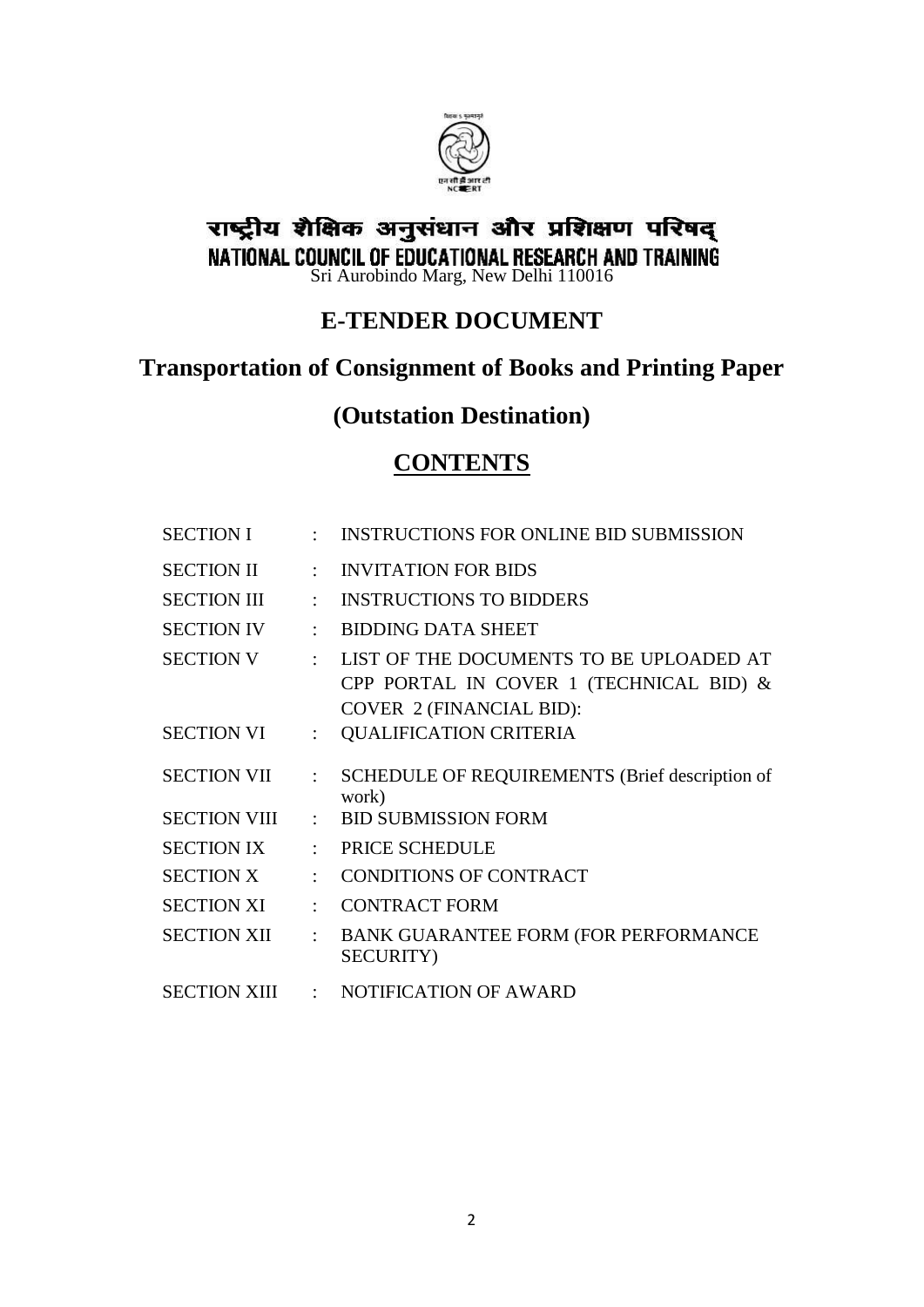## **SECTION I INSTRUCTION FOR ONLINE BID SUBMISSION**

The bidders are required to submit soft copies of their bids electronically on the Central Public Procurement (CPP) Portal i.e. http://eprocure.gov.in/eprocure/app, using valid Digital Signature Certificates. The instructions given below are meant to assist the bidders in registering on the CPP Portal, prepare their bids in accordance with the requirements and submitting their bids online on the CPP Portal.

#### **REGISTRATION**

- (i) Bidders are required to enrol on the e-Procurement module of the Central Public Procurement Portal by using the "Online Bidder Enrolment" option available on the home page. Enrolment on the CPP Portal is free of charge.
- (ii) During enrolment/registration, the bidders should provide the correct/true information valid email-id & mobile number. All the correspondence shall be made directly with the contractors/bidders through email-id provided.
- (iii)As part of the enrolment process, the bidders will be required to choose a unique username and assign a password for their accounts.
- (iv) For e-tendering possession of valid Digital Signature Certificate (Class II or Class III Certificates with signing key usage) is mandatory which can be obtained from SIFY/nCode/eMudra or any Certifying Authority recognized by CCA India on eToken/Smart Card.
- (v) Upon enrolment on CPP Portal for e-tendering, the bidders shall register their valid Digital Signature Certificate with their profile.
- (vi) Only one valid DSC should be registered by a bidder. Bidders are responsible to ensure that they do not lend their DSCs to others which may lead to misuse and should ensure safety of the same.
- (vii) Bidders can than log into site through the secured login by entering their user ID/password and the password of the DSC/e-Token.

#### **SERCHING FOR TENDER DOCUMENTS**

- (i) There are various search options built in the CPP Portal to facilitate bidders to search active tenders by several parameters. These parameters could include Tender ID, organization name, location, date, value, etc. There is also an option of advanced search for tenders, wherein the bidders may combine a number a search parameters such as organization name, form of contract, location, date, other keywords, etc., to search for a tender published on the CPP Portal.
- (ii) Once the bidders have selected the tenders are interested in, they may download the required documents/tender schedules. These tenders can be moved to the respective 'My Tenders' folder. This would enable the CPP Portal to intimate the bidders through SMS / E-mail in case there is any

Corrigendum issued to the tender document.

(iii)The bidder should make a note of the unique Tender ID assigned to each tender, in case they want to obtain any clarification / help from the Helpdesk.

#### **PREPARATION OF BIDS:**

(i) For preparation of bid Bidders shall search the tender from published tender list available on site and download the complete tender document and should take into account corrigendum if any published before submitting their bids. After selecting the tender document same shall be moved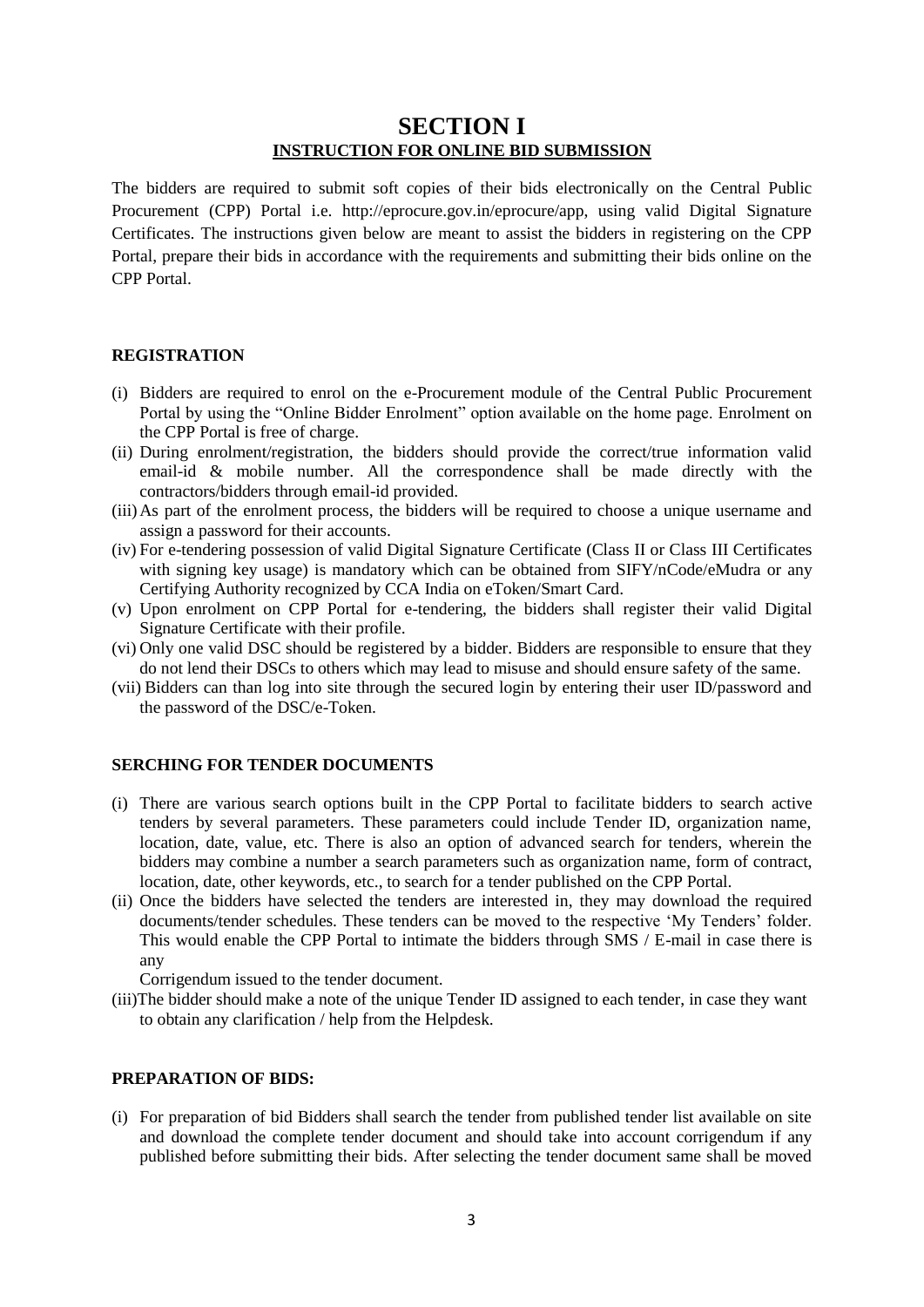to the "My favourite" folder of bidders account from where bidder can view all the details of the tender document.

- (ii) Bidder shall go through the tender document carefully to understand the documents required to be submitted as part of the bid. Bidders shall note the number of covers in which the bid documents have to be submitted, the number of documents – including the names and content of each of the document that need to be submitted. Any deviations from these may lead to rejection of the bid.
- (iii)Any pre-bid clarifications if required, then same may be obtained during pre-bid meeting to be held on the date and time mentioned in bidding data sheet (Section-IV).
- (iv) Bidders should get ready in advance the bid documents in the required format (.PDF/.xls/.rar/.dwf/.jpg formats) to be submitted as indicated in the tender document/schedule. Bid documents may be scanned with 100 dpi with black and white option which helps in reducing size of the scanned document.

#### **SUBMISSION OF BIDS:**

- (i) Bidder should log into the site well in advance for bid submission so that he/she upload the bid in time i.e. on or before the bid submission date & time.
- (ii) While submitting the bids online, the bidder shall read the terms & conditions (of CPP Portal) and accepts the same in order to proceed further to submit their bid.
- (iii) Bidder shall digitally sign and upload the required bid documents one by one as indicated in the tender document.
- (iv) Bidders shall note that the very act of using DSC for downloading the tender document and uploading their offers is deemed to be a confirmation that they have read all sections and pages of the tender document without any exception and have understood the complete tender document and are clear about the requirements of the tender document.
- (v) Bid documents may be scanned with 100 dpi with black and white option which helps in reducing size of the scanned document. For the file size of less than 1 MB, transaction uploading time will be very fast.
- (vi) If price quotes are required in .XLS format, utmost care shall be taken for uploading Schedule of quantities & Prices and change/modification of the price schedule render it unfit for bidding. Bidders shall download the Price schedule, in .XLS format and save it without changing the name of the file. Bidder shall quote their rate in figures in the appropriate cells, thereafter save and upload the file in financial bid cover (Price bid) only. If the template of Price schedule file is found to be modified/corrupted in the eventuality by the bidder, the bid will be rejected. The bidders are cautioned the uploading of financial bid elsewhere i.e. other than in cover 2 will result in rejection of the tender.
- (vii) Bidders shall submit their bids through online e-tendering system to the Tender Inviting Authority (TIA) well before the bid submission end date  $\&$  time (as per Server Clock). The TIA will not be held responsible for any sort of delay or the difficulties faced during the submission of bids online by the bidders at the eleventh hour.
- (viii) After the bid submission (i.e. after Clicking "Freeze Bid Submission" in the portal), the bidders shall take print out of system generated acknowledgement number, and keep it as a record of evidence for online submission of bid, which will also act as an entry pass to participate in the bid opening.
- (ix) Bidders should follow the server time being displayed on bidder"s dashboard at the top of the tender site, which shall be considered valid for all actions of requesting, bid submission, bid opening etc., in the e-tender system.
- (x) All the documents being submitted by the bidders would be encrypted using PKI (Public Key Infrastructure) encryption techniques to ensure the secrecy of the date. The date entered cannot be viewed by unauthorized persons until the time of bid opening. The confidentiality of the bids is maintained using the secured Socket Layer 128 bit encryption technology.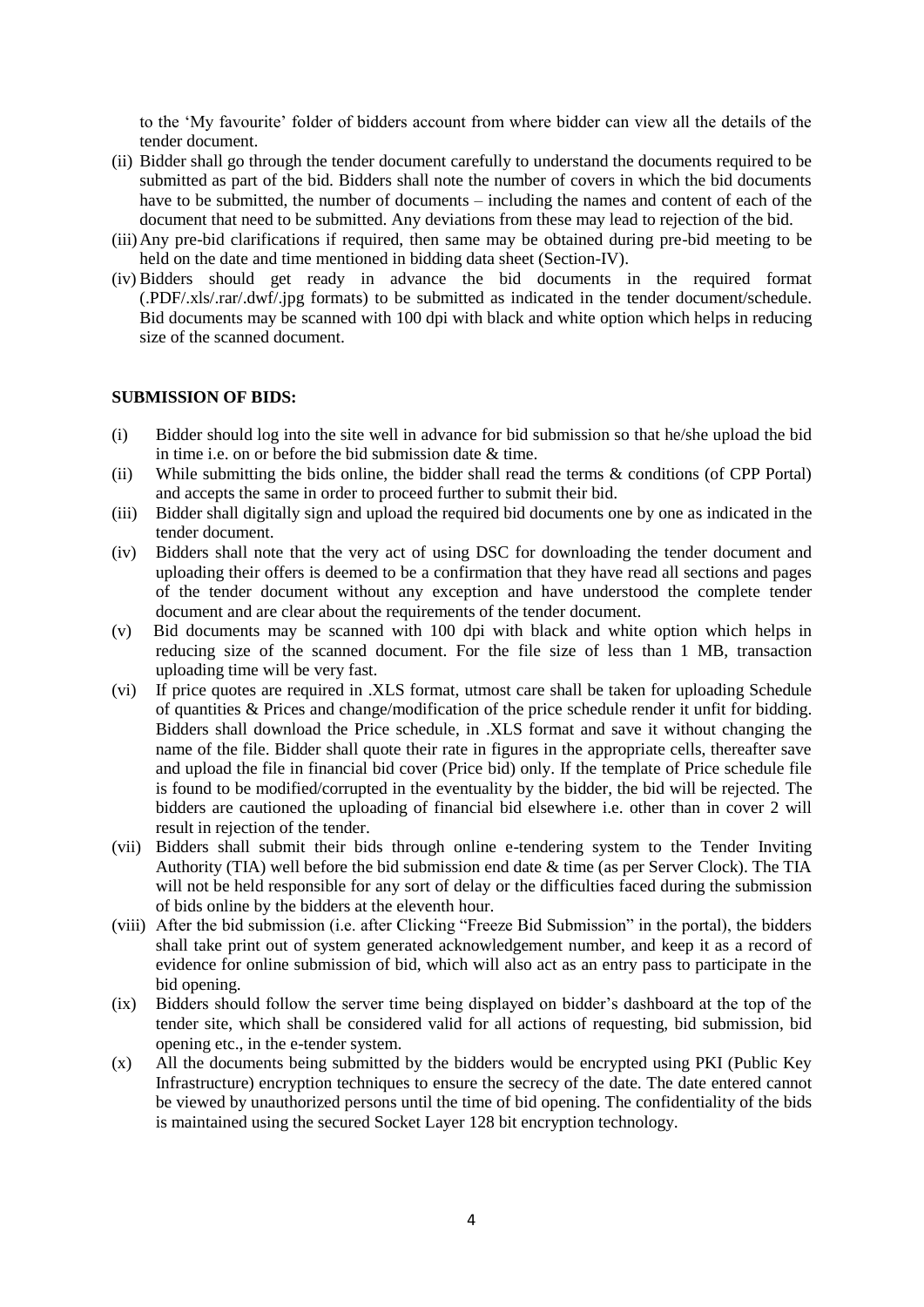#### **ASSISTANCE TO BIDDERS:**

Interested eligible bidders may obtain further information in respect of the Bidding Documents from Head, Publication Division, Ambedkar Khand, NCERT, Sri Aurobindo Marg, New Delhi-110016

Any queries relating to the process of online bid submission or queries relating to CPP Portal in general may be directed to the 24x7 CPP Portal Helpdesk.

Toll Free Number 1800-3070-2232. Mobile Nos. 91-7878007972 and 91-7878007973.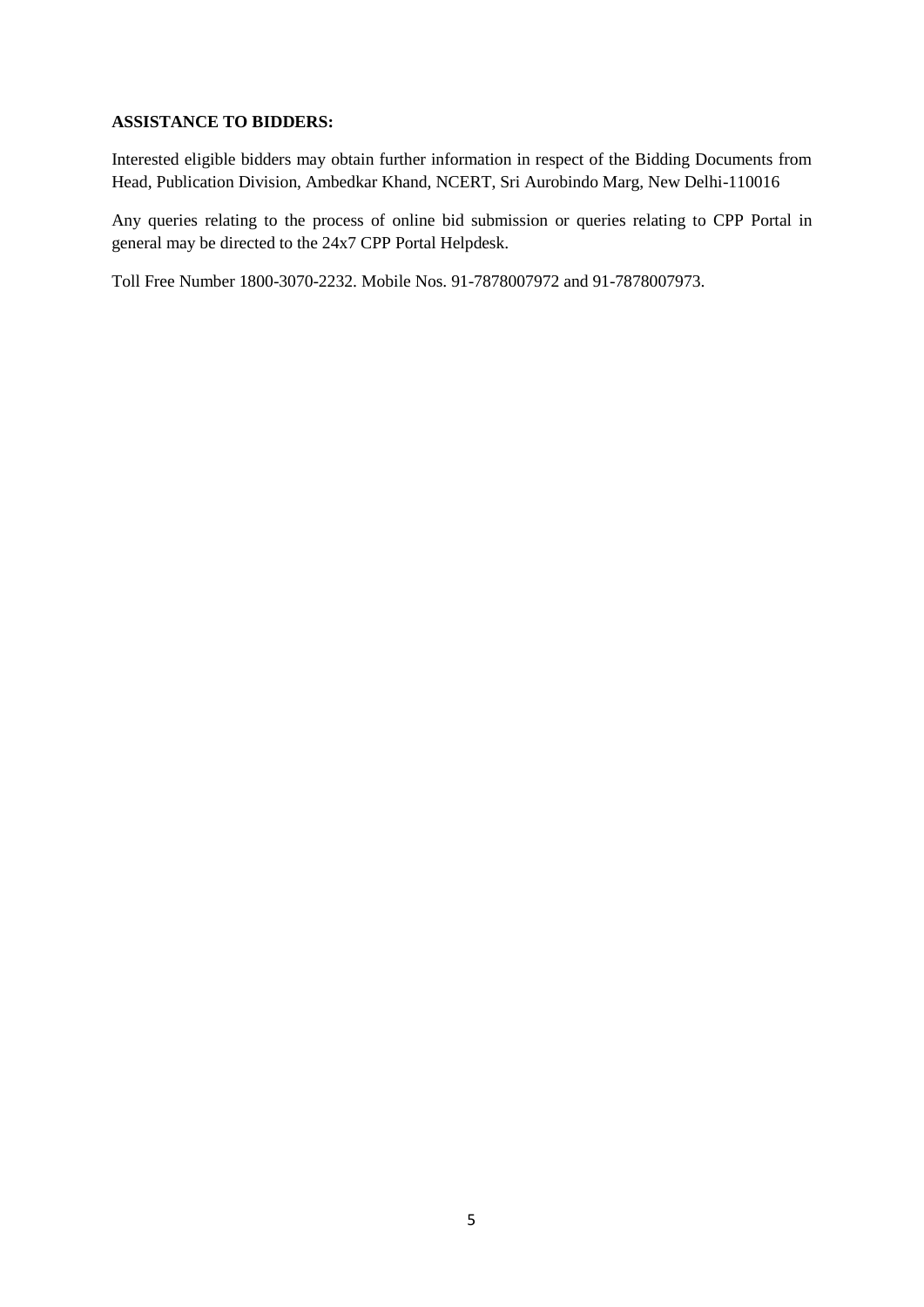

# राष्ट्रीय शैक्षिक अनुसंधान और प्रशिक्षण परिषद् NATIONAL COUNCIL OF EDUCATIONAL RESEARCH AND TRAINING

#### **SECTION II**

#### **Transportation of Consignment of Books and Printing Papers INVITATION FOR BID**

01. The National Council of Educational Research and Training (NCERT), New Delhi Invites online bids from eligible transporters for transportations of consignment of books and printing papers for the following destination:

| <b>S. No.</b>  | From             | To              | <b>Truck Capacity</b> | <b>Delivery period</b> |  |
|----------------|------------------|-----------------|-----------------------|------------------------|--|
|                |                  |                 |                       | <b>Prescribed</b>      |  |
| 1              | <b>NCR Delhi</b> | Bhopal          | 9MTs/15MTs/25 MTs     | 04 Days                |  |
| $\overline{2}$ | <b>NCR Delhi</b> | Jaipur          | 9MTs/15MTs/25 MTs     | 01 Day                 |  |
| 3              | <b>NCR Delhi</b> | Jalandhar       | 9MTs/15MTs/25 MTs     | 04 Days                |  |
| 4              | <b>NCR Delhi</b> | Jhansi          | 9MTs/15MTs/25 MTs     | 04 Days                |  |
| 5              | <b>NCR Delhi</b> | Jhajjar         | 9MTs/15MTs/25 MTs     | 03 Days                |  |
| 6              | <b>NCR Delhi</b> | Karnal          | 9MTs/15MTs/25 MTs     | 01 Day                 |  |
| 7              | <b>NCR Delhi</b> | Mathura         | 9MTs/15MTs/25 MTs     | 02 Days                |  |
| 8              | <b>NCR Delhi</b> | Meerut          | 9MTs/15MTs/25 MTs     | Same Day               |  |
| 9              | <b>NCR Delhi</b> | Muzzaffarnagar  | 9MTs/15MTs/25 MTs     | 01 Day                 |  |
| 10             | <b>NCR Delhi</b> | Saharanpur      | 9MTs/15MTs/25 MTs     | 02 Days                |  |
| 11             | <b>NCR Delhi</b> | Varanasi        | 9MTs/15MTs/25 MTs     | 04 Days                |  |
| 12             | <b>NCR Delhi</b> | Allahabad       | 9MTs/15MTs            | 04 Days                |  |
| 13             | <b>NCR Delhi</b> | Kanpur          | 9MTs/15MTs            | 03 Days                |  |
| 14             | <b>NCR Delhi</b> | Lucknow         | 9MTs/15MTs            | 03 Days                |  |
| 15             | <b>NCR Delhi</b> | Vasai           | 9MTs/15MTs            | 04 Days                |  |
| 16             | <b>NCR Delhi</b> | Ahmedabad       | <b>25 MTs</b>         | 05 Days                |  |
| 17             | <b>NCR Delhi</b> | Hyderabad       | <b>25 MTs</b>         | 06 Days                |  |
| 18             | <b>NCR Delhi</b> | Manipal         | 9MTs                  | 07 Days                |  |
| 19             | <b>NCR Delhi</b> | Shivakashi (TN) | <b>25 MTs</b>         | 12 Days                |  |

- 02. Interested eligible bidders may obtain further information in respect of the Bidding Documents from Administrative Officer, Publication Division, Ambedkar Khand, NCERT, Sri Aurobindo Marg, New Delhi- 110016
- 03. The tender document along with other details may be downloaded from the Central Public Procurement (CPP) Portal: http://eprocure.gov.in/eprocure/app
- 04. All interested eligible bidders are requested to submit their bids online on Central Public Procurement (CPP) Portal, as per the criteria given in this document. Scanned copy of required documents should be uploaded online in **Cover 1 (Technical Bid)** and the **financial**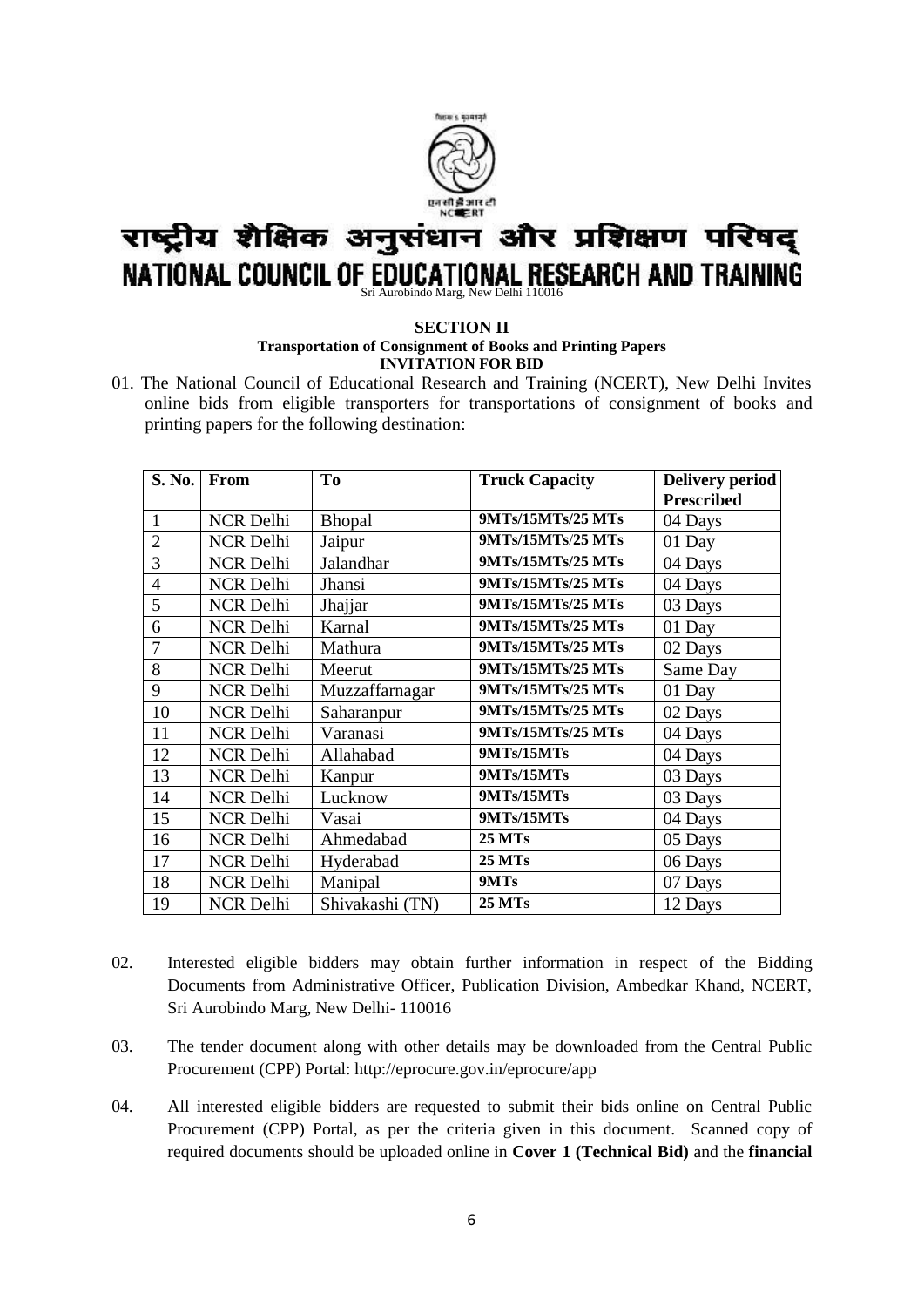**bid (only in BOQ format) in** C**over 2** on or before the stipulated date as mentioned in Bidding Data Sheet Section IV.

- 05. In no condition the financial bid should be submitted other than online BOQ format.
- 06. It will be the responsibility of the bidder to ensure that bid security declaration must be submitted before or on due date and time on the CPP Portal failing which the Bid will be treated as rejected.
- 07. Bids will be opened in the presence of Bidders" representatives who choose to attend the bid opening at the date, time and address mentioned in the Section IV.
- 08. **Pre bid meeting** will be held on the date and time as mentioned in Section-IV, for satisfying the quarries of the prospective bidders who like to attend the meeting. At this stage, it may not be possible to quantify the job in totality. Therefore, to further assess the quantum of the proposed job (if required), bidder in their own interest may attend Pre Bid Meeting.

**Head Publication Division**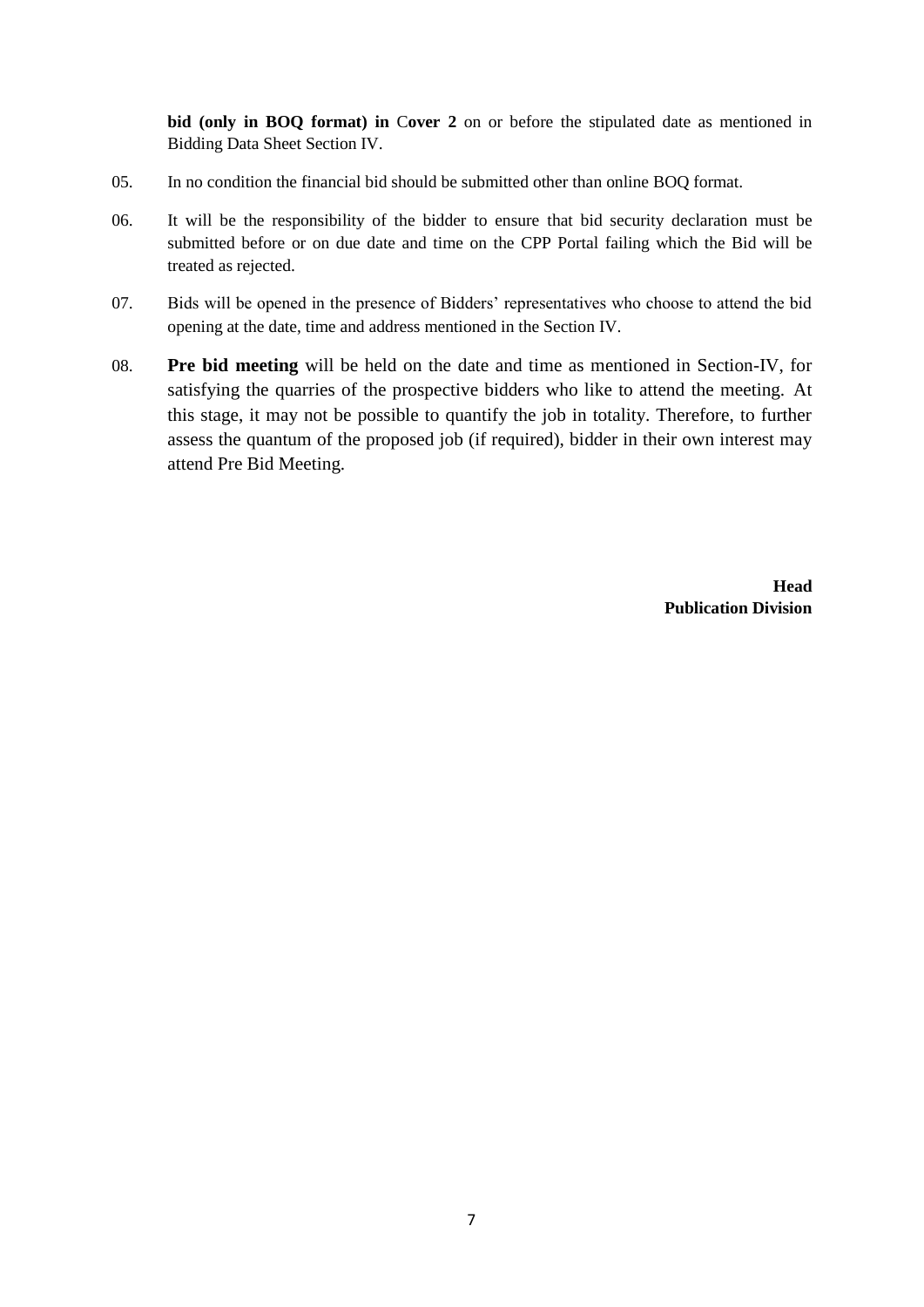## **SECTION III INSTRUCTIONS TO BIDDERS TABLE OF CLAUSES**

| <b>Clause</b> | <b>Topic</b>                                                   |
|---------------|----------------------------------------------------------------|
| <b>Number</b> |                                                                |
|               | <b>A. INTRODUCTION</b>                                         |
| 01            | Scope of Bid                                                   |
| 02            | Eligible Bidders                                               |
| 03            | Cost of Bidding                                                |
|               | <b>B. BIDDING DOCUMENTS</b>                                    |
| 04            | <b>Sections of Bidding Documents</b>                           |
| 05            | Pre-bid meeting                                                |
| 06            | <b>Opening of Bids</b>                                         |
| 07            | <b>Amendment of Bidding Documents</b>                          |
|               | <b>C. PREPARATION OF BIDS</b>                                  |
| 08            | Language of Bid                                                |
| 09            | Documents Comprising the Bid                                   |
| 10            | <b>Bid Submission Form</b>                                     |
| 11            | <b>Bid Prices</b>                                              |
| 12            | <b>Bid Currencies</b>                                          |
| 13            | Documents Establishing Bidder's Eligibility and Qualifications |
| 14            | <b>Earnest Money (Bid Security Declaration)</b>                |
| 15            | Period of Validity of Bids                                     |
|               | <b>D. SUBMISSION OF BIDS</b>                                   |
| 16            | Submission of Bids                                             |
| 17            | Deadline for Submission of Bids                                |
| 18            | Late Bids                                                      |
|               | <b>E. OPENING AND EVALUATION OF BIDS</b>                       |
| 19            | Opening of Bids by the NCERT                                   |
| 20            | Clarification of Bids and Contacting the NCERT                 |
| 21            | Responsiveness of Bids                                         |
|               | <b>F. AWARD OF CONTRACT</b>                                    |

- 22 Award Criteria
- 23 NCERT's Right to Accept any Bid and to Reject any or all Bids<br>24 Notification of Award
- 24 Notification of Award<br>25 Signing of Contract
- Signing of Contract
- 26 Performance Security<br>27 Fraudulent and Corrup
- 27 Fraudulent and Corrupt Practices<br>28 Authorization for submission of Bid
- Authorization for submission of Bid
- 29 Delivery Period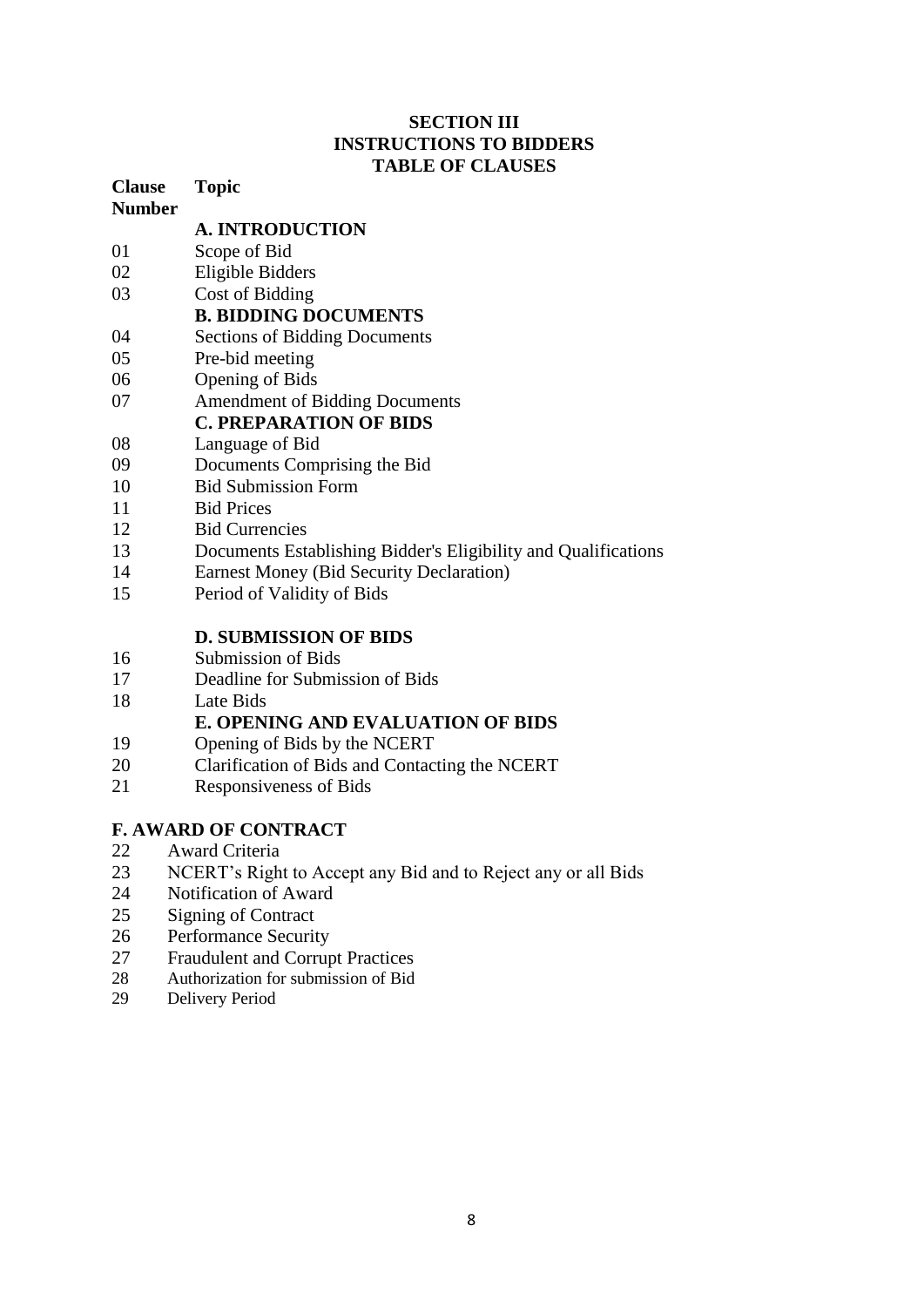## **SECTION III INSTRUCTIONS TO BIDDERS**

## **A. INTRODUCTION**

## **01. Scope of Bid**

01.01 National Council of Educational Research and Training (NCERT), Sri Aurobindo Marg, New Delhi 110016, hereinafter referred to as NCERT, issues these Bidding Documents for the transportation of Goods namely books and printing paper as specified under Section VII- Schedule of Requirements.

01.02 Throughout these Bidding Documents:

- (a) The term "in writing" means communicated in written form by mail or fax with proof of receipt;
- (b) if the context so requires, "singular" means "plural" and vice versa; and
- (c) "day" means calendar day.

## **02. Eligible Bidders**

This Invitation for Bids is open to all the eligible transporters as per under Section VI - Qualification Criteria.

## **03. Cost of Bidding**

The Bidder shall bear all costs associated with the preparation and submission of his/her Bid, and the NCERT, will in no case be responsible or liable for these costs, regardless of the conduct or outcome of the bidding process.

## **B. BIDDING DOCUMENTS**

## **04. Sections of the Bidding Documents**

04.01 The Bidding Documents consist of Parts 1, 2, and 3, which include all the Sections indicated below, and should be read in conjunction with any addendum issued in accordance with Clause 7.

## **Part-1: Bidding Procedures**

- Section I. Instruction for online bid submission
- Section II. Invitation for Bids
- Section III. Instructions to Bidders
- Section IV. Bidding Data Sheet
- Section V. List of the documents to be uploaded at CPP Portal in Cover I & Cover 2
- Section VI. Qualification Criteria
- Section VII. Schedule of Requirements

## **Part-2: Transport Requirements**

- Section VIII. Bid Submission Form (Cover 1)
- Section IX. Price Schedule (Cover 2)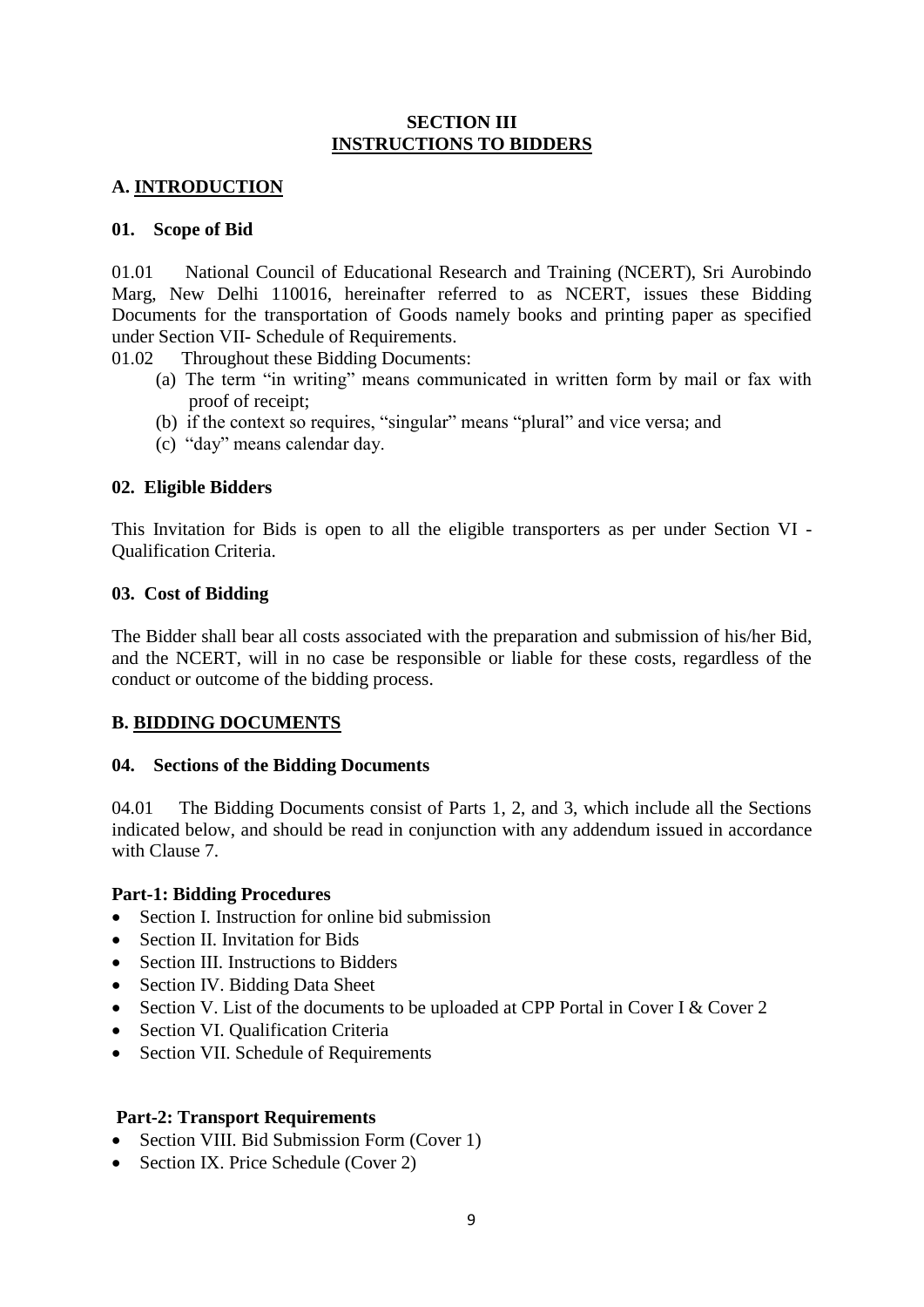## **A: General Information B: Price Schedule**

## **Part-3: Contract**

- Section X. Conditions of Contract
- Section XI. Contract Forms
- Section XII. Bank Guarantee Form for Performance Security
- Section XIII. Notification of Award

04.02 The NCERT is not responsible for the completeness of the Bidding Documents and their addendum, if they were not downloaded from the Central Public Procurement (CPP) Portal: http://eprocure.gov.in/eprocure/app.

04.03 The Bidder is expected to examine all the instructions, forms, terms, and requirements in the Bidding Documents. Failure to furnish all the information or documentation required by the Bidding Documents will result in the rejection of the bid.

04.04 The Bidder must be fully acquainted with the site and location of the godowns vis-àvis loading and unloading points before quoting rates and submitting bids. Once the bid is submitted by the bidder he/she shall be deemed to be fully acquainted with the site and location of the godown vis-à-vis loading and unloading points and shall not be entitled to any compensation arising out of any discrepancy in the site and location found later on, or on the grounds that the workers employed by him/her are demanding higher rates of wages in respect of certain operations.

04.05 Bidders should not incorporate any conditions in the bids. Conditional bids will be rejected.

04.06 No definite volume of work to be performed can be guaranteed during the currency of the contract.

## **5. Pre-bid meeting**

A prospective Bidder requiring any clarification of the Bidding Documents may notify the Publication Division, NCERT in writing or by fax at the NCERT"s mailing address indicated in the Bidding Data Sheet. All requests for clarification received by the NCERT 10 days prior to the deadline for submission of bids will be clarified in a pre-Bid meeting scheduled to be held as per details in the Bidding Data Sheet.

## **06. Opening of Bids**

The Bids will be opened in the Publication Division, NCERT, at the address, date and time indicated in the Bidding Data Sheet. The Bidders will be at liberty to be present either in person or through an authorized representative at the time of opening of bid. However, they are advised to come with the printout of system generated acknowledgement number as a record of evidence for online submission of bid, which will also act as an entry-pass to participate in the bid opening.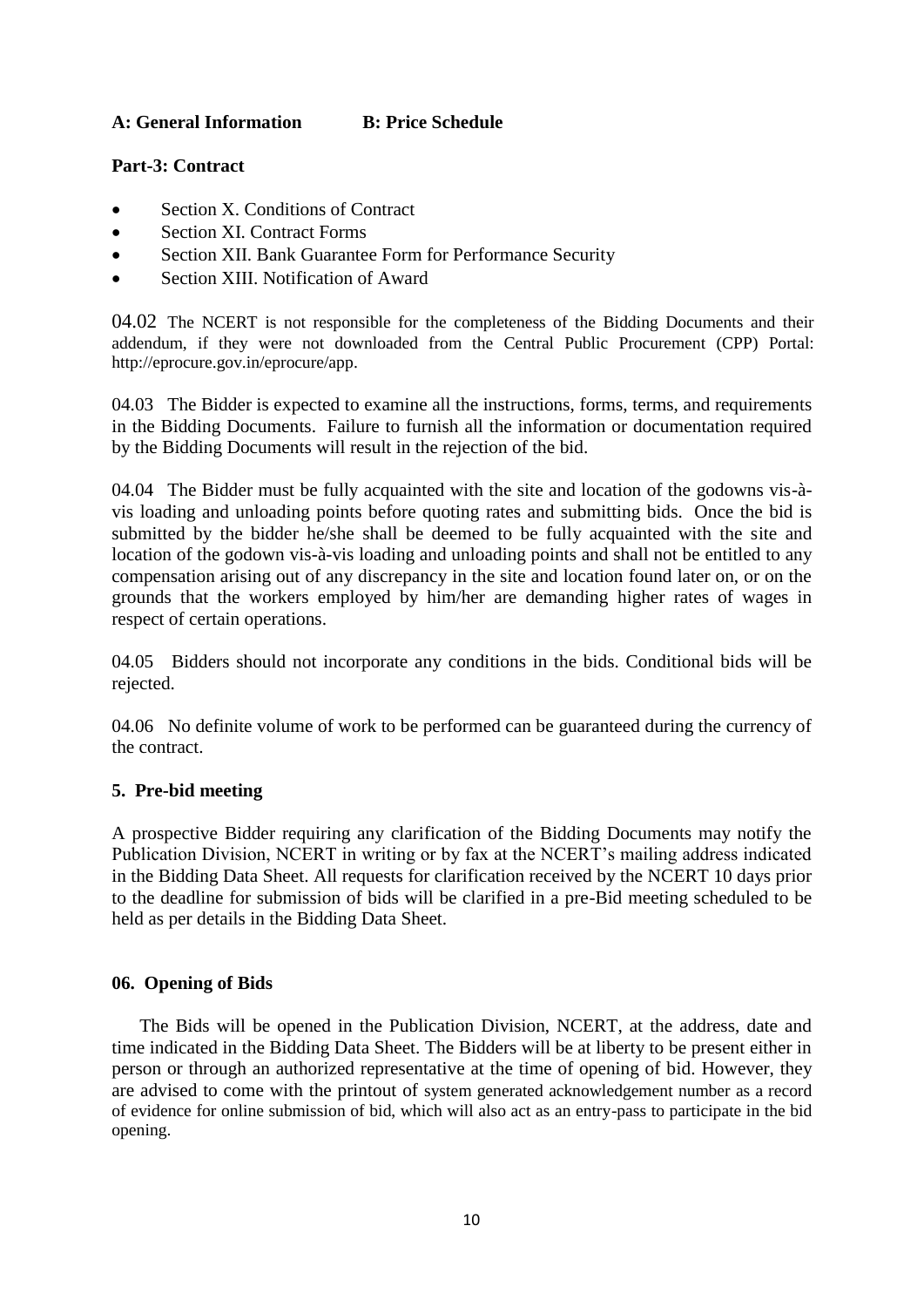## **07. Amendment of Bidding Documents**

07.01 At any time prior to the deadline for submission of Bids, the NCERT may amend the Bidding Documents (of trivial nature like extending the last date for submission of bid or change in pre-bid meeting etc.) by issuing an addendum.

07.02 The amendment will be notified on Central Public Procurement (CPP) portal i.e. http://eprocure.gov.in/eprocure/ and will also be displayed on NCERT's website i.e. [www.ncert.nic.in.](http://www.ncert.nic.in/) The amendment will be binding on all the bidders.

07.03 In order to afford prospective bidders reasonable time in which to take the amendment into account in preparing their Bid, the NCERT may, at its discretion, extend the deadline for the submission of Bids.

## **C. PREPARATION OF BIDS**

## **08. Language of Bid**

The Bid prepared by the Bidder, as well as all correspondence and documents relating to the Bid exchanged by the Bidder and the NCERT, shall be written in English or Hindi language, provided that any printed literature furnished by the Bidder may be in another language so long as it is accompanied by an accurate translation in English/Hindi of its pertinent passages.

## **09. Documents Comprising the Bid**

09.01 The Bid submitted by the Bidder shall be in two separate covers with clear prints:

#### **Submission of Document (Documents to be uploaded online on http://eprocure.gov.in/eprocure/app):**

#### **a. Cover-1: This is named as "Technical Bid" and shall consist of:**

- i. Scanned copy of Bid Security Declaration which is to be submitted in place of EMD.
- ii. Scanned copy of valid Registration with MSMEs for specific/related services, if applicable.
- iii. Scanned copy of written confirmation authorizing the signatory of the Bid to commit the Bid, in accordance with Clause 28.0.
- iv. Scanned copy of Undertaking that the Bid shall remain valid for the period specified in Clause 15.01.
- v. Scanned copy of all documents as per Qualification Criteria under Section VI.
- vi. Scanned copy of Bid submission form under Section VIII. (The financial bid [Price Schedule] should be submitted online).
- vii. Scanned copy of affidavit on a non-judicial stamp paper of ₹100/- duly attested by Notary Public should be submitted with the following undertakings:
	- a) That the transport firm has never been black listed by any of the Central Govt. / State Govt/PSUs including any organization under control of Central/State Govt.
	- b) That he/she has read and understood all the terms & conditions of the tender document. All the T&C are acceptable to the transport company without any pre-conditions.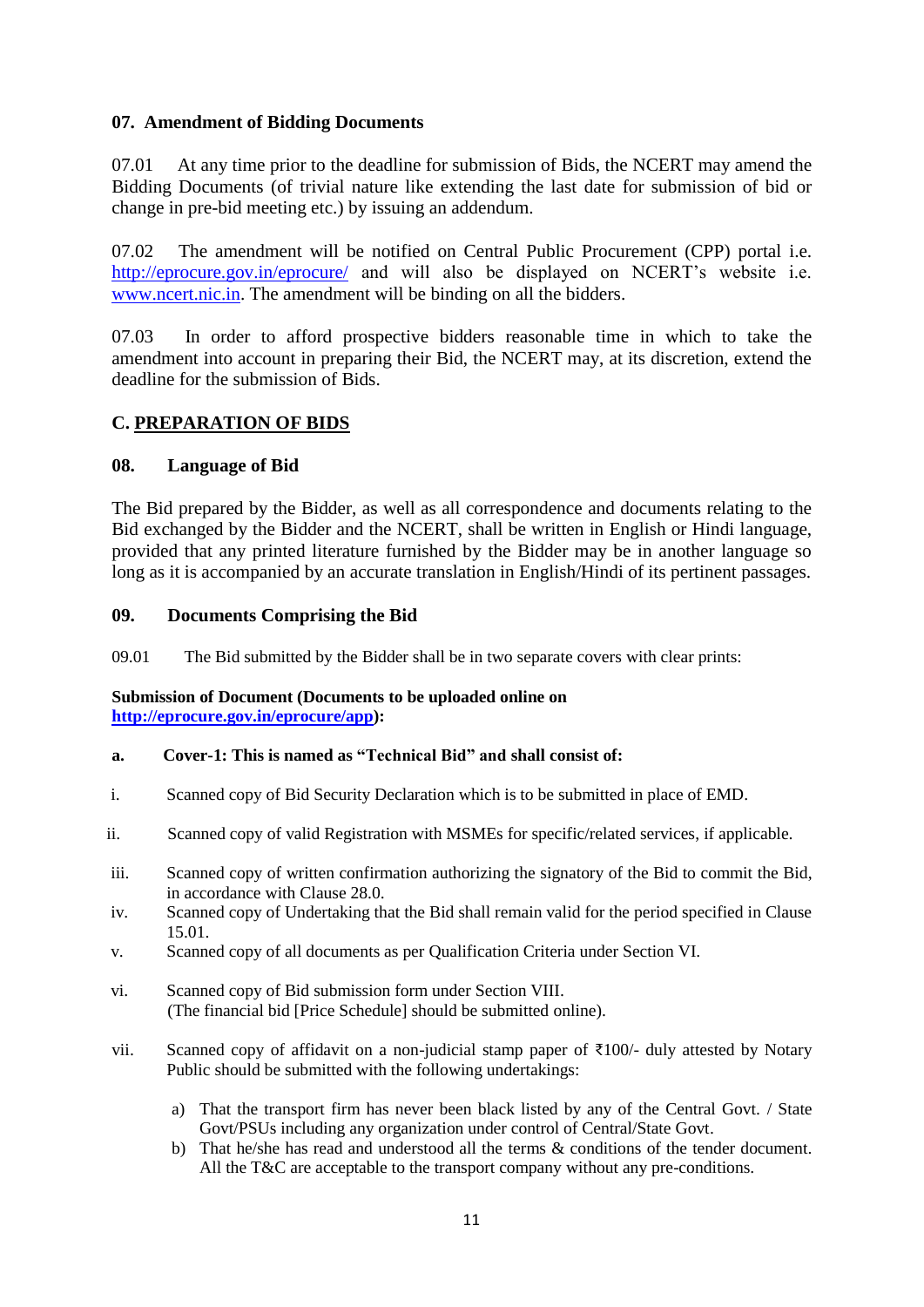c) All the information furnished in the Bidding Document is true and correct to the best of his/her knowledge and belief.

## **b. Cover-2: This shall be named "Financial Bid".**

#### 09.02 **Price Bid in BoQ\_XXXX.xls**

A standard BoQ format has been provided with the tender document to be filled by all the bidders. Bidders are requested to note that they should necessarily submit their financial bids in the format provided and no other format is acceptable. Bidders are required to download the BoQ file and enter their financial quotes and other details (such as name of the bidder). No other cells should be changed. Once the details have been completed, the bidder should save it and submit it online, without changing the filename. If the BoQ file is found to be modified by the bidder, the bid will be rejected.

9.03 Those columns which are decided by the bidder not to be filled or not to make bid for, there NIL should be mentioned instead of leaving vacant or putting "0".

Upon the successful and timely submission of bids, the portal will give a successful bid submission message & a bid summary will be displayed with the Bid Id and the date & time of submission of the bid with all other relevant details. The bid summary has to be printed and kept as an acknowledgement of the submission of the bid. This acknowledgement may be used as an entry pass for any bid opening meetings. The Bidder shall complete and submit the Bid Submission Form and Price Schedule by using the form furnished in Section VIII. These forms must be completed without any alteration to its format, and no substitute shall be accepted. All blank spaces shall be filled in with the information requested.

| <b>Section</b>     | <b>Particulars</b>                          |
|--------------------|---------------------------------------------|
| Section II         | <b>Invitation for Bids</b>                  |
| Section III        | Instructions / Information's to Bidders     |
| <b>Section IV</b>  | <b>Bidding Data Sheet</b>                   |
| Section VI         | <b>Qualification Criteria</b>               |
| <b>Section VII</b> | Schedule of Requirements and specifications |
| Section X          | <b>Conditions of Contract</b>               |
| <b>Section XI</b>  | Contract form                               |

09.04 The following documents, not submitted with the Bid will be deemed to be part of the Bid.

#### **10. Bid Submission Form**

The Bidder shall complete and submit the Bid Submission Form by using the form furnished in Section VIII (Cover I). These forms must be completed without any alterations to its format, and no substitutes shall be accepted. All blank spaces shall be filled in with the information requested.

## **11. Bid Prices**

11.01 The Bidder shall indicate on the Price Schedule, the transport charges he/she proposes to charge per truck load including loading, unloading other incidental charges including transit insurance etc., for a period of three years extendable upto one more year on mutual consents.

11.02 Prices indicated on the Price Schedule shall be entered taking into account freight, loading and unloading cost and other incidental expenses if any.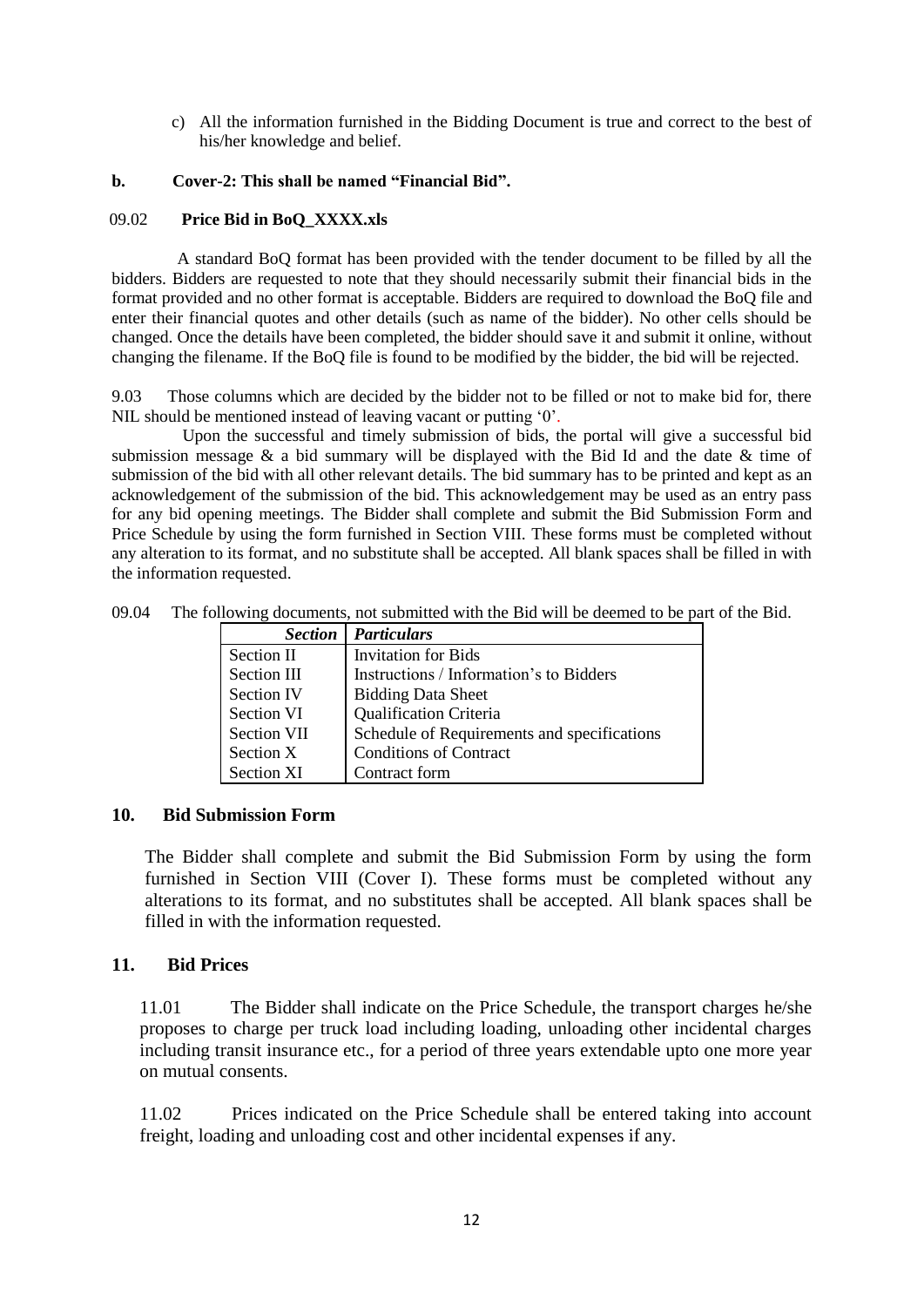11.03 Bid Prices will not be adjusted for any unconditional or conditional discount offered by the Bidder.

11.04 Prices quoted by the Bidder shall remain fixed during Bidder"s performance of the contract i.e. 03 years and not be subject to variation on any account.

11.05 A Bid submitted with any different adjustable price quotation will be treated as non-responsive and rejected.

11.06 Prices quoted by the Bidder shall remain fixed during the Bidder's performance of the contract and not be subject to variation on any account, except for any increase/decrease in Government taxes, duties and other levies. A Bid submitted with an adjustable price quotation will be treated as non-responsive and rejected.

11.07 Fall Clauses / Price Restriction:

The transporter/firm shall submit an undertaking while quoting the rates that the firm shall not offer lower rate than the rate decided/accepted after bidding process till the validity of contract. If found so, the entire Contract quantity shall be regulated at the lower rate.

## **12. Bid Currencies**

Prices shall be quoted in Indian National Rupees only.

## **13. Documents Establishing Bidder's Eligibility and Qualifications**

13.01 The Bidder shall complete the Bid Submission Form, included in Section VIII.

13.02 The Bidder shall provide documentary evidence of his/her eligibility and qualifications to perform the contract (to NCERT"s satisfaction) if his/her Bid is accepted, as per the Qualification Criteria specified in Section VI.

## **14. Earnest Money**

14.01 Pursuant to Clause 09, the bidder shall furnish, as part of his/her bid a Bid Security Declaration instead of EMD/Bid Security.

14.02 The Bid Security Declaration is required to protect the NCERT against the risk of bidder's conduct, which would warrant suspension of the bidder for making any future for time period as specified in clause 14.04.

14.03 Any bid from a Bidder not secured in accordance with Clauses 14.01 and 14.03 above will be summarily rejected by the NCERT as non-responsive, pursuant to Clause 21.

14.04 As per GOI Guidelines the bidder would be suspended for further three years after this tender, in case of the successful Bidder, if the Bidder fails:

- (i) to sign the contract in accordance with Clause 25; or
- (ii) to furnish Performance Security in accordance with Clause 26.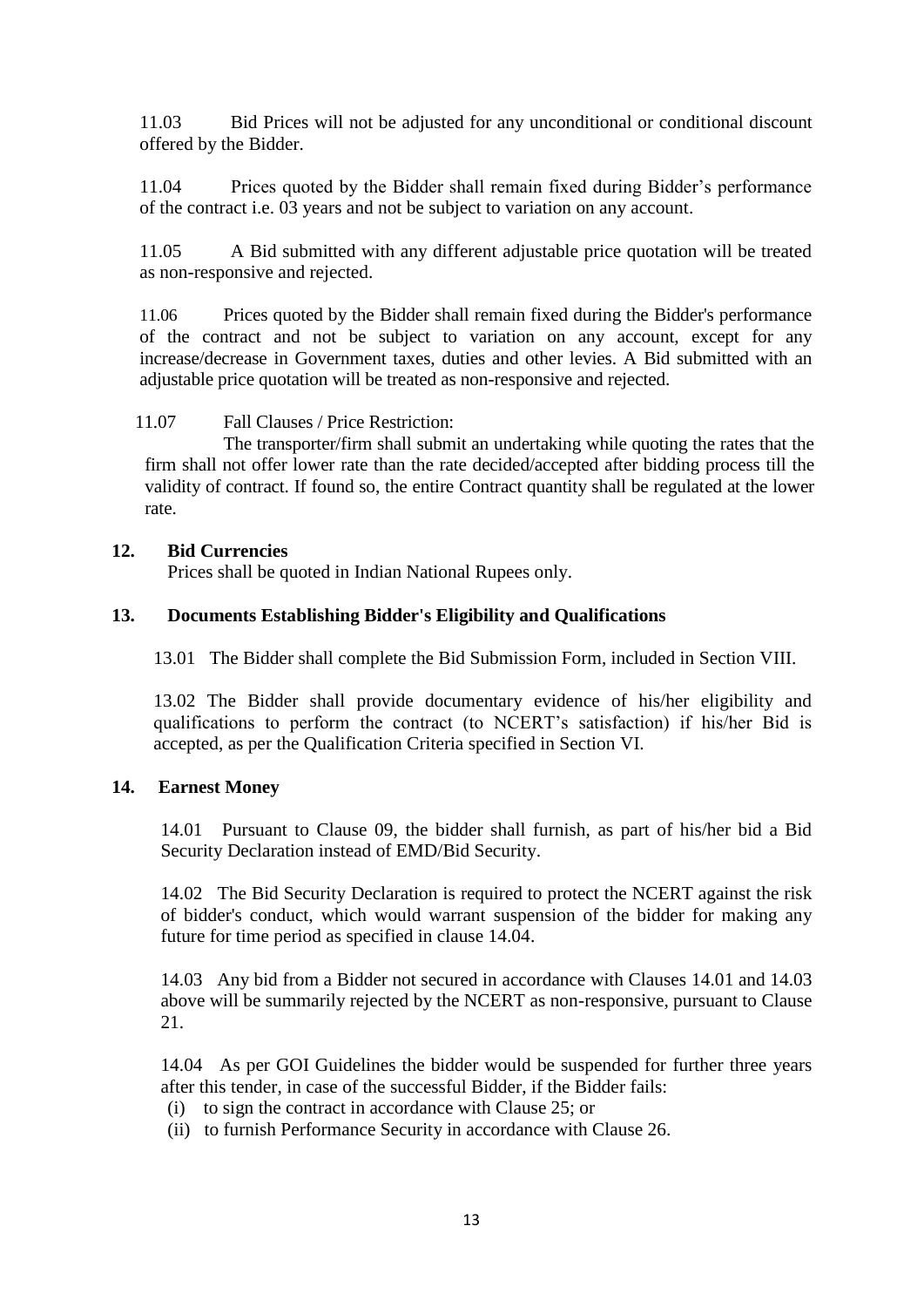## **15. Period of Validity of Bids**

15.01 Bids shall remain valid for 120 days as specified in the Bidding Data Sheet after the date of bid opening prescribed by the NCERT, pursuant to Clause 19. Any Bid valid for a shorter period than the period specified shall be rejected by the NCERT as nonresponsive.

15.02 In exceptional circumstances, the NCERT may solicit the Bidder's consent to an extension of the period of Bid validity. The request and the responses thereto shall be made in writing or by fax. A Bidder may refuse the request. A Bidder accepting the request for extension of bid validity will not be required nor permitted to modify his/her Bid.

## **D. SUBMISSION OF BIDS**

16.01 The detailed tender documents may be downloaded from <http://eprocure.gov.in/eprocure/app> till the last date of submission of tender. The Tender may be submitted online through CPP Portal [http://eprocure.gov.in/eprocure/app.](http://eprocure.gov.in/eprocure/app)

16.02 The bidder should submit the bid online in two parts viz. Technical Bid and Financial Bid. Technical Bid along with required documents should be uploaded online in Cover-1 and Financial Bid in ".xls" should be uploaded online in Cover-2.

16.03 Technical Bid: To be opened on the date as mentioned on page 1 as specified in the Bidding Data Sheet.

#### 16.04 Financial Bid:

a) The currency of all quoted rates shall be Indian Rupees. All payment shall be made in Indian Rupees.

b) In preparing the financial bids, bidders are expected to take into account the requirements and conditions laid down in this Tender document. The financial bids should be uploaded online as per the specified **".xls"** format i.e. BoQ\_XXXX.xls Excel sheet attached as ".xls" with the tender and based on the quantity and terms and conditions of the Tender document.

c) The Financial bid should be inclusive of all applicable taxes, duties, fees, levies, and other charges imposed under the applicable laws. The rates quoted in the Tender are inclusive of all applicable taxes, duties etc.

The Technical Bid and Financial Bid shall be uploaded as per procedure mentioned in "Instructions for Online Bid Submission".

The envelope containing the Technical Bid documents shall be:

- a) Addressed to the address specified in the Clause 06 Bidding Data Sheet (Section IV).
- b) The financial bid will not be opened till finalization/evaluation of Technical Bid.

## **17. Deadline for Submission of Bids**

17.01 Online bids complete in all respects must be uploaded at the CPP Portal by the time and date as specified in the bidding datasheet. Section IV. In the event of the specified date for the submission of Bids being declared a holiday for the NCERT, the Bids will be received up to the appointed time on the next working day.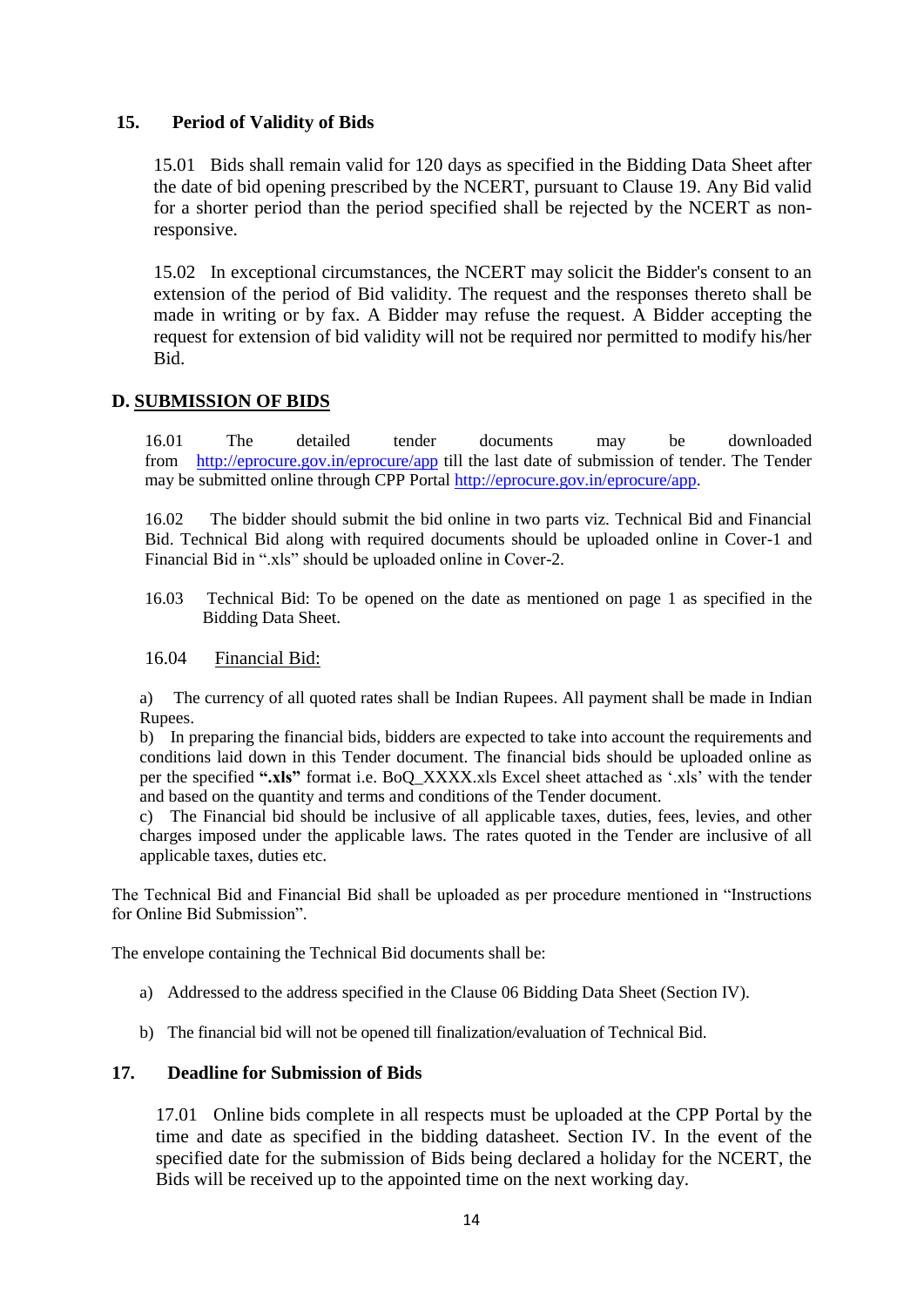17.02 The NCERT may, at its discretion, extend this deadline for submission of Bids by amending the Bid Documents in accordance with Clause 07, in which case all rights and obligations of the NCERT and Bidders previously subject to the deadline will thereafter be subject to the deadline as extended.

## **E. OPENING AND EVALUATION OF BIDS**

## **18. Opening of Bids by the NCERT**

18.01 The NCERT will open the online Bids received in the presence of the Bidder/Bidders" representatives who choose to attend at the time, date and place specified in the Bidding Data Sheet. In the event of the specified date for the submission of Bids being declared a holiday for the NCERT, the Bids will be opened at the appointed time and location on the next working day.

18.02 The Bidders" names and such other details as the Publication Division, NCERT may consider appropriate, will be announced.

18.03 The Publication Division, NCERT will prepare minutes of the Bid Opening, including the information disclosed to those present in the meeting in accordance with Clause 19.01.

18.04 The evaluation of Technical Bids will be commenced within three or four days after the opening of the Technical Bids. Evaluation will be made with respect to Qualification Criteria and other information furnished in Cover-1 of the Bid in pursuant to Clause 09.01. On the basis of such evaluation a list of the responsive Bids will be drawn up. The Financial Bids of only those Bidders who qualify in the evaluation of the Technical Bids will be considered.

18.05 The Publication Division, NCERT shall inform the Bidders, whose Technical Bids are found responsive, of the date, time and place of opening of the Financial Bids. The Bidders so informed, or their representative(s), may attend the meeting of opening of Financial Bids.

18.06 At the time of the opening of the "Financial Bid", the names of the Bidders whose Bids were found responsive in accordance with Clause 21.05 will be announced. The Financial Bids of only those Bidders will be opened who would be evaluated technically qualified. The responsive Bidders" names, the Bid prices, the total amount of each Bid, and such other details as Publication Division, NCERT may consider appropriate will be announced by the Publication Division, NCERT at the time of Financial Bid opening. Any Bid Price that is not read out and recorded will not be taken into account in Bid Evaluation.

18.07 The Publication Division, NCERT shall prepare the minutes of the opening of the Financial Bids.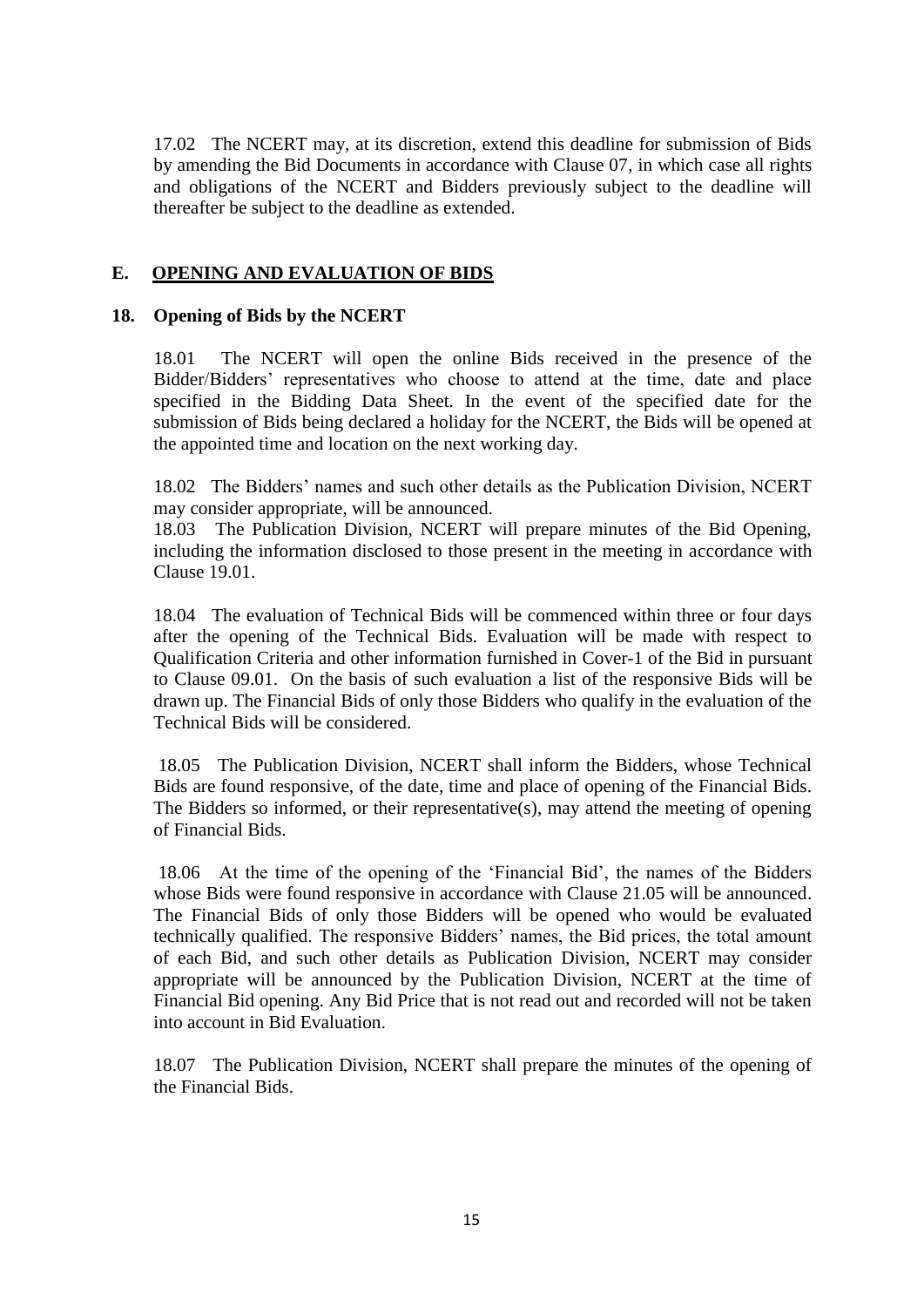## **19. Clarification of Bids and Contacting the NCERT**

19.01 To assist in the examination, evaluation and comparison of Bids, the NCERT may, at its discretion, ask the Bidder for a clarification of his/her Bid. The request for clarification and the response shall be in writing. No change in the prices or substance of the Bid shall be sought, offered, or permitted, except to confirm the correction of arithmetical errors discovered by the NCERT in the Evaluation of the Bids, in accordance with Clause 23.

19.02 No Bidder shall contact the NCERT on any matter relating to his/her Bid from the time of the Bid opening to the time the contract is awarded. Any attempt by the Bidder to influence the NCERT"s Bid Evaluation, Bid Comparison or Contract Award decision may result in the rejection of his/her Bid.

## **20. Responsiveness of Bids**

20.01 During the detailed evaluation of "Technical Bids", the NCERT shall determine whether each Bid (a) meets the eligibility criteria defined in Clause 2; (Page No. 10) (b) has been properly signed; (c) is accompanied by the required securities; and (d) is substantially responsive to the requirements of the Bidding Documents. During the detailed evaluation of the "Financial Bids", the responsiveness of the Bids will be further determined with respect to the remaining Bid conditions, i.e., Schedule of Requirement (Section VII).

20.02 A substantially responsive "Financial Bid" will be decided for each package of 9 MTs/ 15 MTs/25 MTs capacity truck. A substantially responsive "Financial Bid" is one, which conforms to all the terms, conditions, and specifications of the Bidding Documents, without material deviation or reservation. A material deviation or reservation is one (a) which affects in any substantial way the scope, quality or performance of the services;(b) Which limits in any substantial way, inconsistent with the Bidding Documents, the NCERT's rights or the Bidder's obligations under the Contract; or (c) whose rectification would affect unfairly the competitive position of other Bidders presenting substantially responsive Bids.

20.03 If a "Financial Bid" is not substantially responsive, it will be rejected by the NCERT, and may not subsequently be made responsive by correction or withdrawal of the nonconforming deviation or reservation.

20.04 Provided that a Bid is substantially responsive, the NCERT may waive any nonconformities or omissions in the Bid that do not constitute a material deviation.

20.05 Provided that a Bid is substantially responsive, NCERT may request the Bidder to submit the necessary information or documentation, within a reasonable period of time, to rectify non-material non-conformities or omissions in the Bid related to documentation requirements. Such omission shall not be related to any aspect of the price of the Bid. Failure of the Bidder to comply with the request may result in the rejection of its Bid.

20.06 NCERT"s assessment as to the substantial responsiveness or otherwise of each Bid or consideration of a minor informality or non-conformity or irregularity is final and conclusive.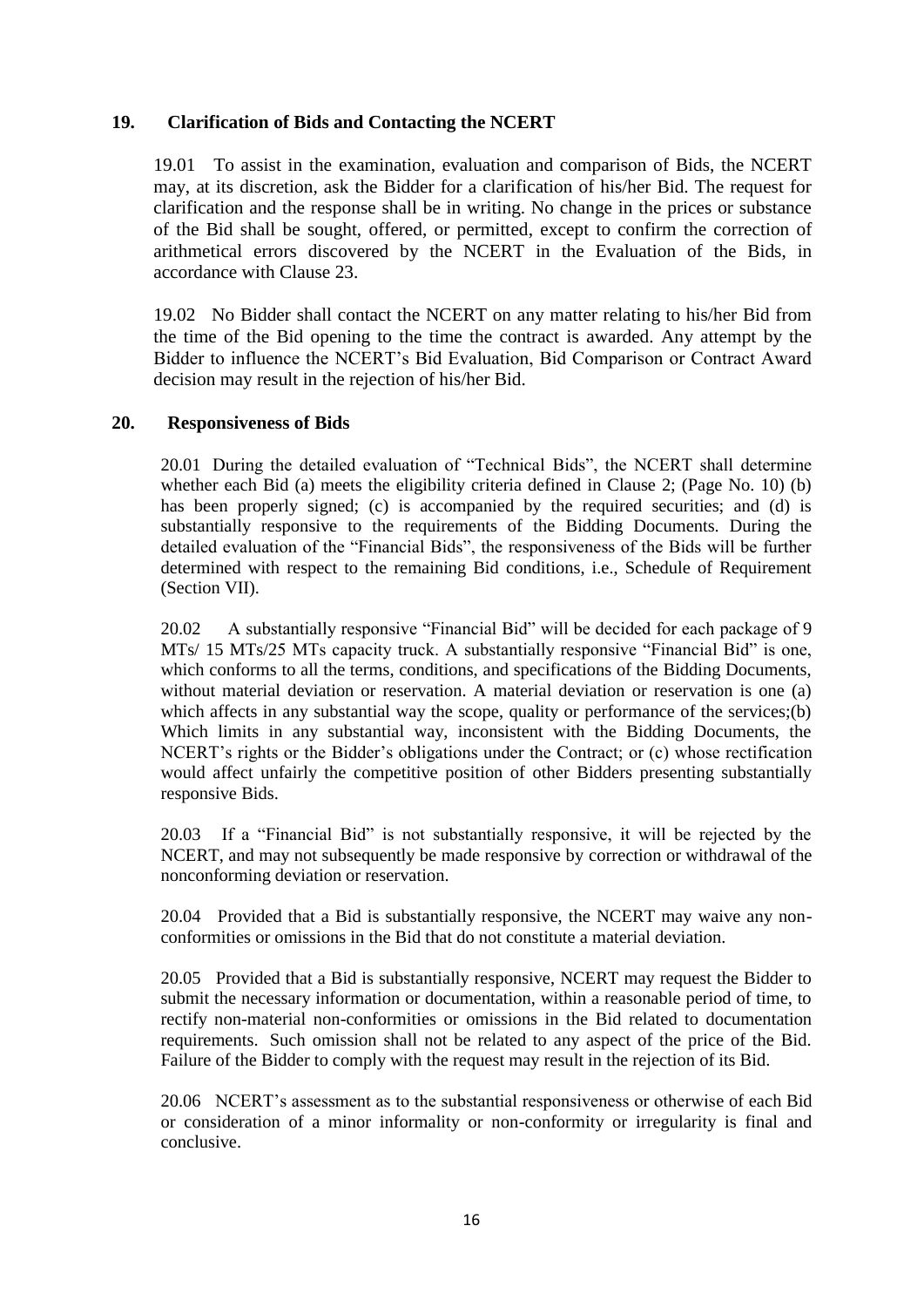## **F. AWARD OF CONTRACT**

## **21. Award Criteria**

Subject to Clause 24.01, the NCERT will award the contract to the successful Bidder(s) whose Bid(s) has/have been determined to be substantially responsive and has/have been determined as the lowest evaluated Bid(s).

## **22. NCERT's right to accept any Bid and to reject any or all Bids**

The NCERT reserves the right to accept or reject any Bid(s), and to annul the bidding process and reject all Bids at any time prior to award of contract, without thereby incurring any liability to the affected Bidder or Bidders or any obligation to inform the affected Bidder or Bidders of the grounds for the NCERT"s action.

## **23. Notification of Award**

- 23.01 Prior to the expiration of the period of Bid Validity, the NCERT will notify the successful Bidder(s) in writing by registered letter AD or email that his/her Bid has been accepted.
- 23.02 The notification of award will constitute the formation of the contract.
- 23.03 Upon the successful Bidder's furnishing of Performance Security pursuant to Clause 26, the NCERT will promptly notify each unsuccessful Bidder.

## **24. Signing of Contract**

24.01 At the same time as the NCERT notifies the successful Bidder(s) that his/her Bid has been accepted, the NCERT will send the Bidder the contract form provided in Section XI of the Bidding Documents, incorporating all agreements between the parties.

24.02 Within seven (7) days of receipt of the contract form, the successful Bidder shall sign and date the contract and return it to the NCERT.

## **25. Performance Security**

25.01 Within 7 (seven) days of the receipt of notification of award from the Purchaser, the successful Bidder shall furnish the Performance Security in accordance with Clause 10 of the Conditions of Contract (Section-X), as per the form of Bank Guarantee for Performance Security provided in Section XII for a period of **39 months** from the date of award of contract.

25.02 Failure on the part of the successful Bidder to comply with the requirement of Clause 26 to 28 shall constitute sufficient grounds for annulment of the award, in which event the NCERT may make the award to the next lowest Evaluated Bidder or call for new Bids.

## **26. Fraudulent and Corrupt Practices**

 NCERT requires the Bidders to strictly observe the laws against fraud and corruption in force in India, namely, Prevention of Corruption Act, 1988, and undertakes not to approach any concerned official or bring to bear any influence of inducement upon any official with the intent to gaining any undue advantage in securing the contract.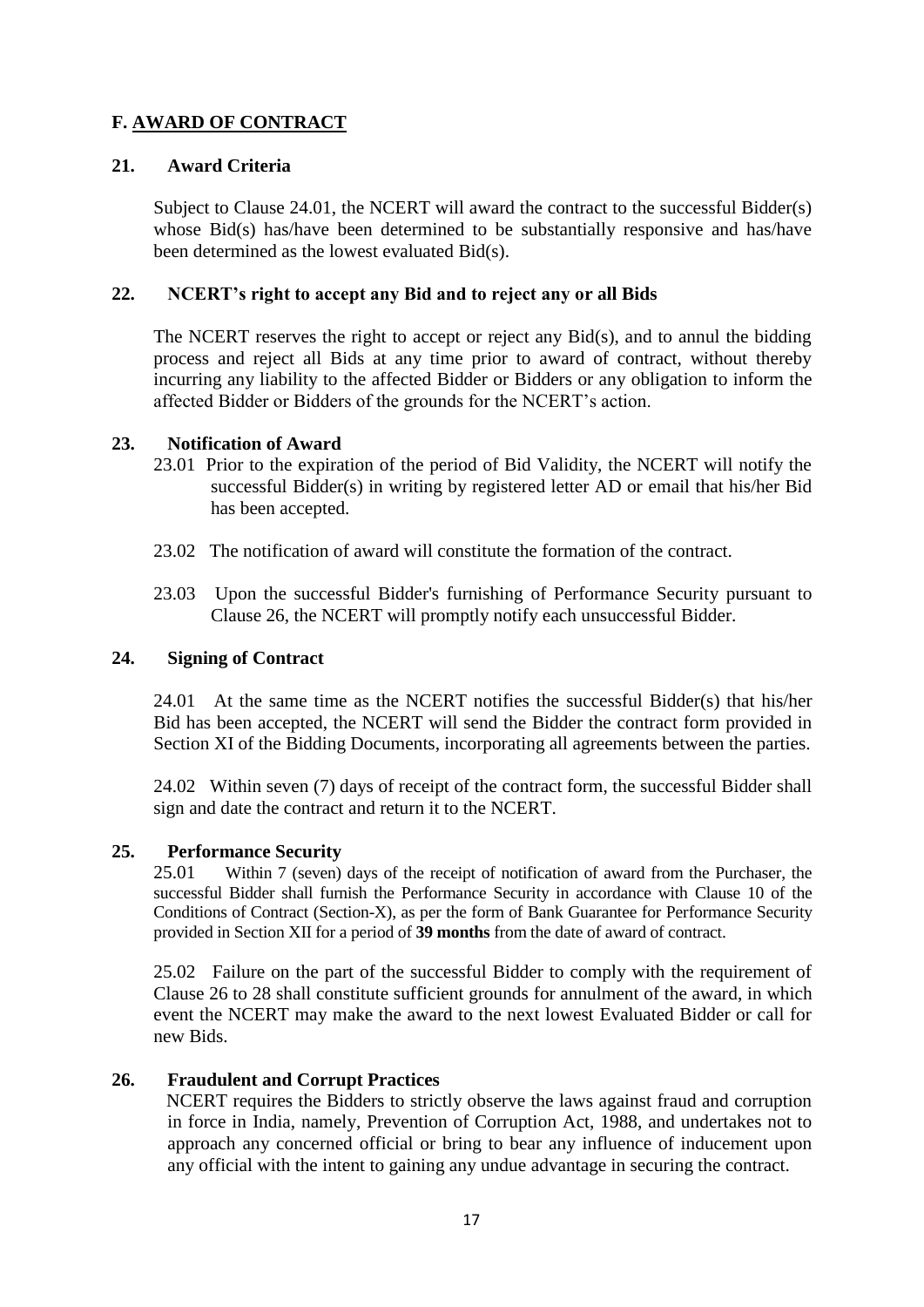## **27. Authorization for submission of Bid**

The bid shall be signed by the Bidder or a person or persons duly authorized to bind the Bidder to the contract. The letter of authorization shall be indicated by written power-of-attorney accompanying the Bid document.

## **28. Delivery Period**

Delivery Period must be equal to or less than the period mentioned in Section-II.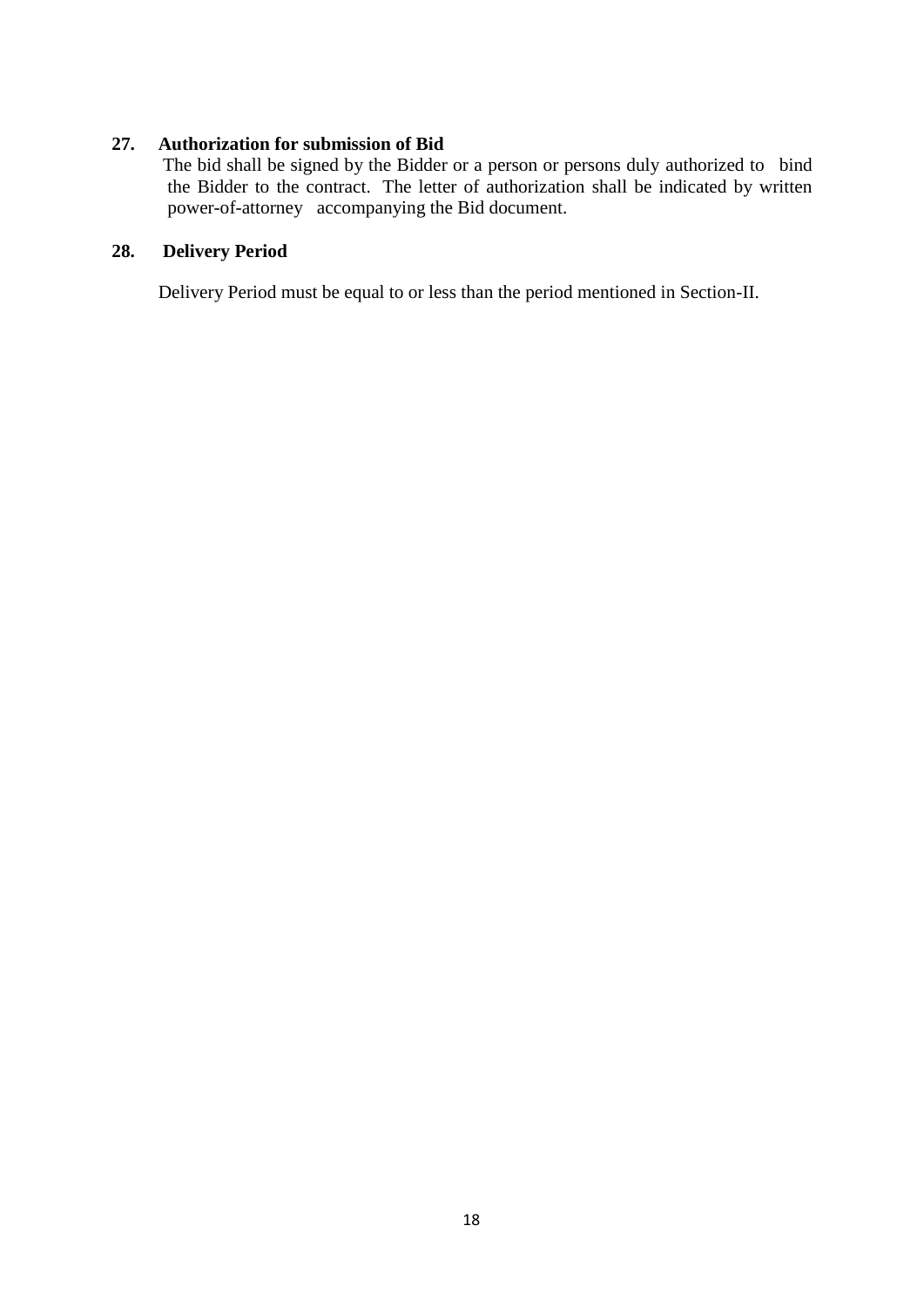## **SECTION IV BIDDING DATA SHEET (BDS)**

The following specific data for the goods to be transported shall complement, supplement, or amend the provisions in Section III, entitled Instructions to Bidders. Whenever there is a conflict, the provisions herein shall prevail over those in the Instruction to Bidders.

| <b>Clause No.</b> | <b>Items</b>                                                            |
|-------------------|-------------------------------------------------------------------------|
| 0 <sub>5</sub>    | Pre-bid meeting:                                                        |
|                   | Date: 10.05.2022<br>Time: 11:00 a.m.                                    |
|                   | Venue: Room of Head/Conference Hall, Publication Division, NCERT        |
|                   |                                                                         |
| 06                | <b>Address of NCERT:</b>                                                |
|                   | Head, Publication Division                                              |
|                   | <b>National Council of Educational Research &amp; Training</b>          |
|                   | Room No. 101, Ambedkar Khand,                                           |
|                   | Sri Aurobindo Marg,                                                     |
|                   |                                                                         |
|                   | <b>NEW DELHI 110 016</b>                                                |
|                   | Telephone: 26592347, 26592333, 26592346, 26592345                       |
|                   |                                                                         |
|                   | <i>Fax No.</i> : 26851070 email id: pd.ncert@nic.in                     |
| 09.01             | Any other documents required:                                           |
| 14                | Bid security declaration                                                |
|                   |                                                                         |
| 15.01             | The Bid validity period shall be 120 days after the date of Bid opening |
|                   |                                                                         |
| 17.01             | Last Date and time of uploading of Bids 17.05.2022 at 05:00 p.m.        |
|                   |                                                                         |
| 19.01             | The date and time of opening the Technical bids are:                    |
|                   | Date: 18.05.2022<br>Time: 11:00 a.m.                                    |
|                   | The bid opening shall take place at:                                    |
|                   | <b>Publication Division</b>                                             |
|                   | NCERT, Sri Aurobindo Marg,<br>New Delhi 110 016                         |
|                   |                                                                         |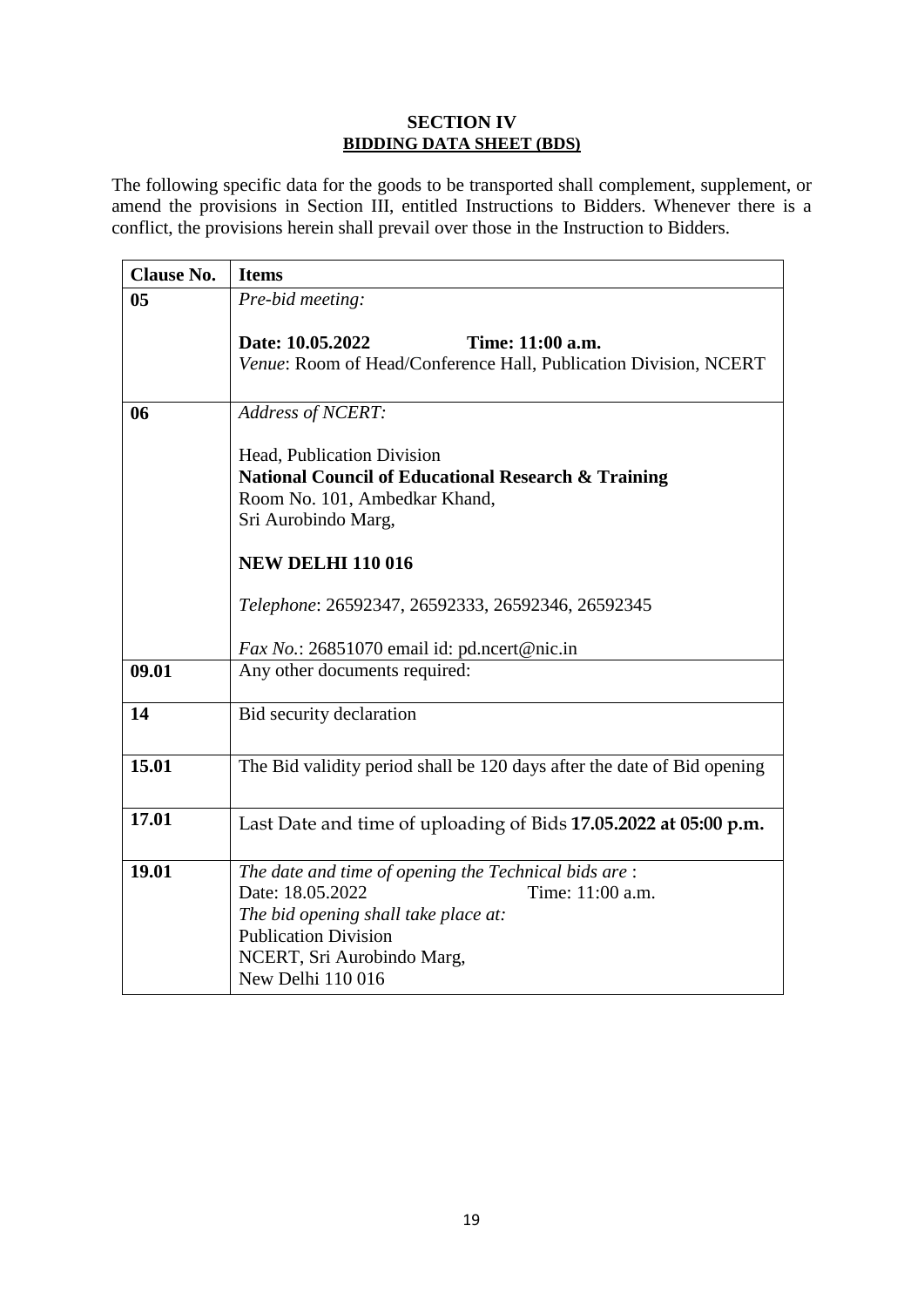## **SECTION V**

## **01. List of the documents to be uploaded at CPP portal in Cover 1 (Technical Bid):**

- a) Documents should be signed by the proprietor (i.e. in case of proprietorship the proprietor should be the signatory himself/herself) or by authorize signatory in other cases.
- b) Bid submission form (Section VIII) duly signed by the proprietor/authorized signatory.
- c) An under taking on the letter head of the firm duly signed by the authorized signatory stating that the form has adequate arrangement of labourers for loading and unloading trucks and has sufficient number of tarpaulins for each truck to cover the packages of books along with the accessory requirement like planks to serve as ladder.
- d) A copy of the registration number of the approved list of transporters of Indian Bank Association.
- e) A copy of the PAN card of the company or the proprietor (in case of proprietary firm).
- f) A copy of GST registration number.
- g) A copy of proof for bonafide firm having at least last three financial years" experience in transportation (2019-20, 2020-21 & 2021-22).
- h) A copy of the affidavit on non-judicial stamp paper of ₹100/- **declaring that the firm has never been black listed by any of the Central Govt./State Govt/PSUs** including any organization under control of Central/State Govt. and all the information provided in the bid submission form are true and correct.
- i) An affidavit on a non-judicial stamp paper of ₹100/- duly attested by notary public should be submitted with the following undertakings: -
	- A. That the transport firm has never been black listed by any of the Central Govt./State Govt./PSUs including any organization under the control of Central/State govt.
	- B. That he/she has read and understood all the terms & conditions of the tender document and the tender conditions are acceptable to them without any preconditions.
	- C. All the information furnished in the bidding document is true and correct to the best of his/her knowledge and belief.
- j) Self-attested soft copies of all the above documents should be uploaded in cover 1 at Central Public Procurement Portal.
- k) Scanned copies of any other document as per qualification criteria.

## **02. Financial bid Cover-II to be uploaded on the Portal.**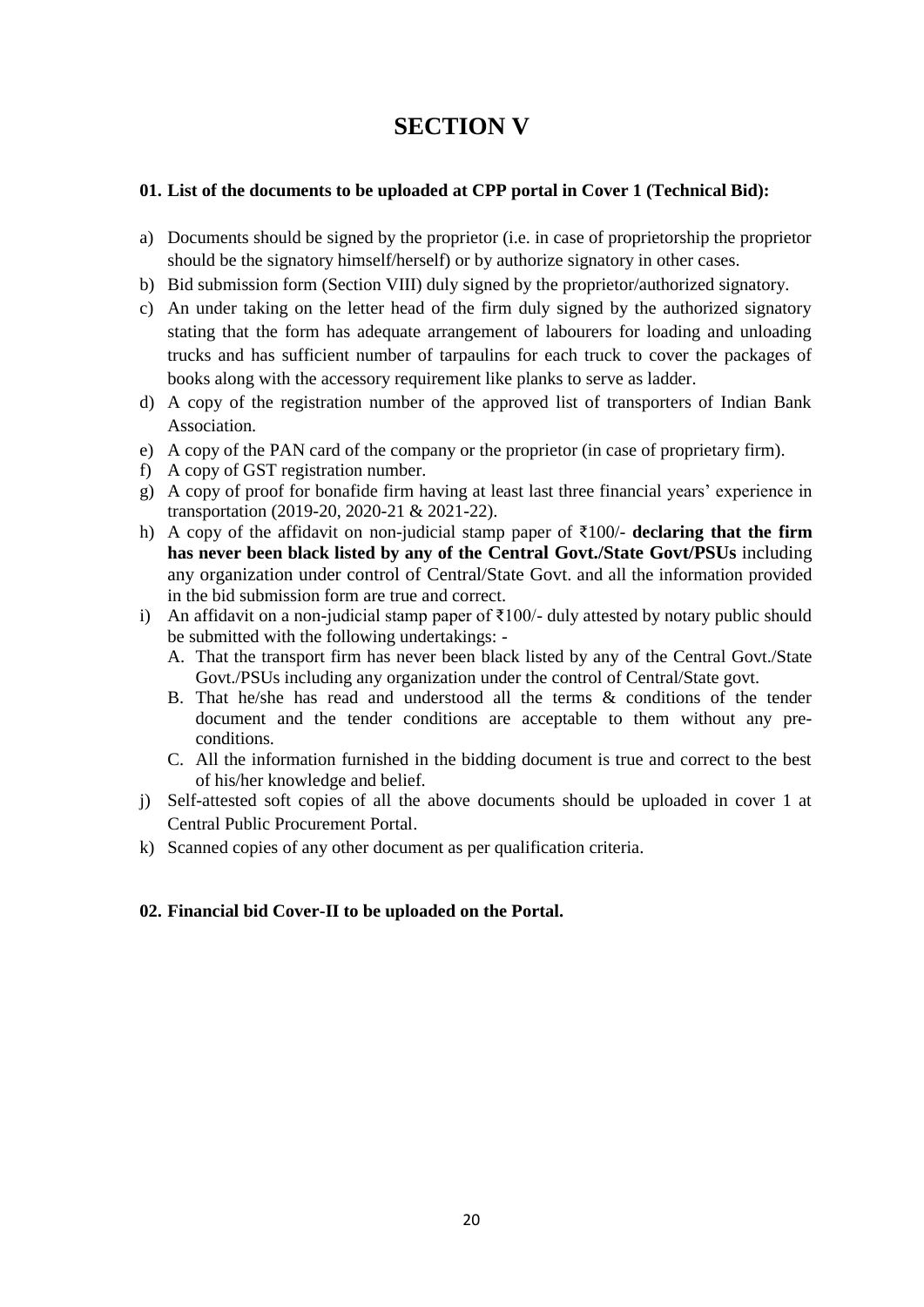## **SECTION-VI Technical Bid Outstation Tender QUALIFICATION CRITERIA**

The Bidder must fulfill the following criteria:

**1.** The transport firms should have not less than five trucks of any of the truck capacity out of 9 MTs, 15 MTs and 25 MTs capacities as part of their fleet. The transport firms should enclose a certified list of trucks owned by them indicating complete description; such as, Truck No., Chassis No., weight when empty, maximum permissible load bearing capacity, with or without National permit/license, etc., in support of each truck(as per format given in section VII of bid submission form Cover I)

**2.** The transport firms should have adequate arrangement of labourers for loading and unloading of trucks.

**3.** The transport firm should certify that they have sufficient number of tarpaulins for each truck to cover the packages of books and papers. They should also have the accessory requirement like planks to serve as ladder.

**4.** The transport firm should submit an affidavit on a non-judicial stamp paper of ₹100/- duly attested by Notary Public stating that they have never been black listed by any of the Central Govt./State Govt/PSUs including any organization under control of Central/State Govt.

**5.** The transport firm should have a valid registration number of the Indian Bank Association.

**6.** The transport firm should submit a copy of the PAN card of the company or the proprietor (in case of proprietary firm).

**7.** GST registration number of the transport company or firm as the case may be.

**8.** The transport firm shall be a bonafide firm **having at least last three years' experience in**  transportation. Furnish the details of three years' work experience (2019-20, 2020-21 & 2021-22).

**9.** Financial soundness certificate from the banker.

**10.** Copies of audited Annual Account comprising of Trading Account, Profit and Loss Account and the Balance Sheet of last three financial years (2019-20, 2020-21 & 2021-22) which should indicate the turnover not less than rupees five crore ( $\overline{(}5,00,00,000/-)$ ) per annum duly attested by the Chartered Accountant.

**11.** Certified copies of the ITR for last two financial years.

**12.** In cases where the volume is more and reel paper touches the approved height of the truck. In such cases, that full volume of truck will be treated as full truck load.

**13.** To ensure that there is no leftover quantity the Transporter may lift paper in trucks of higher capacity for this the transporter will be paid on prorata basis.

**14.** It may be made mandatory for all the bidders to quote rates for at least five stations in any category.

**15.** A checklist for technical evaluation is attached at the end of this tender document, the bidders must ensure to fill for easy check whether all documents are uploaded or not. Bidders are required to mention in it on which page of bidding document they have attached the column-wise required document.

**16.** The Transporter needs to do pagination of entire tender document submitted by them and mention in the boxes of checklist the page no. on which the required documents are attached in the uploaded Tender.

**17.** In accordance to CVC guidelines issued from time to time the standard operating procedure for adoption of integrity pact should be followed in order to insure transparency, equity and competitiveness in public procurement.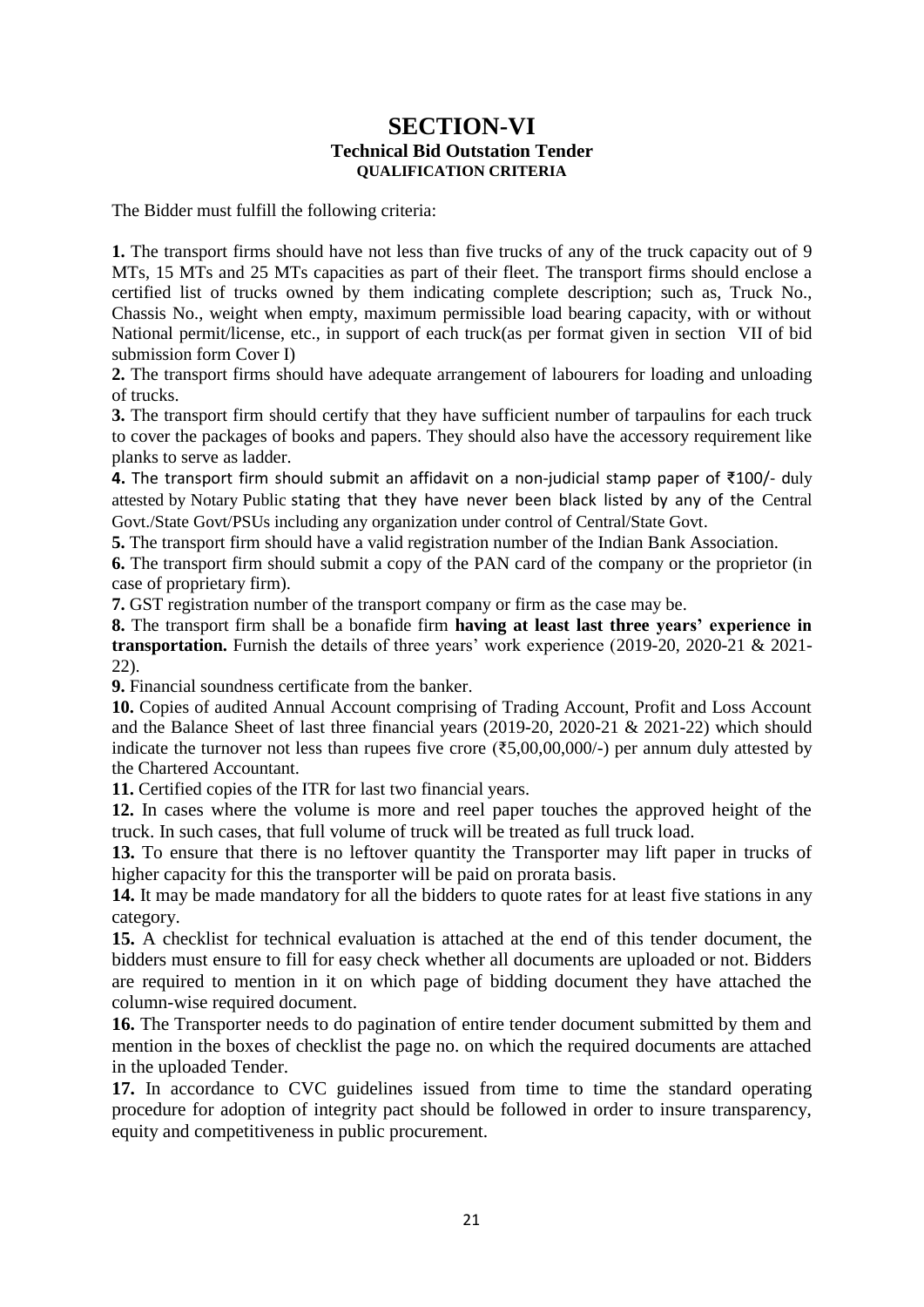## **SECTION VII**

## **SCHEDULE OF REQUIREMENTS BRIEF DESCRIPTION OF WORK**

The work involves transportation of books and printing paper between identified stations. It also includes:

| S. No.         | From             | To              | <b>Truck Capacity</b> | <b>Delivery period</b> |
|----------------|------------------|-----------------|-----------------------|------------------------|
|                |                  |                 |                       | <b>Prescribed</b>      |
| 1              | <b>NCR Delhi</b> | <b>Bhopal</b>   | 9MTs/15MTs/25 MTs     | 04 Days                |
| $\overline{2}$ | <b>NCR Delhi</b> | Jaipur          | 9MTs/15MTs/25 MTs     | 01 Day                 |
| 3              | <b>NCR Delhi</b> | Jalandhar       | 9MTs/15MTs/25 MTs     | 04 Days                |
| $\overline{4}$ | <b>NCR Delhi</b> | Jhansi          | 9MTs/15MTs/25 MTs     | 04 Days                |
| 5              | <b>NCR Delhi</b> | Jhajjar         | 9MTs/15MTs/25 MTs     | 03 Days                |
| 6              | <b>NCR Delhi</b> | Karnal          | 9MTs/15MTs/25 MTs     | 01 Day                 |
| 7              | <b>NCR Delhi</b> | Mathura         | 9MTs/15MTs/25 MTs     | 02 Days                |
| 8              | <b>NCR Delhi</b> | Meerut          | 9MTs/15MTs/25 MTs     | Same Day               |
| 9              | <b>NCR Delhi</b> | Muzzaffarnagar  | 9MTs/15MTs/25 MTs     | 01 Day                 |
| 10             | <b>NCR Delhi</b> | Saharanpur      | 9MTs/15MTs/25 MTs     | 02 Days                |
| 11             | <b>NCR Delhi</b> | Varanasi        | 9MTs/15MTs/25 MTs     | 04 Days                |
| 12             | <b>NCR Delhi</b> | Allahabad       | 9MTs/15MTs            | 04 Days                |
| 13             | <b>NCR Delhi</b> | Kanpur          | 9MTs/15MTs            | 03 Days                |
| 14             | <b>NCR Delhi</b> | Lucknow         | 9MTs/15MTs            | 03 Days                |
| 15             | <b>NCR Delhi</b> | Vasai           | 9MTs/15MTs            | 04 Days                |
| 16             | <b>NCR Delhi</b> | Ahmedabad       | <b>25 MTs</b>         | 05 Days                |
| 17             | <b>NCR Delhi</b> | Hyderabad       | <b>25 MTs</b>         | 06 Days                |
| 18             | <b>NCR Delhi</b> | Manipal         | 9MTs                  | 07 Days                |
| 19             | <b>NCR Delhi</b> | Shivakashi (TN) | <b>25 MTs</b>         | 12 Days                |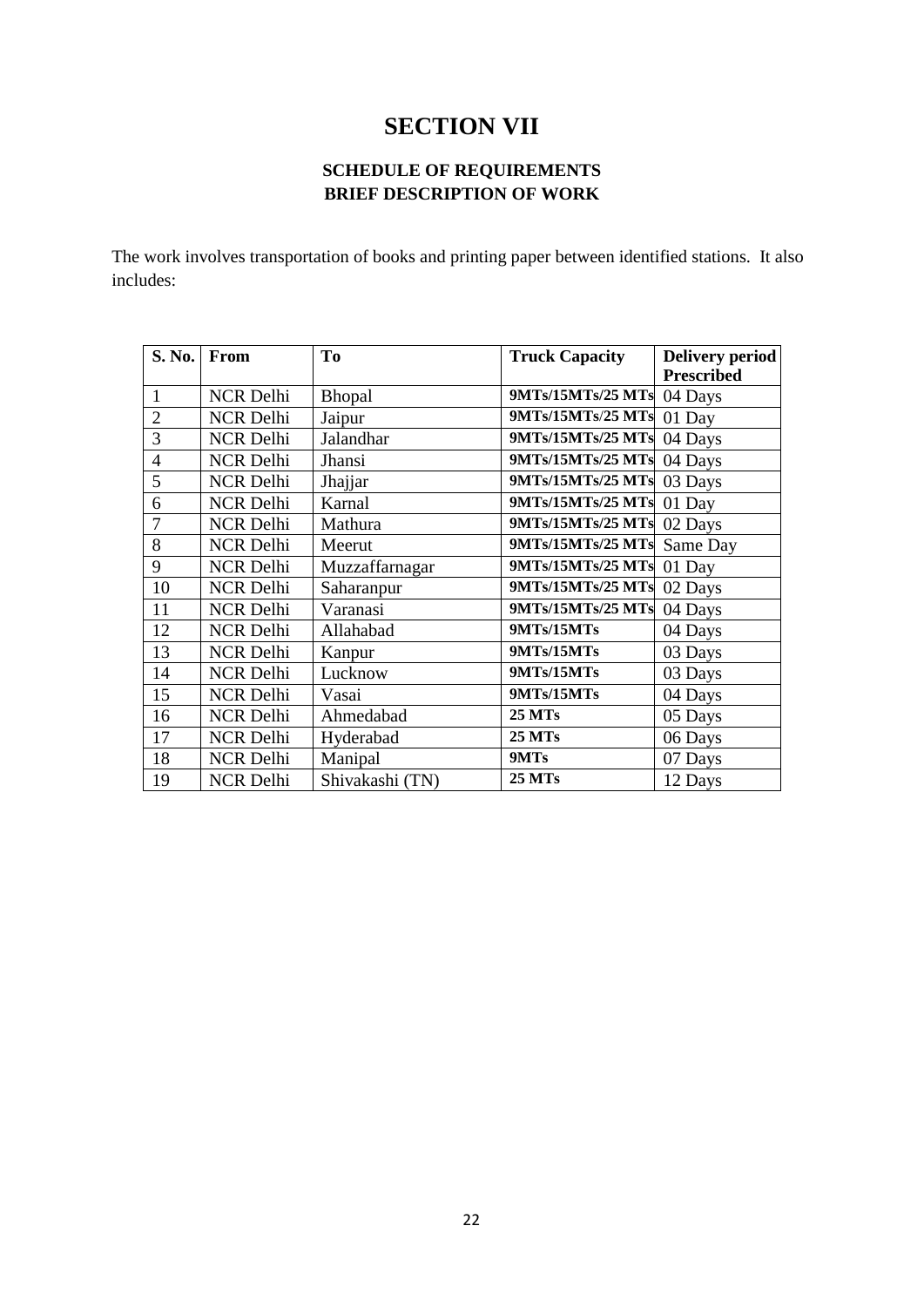Loading of consignments of books packed in corrugated cartons, gunny bags and wooden crates or in bundles packed in Kraft paper or in polythene bags.

 Loading and unloading of Printing Paper/Pulp Board packed in bales, reels and cut sheets stored at the NCERT godowns in Noida/Gurugram/ Delhi/New Delhi and also at the Regional Production-cum-Distribution Centers located at Guwahati, Kolkata, Ahmadabad and Bangalore.

- Transportation of consignments of books to destinations within prescribed period as specified on pre-page.
- Unloading of books packed in corrugated cartons, gunny bags, wooden crates or in bundles packed in Kraft paper or in polythene at the destinations specified in pre-page (identified stations).
- Transportation of the consignments of printing paper/books to the specified destination on pre-page (identified stations).

The Head, Publications Division or an Officer acting on his behalf will inform the transporter twenty four hours in advance, the number of trucks required for transporting the goods, the time and place where the trucks should report for loading and the destinations to which the goods would be transported. In special cases, NCERT may require the Transporter to arrange trucks at shorter notice, and the transporter shall be bound to comply with such requisitions.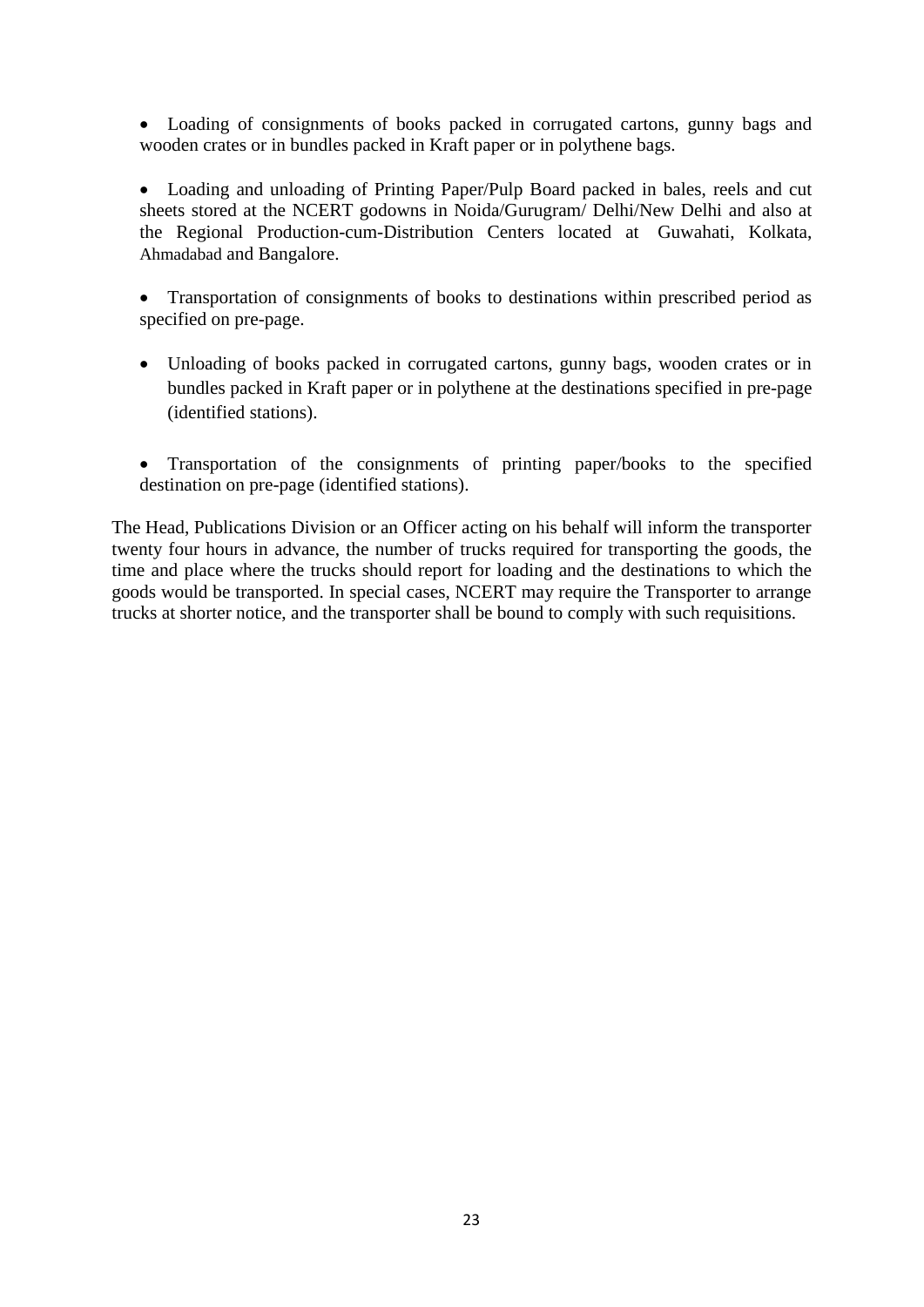## **SECTION VIII Bid Submission Form (Technical Bid- Cover I) General Information**

| $SI$ No                | <b>Particulars</b>                                                                                                                                                                                                                                                                                  | <b>Details</b>                                                                  |
|------------------------|-----------------------------------------------------------------------------------------------------------------------------------------------------------------------------------------------------------------------------------------------------------------------------------------------------|---------------------------------------------------------------------------------|
| 1.                     | Name of bidder                                                                                                                                                                                                                                                                                      |                                                                                 |
| 2.                     | Full Address and contact no. of bidder                                                                                                                                                                                                                                                              |                                                                                 |
| 3.                     | Email address of bidder                                                                                                                                                                                                                                                                             |                                                                                 |
| $\overline{4}$ .<br>5. | Composition of Bidding firm:<br>Indicate names, addresses, of karta all<br>partners/directors/proprietors/<br>1. Hindu Undivided Family business<br>2. Proprietorship firm<br>3. Registered Partnership<br>4. Private limited company<br>5. Public limited company<br>PAN & GST no. of Bidding Firm | (Certify that there are no undisclosed<br>karta partners/directors/proprietors) |
|                        |                                                                                                                                                                                                                                                                                                     |                                                                                 |
| 6.                     | of<br>size:<br>trucks<br>of<br><b>Fleet</b><br>(total)<br>no.<br>9MT/15MT/25MT) (Bidder must clearly indicate<br>the total size of his fleet of trucks indicating truck<br>no. / Chassis no., etc. maximum load bearing<br>capacity of the trucks with or without national<br>permit.)              |                                                                                 |

## **7. Work experience in transport business.**

Furnish the details of three years' work experience in the following format:

| S. No | Name of Client   Contract<br>served | period | <b>Product</b><br>handled | <b>Volume</b><br>MT | in   Value of contract<br>executed (Rs) |
|-------|-------------------------------------|--------|---------------------------|---------------------|-----------------------------------------|
|       |                                     |        |                           |                     |                                         |
|       |                                     |        |                           |                     |                                         |
|       |                                     |        |                           |                     |                                         |
|       |                                     |        |                           |                     |                                         |

**Note:** Enclose experience certificate in the name of bidders issued by the concerned government Division/ PSU/ Public or Private Limited company.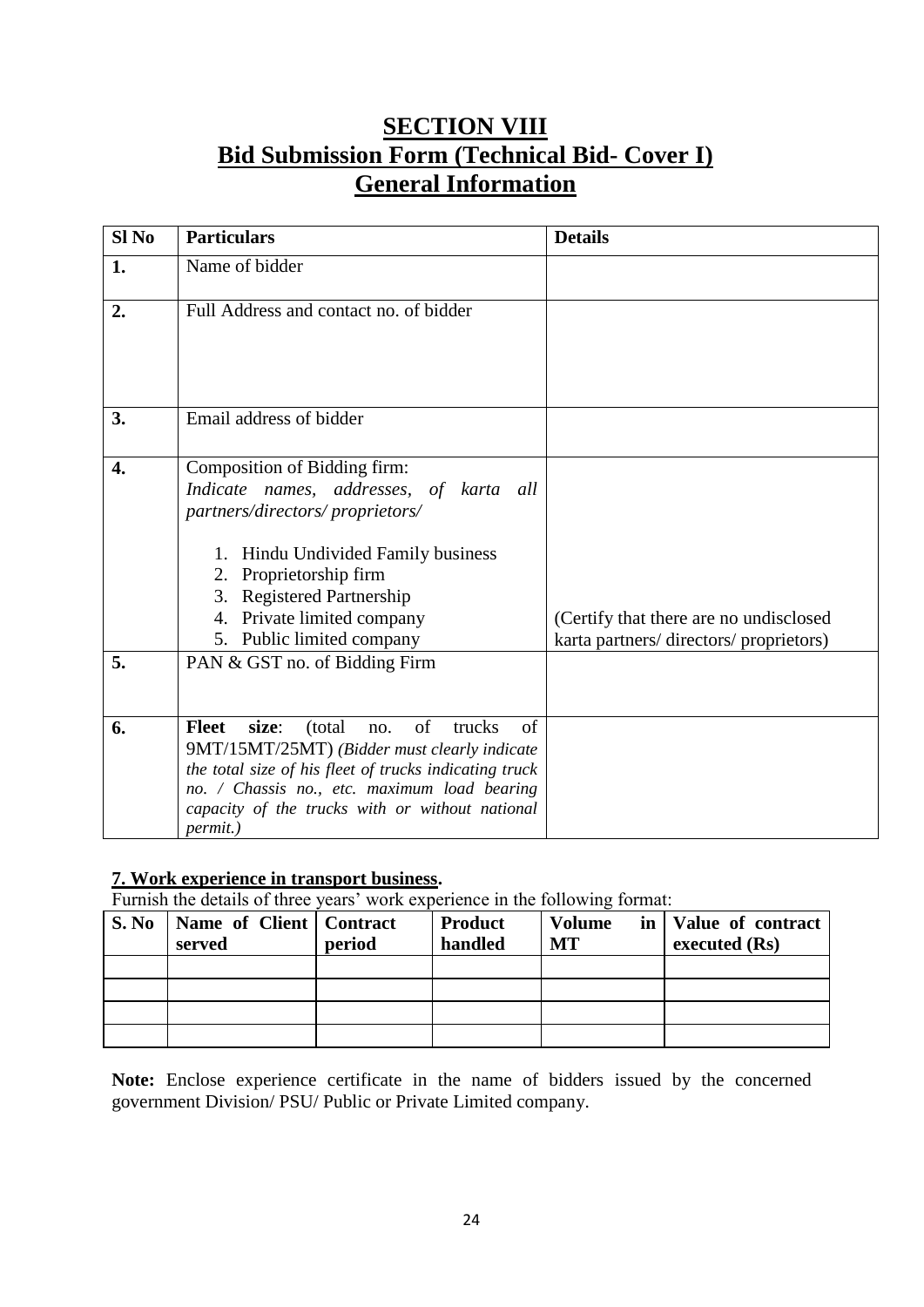**Fleet size**: Bidder must clearly indicate the total size of his fleet of trucks indicating truck no. / Chassis no., etc. maximum load bearing capacity of the trucks with or without national permit.

| S.<br>No.          | <b>Truck No</b> | <b>Chassis No</b> | Weight<br>when<br>empty | <b>Maximum</b><br>load<br><b>25 MT</b> | With/<br>without<br>national<br>permit | <b>National</b><br>Permit<br>License |
|--------------------|-----------------|-------------------|-------------------------|----------------------------------------|----------------------------------------|--------------------------------------|
| 1.                 |                 |                   |                         |                                        |                                        |                                      |
| 2.                 |                 |                   |                         |                                        |                                        |                                      |
| 3.                 |                 |                   |                         |                                        |                                        |                                      |
| $\boldsymbol{4}$ . |                 |                   |                         |                                        |                                        |                                      |
| 5.                 |                 |                   |                         |                                        |                                        |                                      |
| 6.                 |                 |                   |                         |                                        |                                        |                                      |
| 7.                 |                 |                   |                         |                                        |                                        |                                      |
| 8.                 |                 |                   |                         |                                        |                                        |                                      |
| 9.                 |                 |                   |                         |                                        |                                        |                                      |
| 10.                |                 |                   |                         |                                        |                                        |                                      |
| 11.                |                 |                   |                         |                                        |                                        |                                      |
| 12.                |                 |                   |                         |                                        |                                        |                                      |
| 13.                |                 |                   |                         |                                        |                                        |                                      |
| 14.                |                 |                   |                         |                                        |                                        |                                      |
| 15.                |                 |                   |                         |                                        |                                        |                                      |

**Give below the list of partners/ directors** 

| <b>S. No.</b>  | <b>Full name of Partner/ Director</b> |
|----------------|---------------------------------------|
|                |                                       |
| $\overline{2}$ |                                       |
| 3              |                                       |
|                |                                       |
| 5              |                                       |
| 6              |                                       |
| $\mathcal{L}$  |                                       |
| 8              |                                       |
| 9              |                                       |
| 10             |                                       |

8. The bidder has at least three years of experience. …………… (please mention **Yes/No)**

9. The bidder has sufficient no of labour in accordance with the qualification criteria **Section VI** clause 2. …………….. (please mention **Yes/No )** 

10. The bidder has sufficient number of tarpaulins in accordance with the qualification criteria Section VI clause 3. …………….. (Please mention **Yes/No )**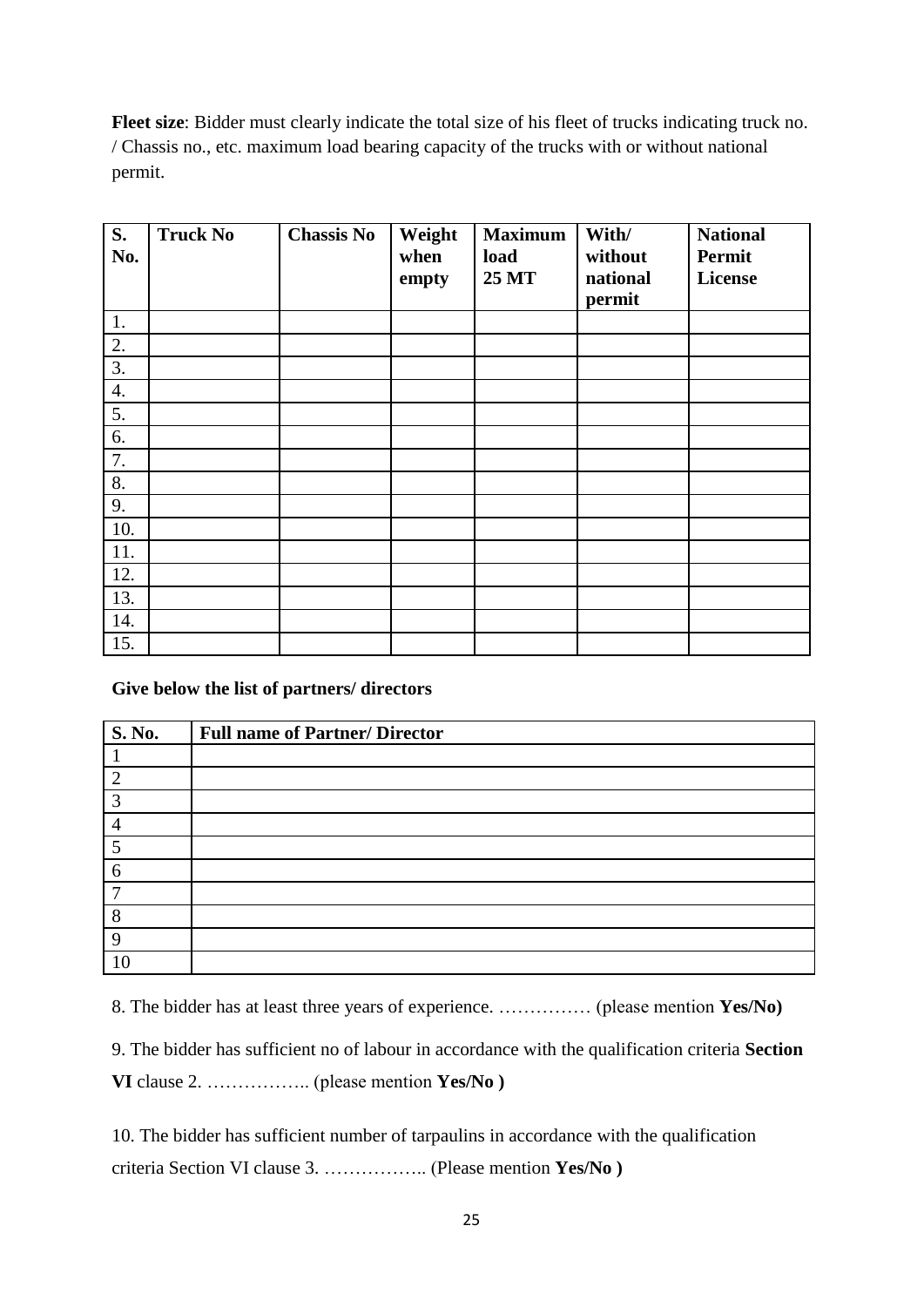**I hereby declare that my firm has never been black listed by any Central Govt./State Govt/PSUs including any organization under control of Central/State Govt.** All the information submitted above are true and correct to the best of my knowledge.

Date ……………………

**Signature and Seal of Authorized Signatory**

Place ……………………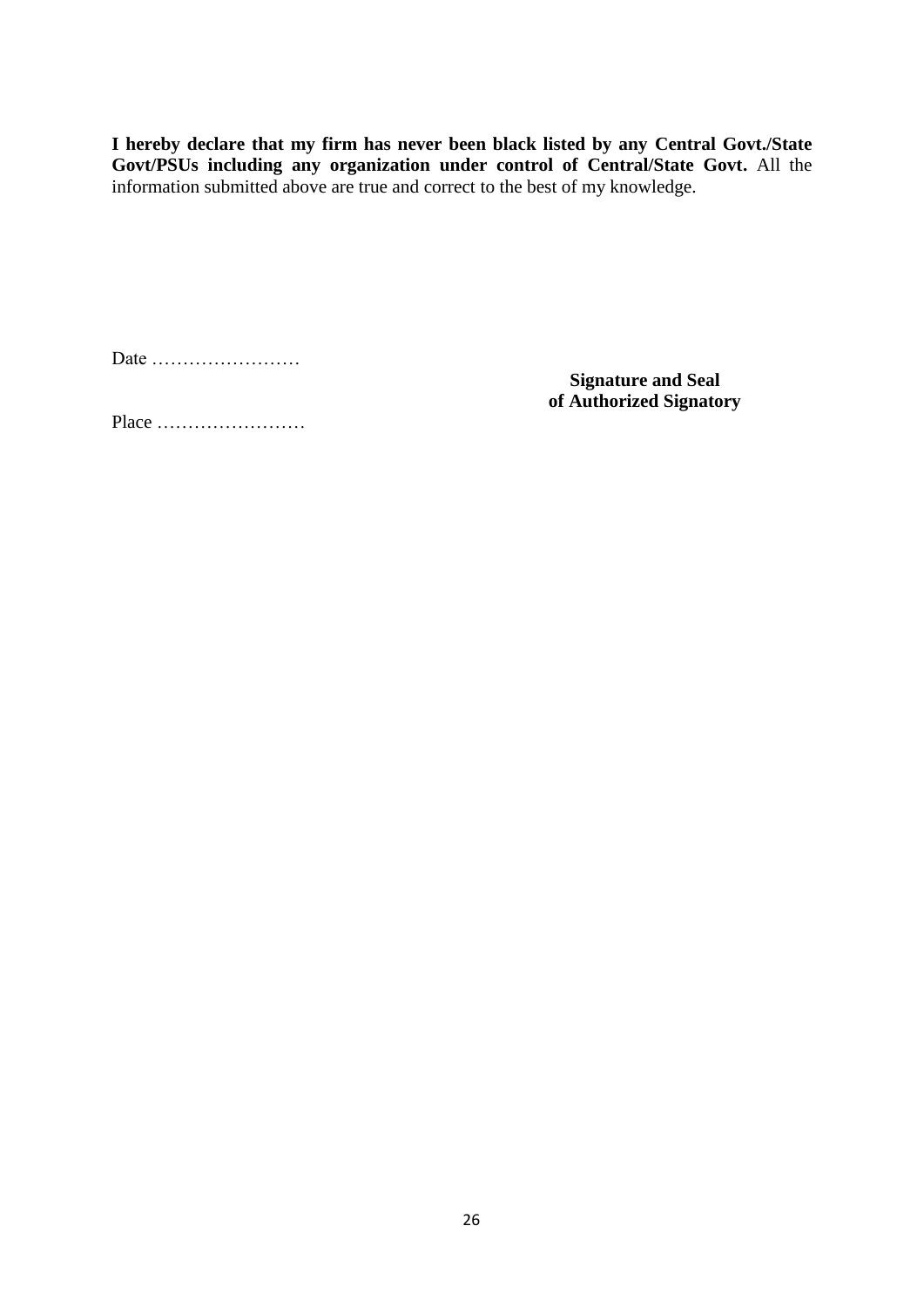## **SECTION-IX PRICE SCHEDULE (Financial Bid)(Cover-II)(online only)**

#### Name of the firm Full Postal address Telephone No.(s)E-mail Address Contact Person: Name Mobile No. Tel. No.

**Outstation Destination**

| S. No.         | From             | To              | <b>Truck Capacity</b> | Delivery period<br><b>Prescribed</b> | <b>Rates for 9 MTs</b><br>(in Rupees) |            | Rates for 15<br><b>MTs</b> |            | Rate for 25 MTs<br>(In Rupees) |
|----------------|------------------|-----------------|-----------------------|--------------------------------------|---------------------------------------|------------|----------------------------|------------|--------------------------------|
|                |                  |                 |                       |                                      |                                       |            | (in Rupees)                |            |                                |
|                |                  |                 |                       |                                      | Rate                                  | <b>GST</b> | Rate                       | <b>GST</b> | Rate  GST                      |
|                | NCR Delhi        | <b>Bhopal</b>   | 9MTs/15MTs/25 MTs     | 04 Days                              |                                       |            |                            |            |                                |
| $\overline{c}$ | NCR Delhi        | Jaipur          | 9MTs/15MTs/25 MTs     | 01 Day                               |                                       |            |                            |            |                                |
| 3              | NCR Delhi        | Jalandhar       | 9MTs/15MTs/25 MTs     | 04 Days                              |                                       |            |                            |            |                                |
| 4              | NCR Delhi        | Jhansi          | 9MTs/15MTs/25 MTs     | 04 Days                              |                                       |            |                            |            |                                |
| 5              | NCR Delhi        | Jhajjar         | 9MTs/15MTs/25 MTs     | 03 Days                              |                                       |            |                            |            |                                |
| 6              | NCR Delhi        | Karnal          | 9MTs/15MTs/25 MTs     | 01 Day                               |                                       |            |                            |            |                                |
| $\overline{7}$ | NCR Delhi        | Mathura         | 9MTs/15MTs/25 MTs     | 02 Days                              |                                       |            |                            |            |                                |
| 8              | NCR Delhi        | Meerut          | 9MTs/15MTs/25 MTs     | Same Day                             |                                       |            |                            |            |                                |
| 9              | NCR Delhi        | Muzzaffarnagar  | 9MTs/15MTs/25 MTs     | 01 Day                               |                                       |            |                            |            |                                |
| 10             | NCR Delhi        | Saharanpur      | 9MTs/15MTs/25 MTs     | 02 Days                              |                                       |            |                            |            |                                |
| 11             | <b>NCR</b> Delhi | Varanasi        | 9MTs/15MTs/25 MTs     | 04 Days                              |                                       |            |                            |            |                                |
| 12             | NCR Delhi        | Allahabad       | 9MTs/15MTs            | 04 Days                              |                                       |            |                            |            |                                |
| 13             | NCR Delhi        | Kanpur          | 9MTs/15MTs            | 03 Days                              |                                       |            |                            |            |                                |
| 14             | NCR Delhi        | Lucknow         | 9MTs/15MTs            | 03 Days                              |                                       |            |                            |            |                                |
| 15             | NCR Delhi        | Vasai           | 9MTs/15MTs            | 04 Days                              |                                       |            |                            |            |                                |
| 16             | NCR Delhi        | Ahmedabad       | 25 MTs                | 05 Days                              |                                       |            |                            |            |                                |
| 17             | NCR Delhi        | Hyderabad       | 25 MTs                | 06 Days                              |                                       |            |                            |            |                                |
| 18             | NCR Delhi        | Manipal         | 9MT <sub>s</sub>      | 07 Days                              |                                       |            |                            |            |                                |
| 19             | NCR Delhi        | Shivakashi (TN) | 25 MTs                | 12 Days                              |                                       |            |                            |            |                                |

#### **READ CAREFULLY (Price Bid in BoQ\_XXXX.xls)**

**A standard BoQ format has been provided with the E-tender document to be filled by all the bidders. Bidders are requested to note that they should necessarily submit their rate quotations in the format provided and no other format is acceptable. Bidders are required to download the BoQ file and enter their financial quotes and other details (such as name of the bidder). No other cells should be changed. Once the details have been completed, the bidder should save it and submit it online, without changing the file name. If the BoQ file is found to be modified by the bidder, the bid will be rejected.**

**Upon the successful and timely submission of bids, the portal will give a successful bid submission message & a bid summary will be displayed with the Bid Id and the date & time of submission of the bid with all other relevant details. The bid summary has to be printed and kept as an acknowledgement of the submission of the bid. This acknowledgement may be used as an entry pass for any bid opening meetings.**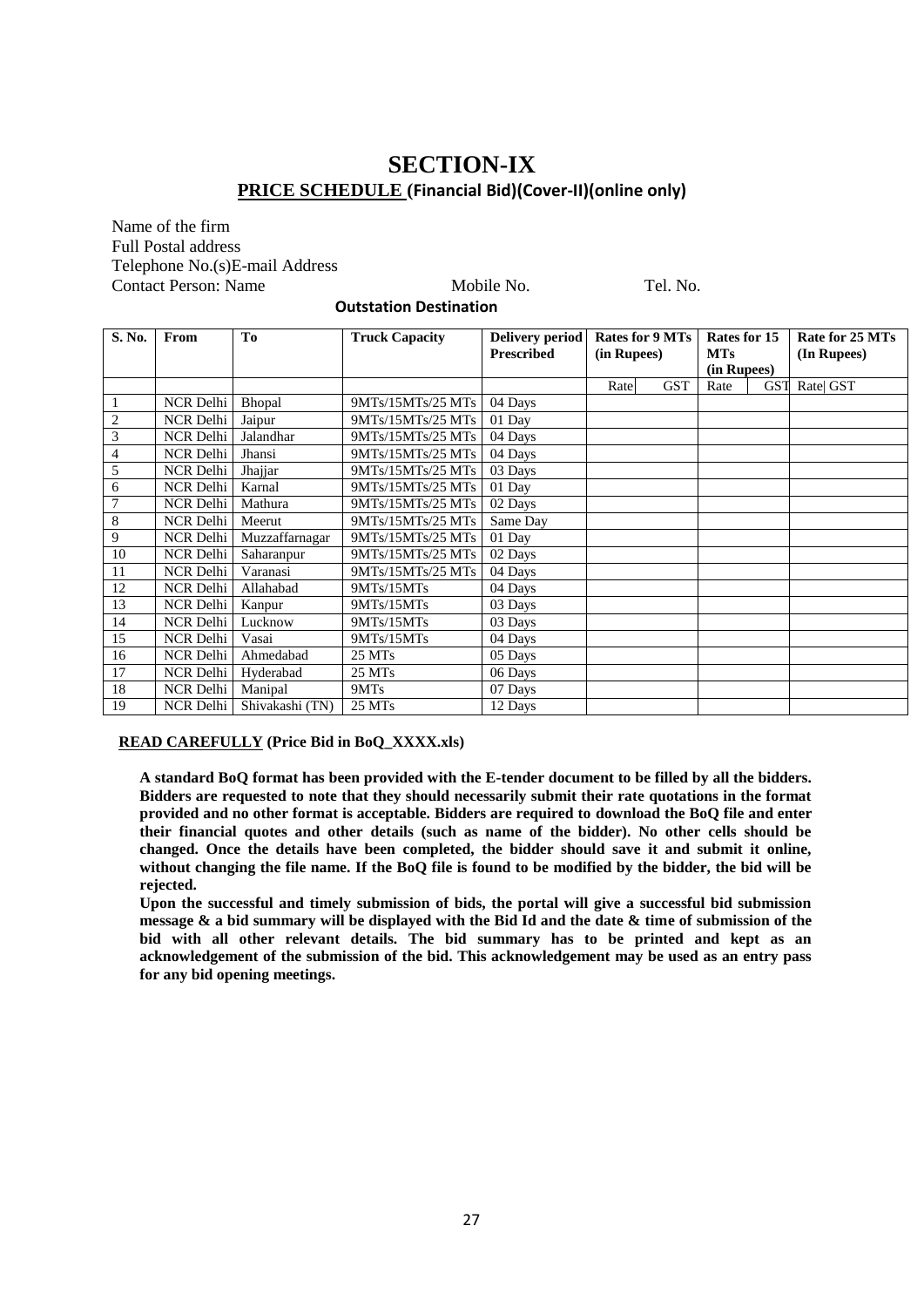## **SECTION –X**

## **CONDITIONS OF CONTRACT**

- 1. Definitions
- 2. Contract Documents
- 3. Entire Agreement
- 4. Parties to the Contract
- 5. Authorized Representative of Transporter
- 6. Subletting
- 7. Relationship with third parties
- 8. Liability for Personnel
- 9. Period of Contract
- 10. Performance Security
- 11. Providing Trucks, Loading Unloading & Stacking
- 12. Delivery and Documents
- 13. Insurance
- 14. Incidental Services
- 15. Terms of Payment
- 16. Assignment
- 17. Delays in the transporter"s Performance
- 18. Recoveries and Liquidated Damages
- 19. Termination for Default
- 20. Payment upon termination<br>21. Force Majeure
- Force Majeure
- 22. Termination of Insolvency
- 23. Termination of Convenience
- 24. Resolution of Disputes
- 25. Governing Language
- 26. Notices
- 27. Taxes and Duties
- 28. Road Permit
- 29. E-Way Bill
- 30. Contract Amendments
- 31. Assignment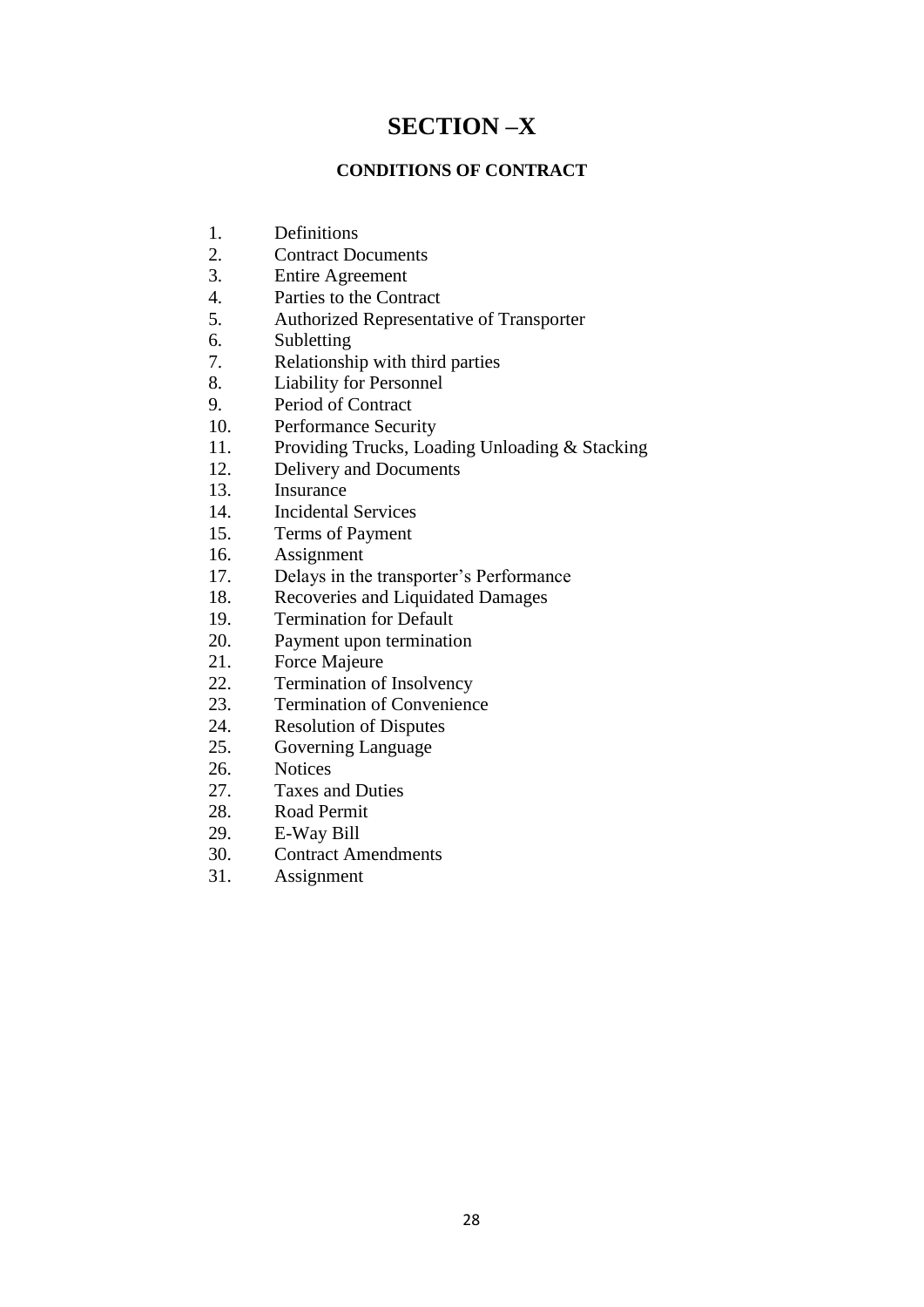## **SECTION VII CONDITIONS OF CONTRACT**

## **01. Definitions**

01.01 In this contract, the following terms shall be interpreted as indicated:

(a) The "bundle/packet" means a collection of books or quantity of printing paper tied together.

(b) "The contract" means the agreement entered into between the NCERT and the Transporters, as recorded in the Contract Form signed by the parties, including all the attachments and appendices thereto and all documents incorporated by reference therein.

(c) "Contract Documents" means the documents listed in the Contract Agreement, including any amendments thereto.

(d) "Contract Price" means the price payable to the Transporters as specified in the Contract Agreement, subject to such additions and adjustments thereto or deductions there from, as may be made pursuant to the Contract.

(e) "Day" means a calendar day.

(f) "Delivery period" means the time taken in transporting the goods between different destinations. It excludes the day of loading of the goods in the truck and includes the day of reporting for delivery at the destination point.

(g) "COC" means the Conditions of Contract.

(h) "Goods" means all of textbooks, publications and printing paper and pulp board that the Transporter is required to transport to NCERT"s godowns and other destinations in the country under the Contract.

(i) The term "Godown" shall mean and include depots, godowns already belonging to or in occupation of the NCERT or may hereafter be constructed or acquired or occupied or hired by it at any time during the currency of the contract.

(j) The term "truck" wherever mentioned shall mean mechanically driven vehicles such as Lorries and shall exclude animal driven vehicles.

(k) The "NCERT" means the National Council of Educational Research and Training, New Delhi and includes its successor and assignees,

(l) "Related Services" and "Services" mean services ancillary to the transport of the textbooks, publication and printing papers, such as loading and unloading, providing labourers, tarpaulins and ladders etc. for trucks any other incidental services and other obligations of transportation covered under the contract;

(m) "Transporter" means the natural person, proprietor, partnership, Hindu undivided family, private and public limited company or a combination of the above whose Bid to perform the Contract has been accepted by the NCERT and is named as such in the Contract Agreement.

(n) National Capital Region/NCR means New Delhi, Delhi, Noida, Sahibabad Faridabad, Sonipat, Ghaziabad, Gurugram (or) any other destinations to be included from time to time within the NCR.

(o) As far as the outstation transport is concerned, the transporter should provide atleast five trucks in a day at short notice by the office acting on behalf of Head, Publication Division. Any failure of such on the part of the transporter will lead to cancellation of the contract and their security deposit shall be forfeited besides black listing the transporter.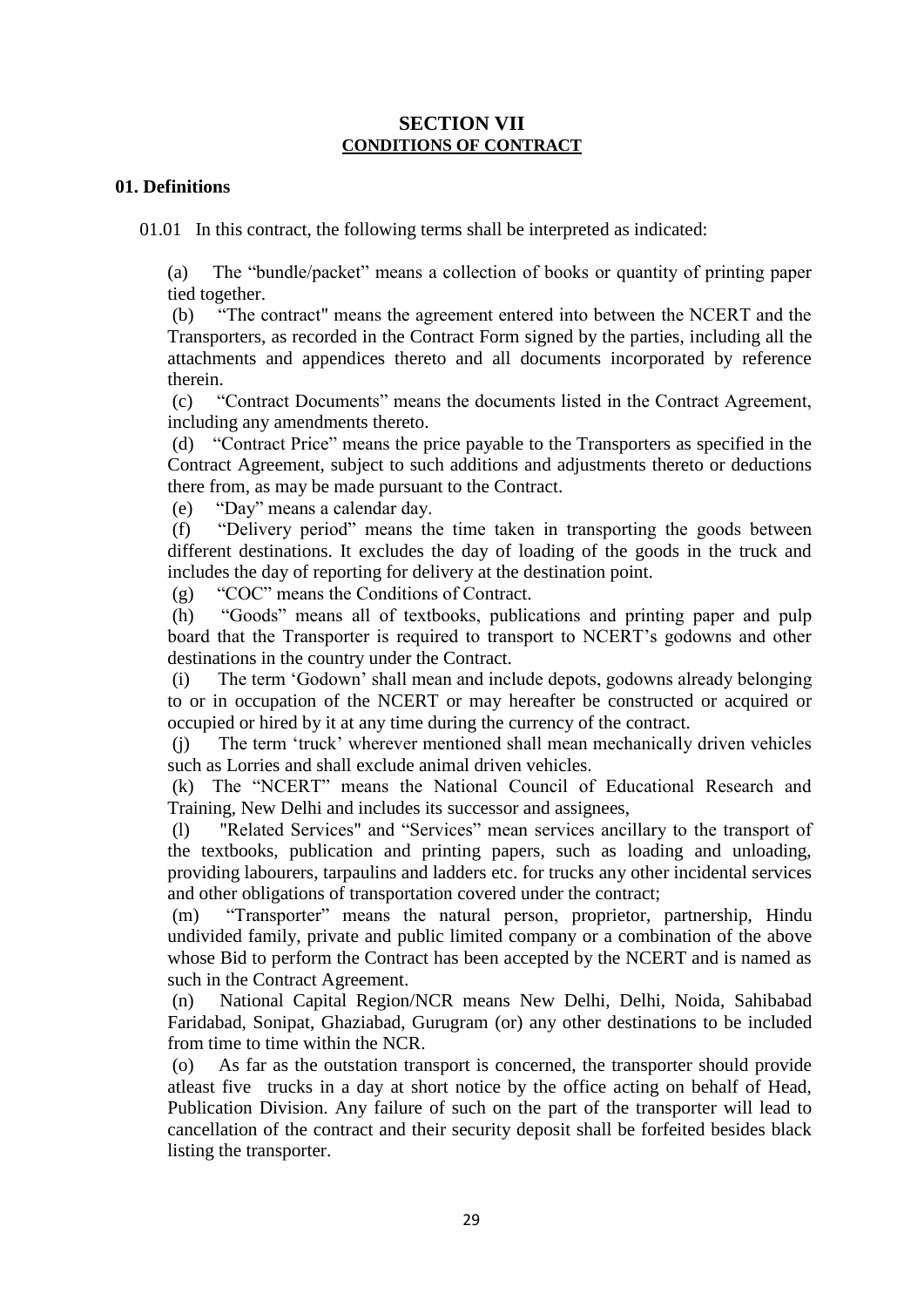## **02. Contract Documents**

Subject to the order of precedence set forth below, all documents forming the Contract (and all parts thereof) are intended to be correlative, complementary, and mutually explanatory. The Contract Agreement shall be read as a whole.

- 1 Contract Agreement
- 2 Conditions of Contract
- 3 Schedule of Requirements
- 4 Bid Submission Form Cover-1 and Cover-2
- 5 Bank Guarantee for Performance Security

## **03. Entire Agreement**

03.01 The Contract constitutes the entire agreement between the NCERT and the Transporters and supersedes all communications, negotiations and agreements (whether written or oral) of the parties with respect thereto made prior to the date of **Contract** 

03.02 No amendment or other variation of the Contract shall be valid unless it is in writing, is dated, expressly refers to the Contract, and is signed by a duly authorized representative of each party thereto.

## **04. Parties to the contract**

04.01 The parties to the contract are the Transporter and the NCERT represented by the Head, Publication Division and/or any other person authorized and acting on his behalf.

04.02 The person signing the bid or any other document forming part of the bid on behalf of any other person or a firm shall be deemed to warrant that he has the authority to bind such other person or the firm as the case may be in such matters pertaining to the contract. If, on enquiry, it is found that the person concerned has no such authority, NCERT may without prejudice to other civil and criminal remedies terminate the contract and hold the signatory liable for all costs and damages.

## **05. Authorized Representative of Transporter**

- 05.01 The Transporter shall nominate a person in whose hands the active management and control of the work relating to the contract would lay. The person so nominated shall be deemed to be the authorized agent of the Transporter to perform the obligations of the Transporter. The transporter shall inform NCERT in writing about the person so nominated with his complete details (copy of Aadhaar Card, PAN Card) thereof.
- 05.02 The Transporter shall not during the currency of the contract make without the prior intimation **in writing** to the NCERT any changes in the constitution of the firm. The Transporter shall notify NCERT the death/ resignation of any of its partners immediately on the occurrence of such an event.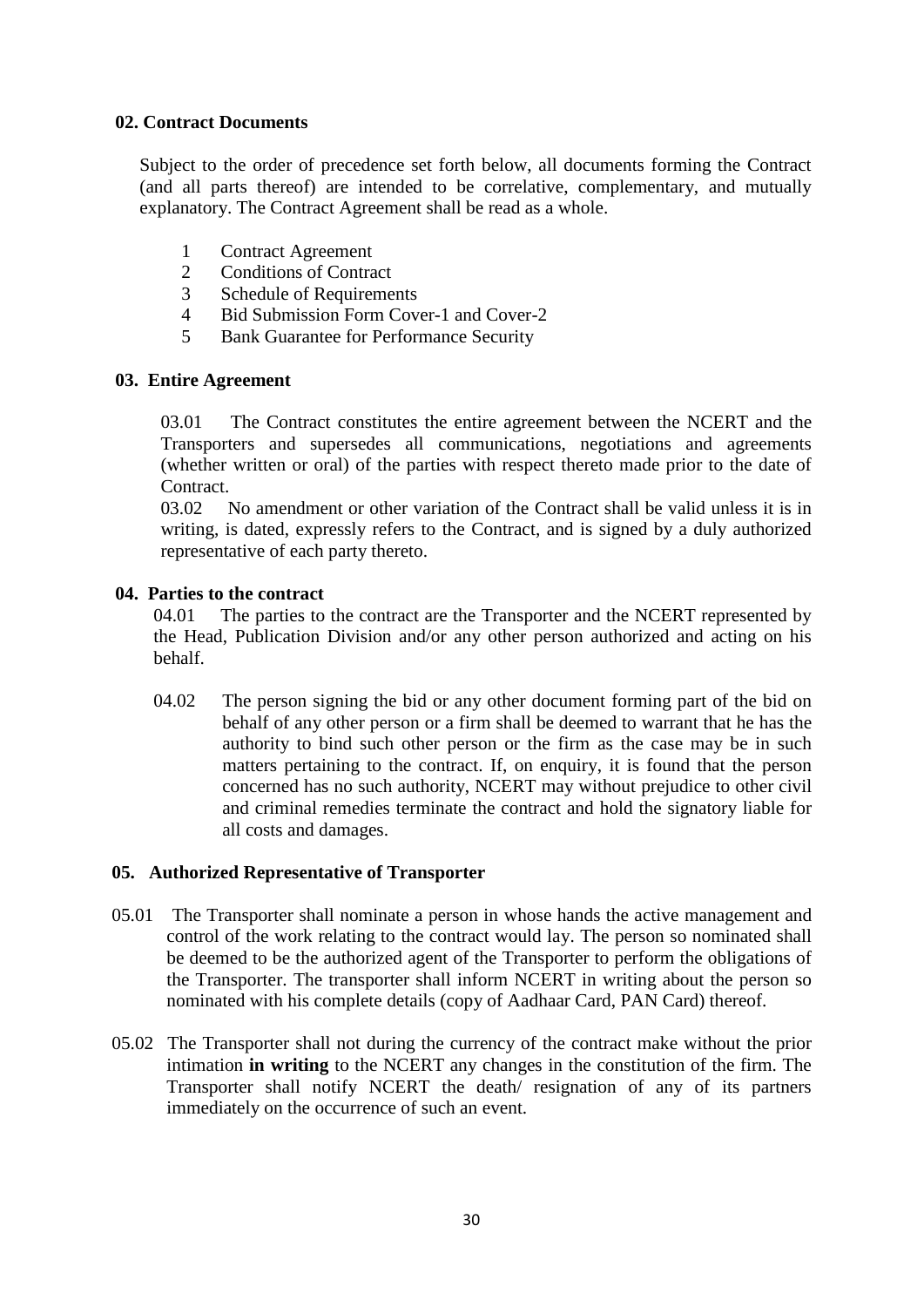#### **06. Subletting**

The Transporter shall **not** sublet, transfer or assign the contract or any part thereof without the previous written consent of the NCERT. In the event of the Transporter contravening this condition, the NCERT will be entitled to place the contract elsewhere on the Transporter"s account and risk. The Transporter shall be liable for any loss or damage, which the NCERT may sustain in consequence or arising out or such replacing of the contract.

## **07. Relationship with Third Parties**

All transactions between the Transporter and third parties shall be carried out as between two principals without reference in any event to the NCERT. The Transporter shall also undertake to make the third parties fully aware of the position aforesaid.

## **08. Liability for Personnel**

During continuance of the contract, the Transporter shall abide at all times by all existing labour enactments and rules made thereunder. The Transporter shall abide by regulations, notifications and bye laws of the State or Central Government or local authority and any other labour law (including rules), regulations, bye laws that may be passed or notification that may be issued under any labour law in future either by the State or the Central Government or the local authority. The Transporter shall keep NCERT indemnified in case any action is taken against NCERT by the competent authority on account of contravention of any of the provisions of any Act or rules, regulations or notification including amendments made there under. If NCERT is caused to pay or reimburse any amounts as may be necessary to cause or observe, or for non-observance of the provisions stipulated in the notifications/bye laws/Acts/Rules/Regulations including amendments, if any, on the part of the Transporter, NCERT shall have the right to deduct any money due to the Transporter including his amount of performance security. NCERT shall also have right to recover from the Transporter any sum required or estimated to be required for making good the loss or damage suffered by NCERT.

#### **09. Period of Contract**

The contract shall remain in force for a period of three years from the date of award and can be extended for one more year on mutual consent on the same rates, terms and conditions, subject to approval of competent authority of Council.

#### **10. Performance Security**

10.01 The Transporter will have to furnish a Performance Security Deposit in the form of Bank Guarantee at the rate of ₹ **80,000/- (Rupees Eighty thousand only) per station** in respect of award of contract within 7 days of the notification for transport of goods from National Capital Region to respective stations mentioned in Section-II of the tender document.

10.02 The performance security deposit shall be for a period covering 3 months after the expiry of contract period.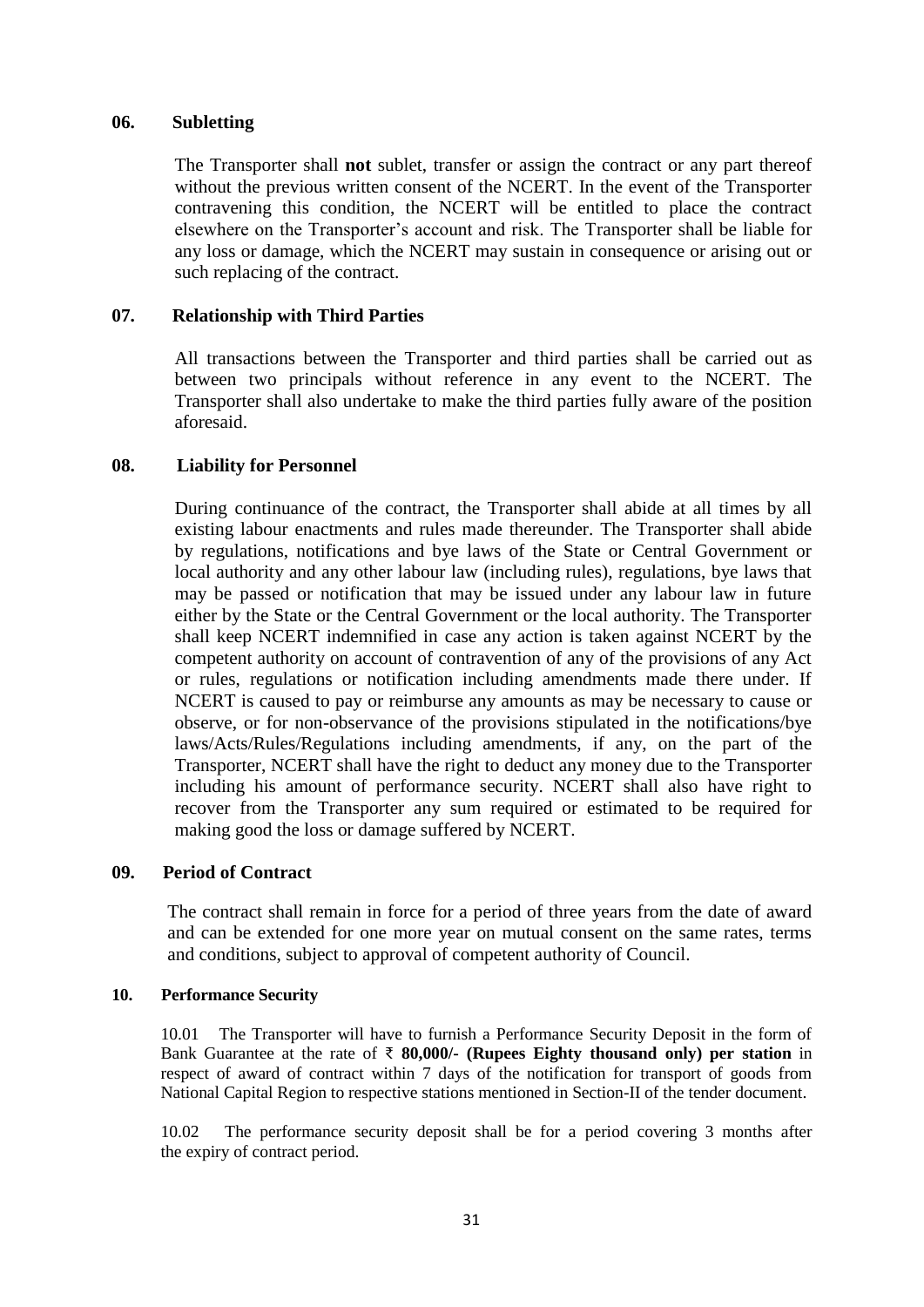10.03 If the Transporter had previously held any contract and furnished security deposit, the same shall not be adjusted against this contract and a fresh security deposit will be required to be furnished.

10.04 The proceeds of the Performance Security shall be payable to the NCERT as compensation for any loss resulting from the Transporter"s failure to complete his/her obligations under the contract

10.05 The Performance Security shall be denominated in Indian Rupees and shall be in the form of a Bank Guarantee in the prescribed proforma given in Section XII issued by any of the Scheduled Bank

10.06. The Performance Security will be refunded to the Transporter (3 months after the contract expires) on due and satisfactory performance of the services and on completion of all obligations by the Transporter under the terms of the contract and on submission of a No Demand Certificate, subject to such deduction from the security as may be necessary for making up of the NCERTs claims against the contract.

#### **11. Providing of Trucks, Loading, Unloading and Stacking**

11.01 The Head, Publication Division or an officer acting on his behalf will inform the transporter 24 hour in advance, the number of trucks required for transporting the goods, the time and place where the trucks should report for loading and the destinations to which the goods would be transported. In special cases, NCERT may require the Transporter to arrange trucks/transportation at shorter notice and the transporter shall be bound to comply with such requisitions.

11.02 The Transporter shall remove the books and printing paper from the stack inside the godowns, carry them physically by hand trolleys and stack the books and printing paper into trucks in a countable position. No extra remuneration on any account for stacking and for use of the means of carriage for loading into trucks shall be paid.

11.03 The Transporter shall take care not to mix bundles/packets of different books titles. He should also ensure that printing paper of different sizes and qualities not mixed up. No transhipment is permissible in between the loading and unloading point (i.e. the starting point and the destination). In case there is any local traffic restriction, the transport agency is required to inform NCERT in advance with supporting document from the respective local traffic authority.

11.04 The Transporter shall provide trucks within 72 hours from the date of such request made over phone/SMS/mail/ issuing the challans/TM/Bills. Failing to provide truck within the scheduled time would empower NCERT to hire trucks from outside and the difference of rates will be paid by the transporter.

11.05 The Transporter shall provide their own planks to serve as ladders for the purpose of loading/unloading into/from trucks for stacking.

11.06 The Transporter shall provide sufficient number of tarpaulins for each truck to protect the bundles/packets of books and printing paper etc. from rains and inclement weather. The transporter shall be responsible for any damage to goods, when the goods are in the Transporter's custody.

11.07 The Transporter shall ensure that their workers do not use hooks for handling bundles/packets.

11.08 The transporter shall take adequate steps and necessary precautions to ensure that there is no wastage and damage to the books and printing paper etc., during the loading/unloading of trucks at the Godowns or any other loading/unloading point.

11.09 At destination, the transporter shall arrange for (i) unloading the books and printing paper etc. from the trucks, (ii) carrying the bundles/packets into the godown (iii) and stacking the bundles/packets in godowns up to the required height. No extra remuneration shall be paid for such unloading/ carrying and stacking.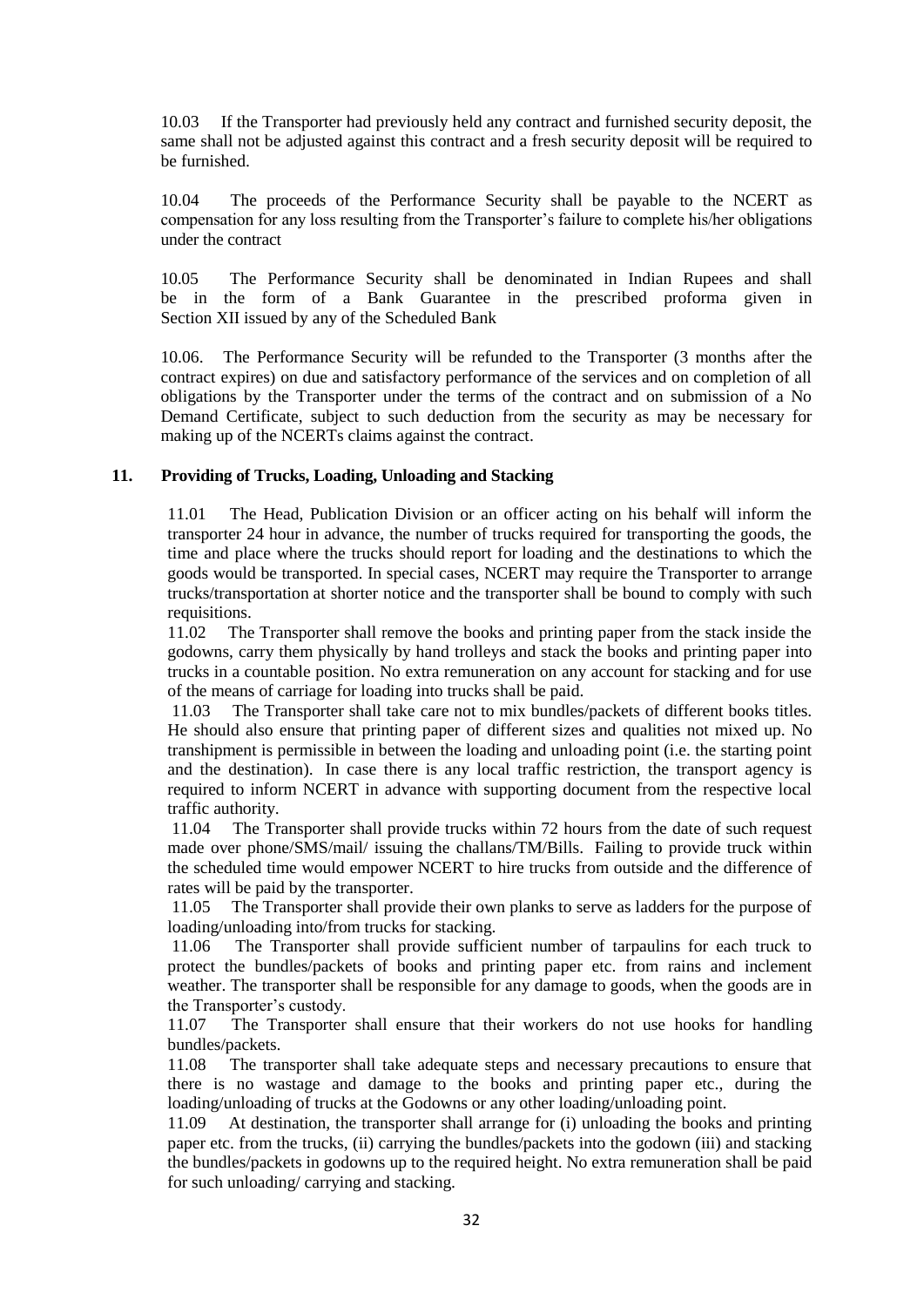11.10 The Transporter shall display prominently on the trucks two or more sign-boards as prescribed by the NCERT painted in black and in white indicating that the stocks carried therein belong to NCERT. Trucks carrying NCERT goods should not contain any material other than NCERT material. No extra remuneration, whatsoever will be payable for displaying such sign-boards.

11.11 Once the loading/unloading of the truck starts, the work will not be stopped or interrupted until completed.

11.12 Prior permission will have to be obtained in case transhipment is necessary due to unavoidable circumstances.

#### **12. Delivery and Documents**

12.01 The Transporter shall be responsible for issuing a consignment note of all bundles/packets entrusted to him/her for carrying and for handing over at the scheduled destinations. The Transporter shall also collect an acknowledgement after the delivery of consignment and submit the acknowledgement to Head, Publication Division in proof of safe and sound delivery at the destination.

12.02 The Transporter shall strictly abide by all rules and regulations of the Police and Municipal/ City Corporation authorities in their operational areas.

12.03 The Transporter shall be responsible for the safety of the goods while in transit in their trucks and for delivery of quantity dispatched from the Godowns to the destination or to the recipients to whom the consignment of books/paper is required to be transported. The transporter shall deliver the exact number of bundles/packets and the weight of books and printing paper, etc received by them and loaded on their trucks. The transporter shall be liable to make good the value of any shortage, wastage, loss or damage to the goods in transit at the price value of books, and the consignment value of paper. The decision of the NCERT as regards the value of goods short supplied, wasted, lost or damaged shall be final and binding upon the Transporter, and shall not be questioned or subject to arbitration.

12.04 The Transporter shall be responsible for keeping a complete and accurate account of all supplies of books and printing paper etc., received by him/her from the NCERT.

12.05 The Transporter shall deliver the goods at the destinations within the period laid down in Section VII Schedule of Requirement. Failing to deliver the goods within the delivery period prescribed would empower NCERT to penalize the transporter by imposing penalty @ 2% of the contract price per truck (of that destinations).

#### **13. Insurance**

13.01 The Goods to be transported under the contract shall be fully insured by the transporter at his/her own cost.

13.02 The NCERT will not pay separately for any transit insurance and the transporter/firm will be responsible for the safe delivery of the goods till the entire contracted store arrives at purchaser godown in full and in good condition. In case of any miss happening in the transit of the Stores, the Supplier at their own are to deal for lodgement of claim and take up the matter with the concerns for its settlement and the Council will not be a party in this connection.

#### **14. Incidental Services**

The cost of all services incidental to loading, unloading and stacking will be borne by the transporter. NCERT will not pay detention charges on any account.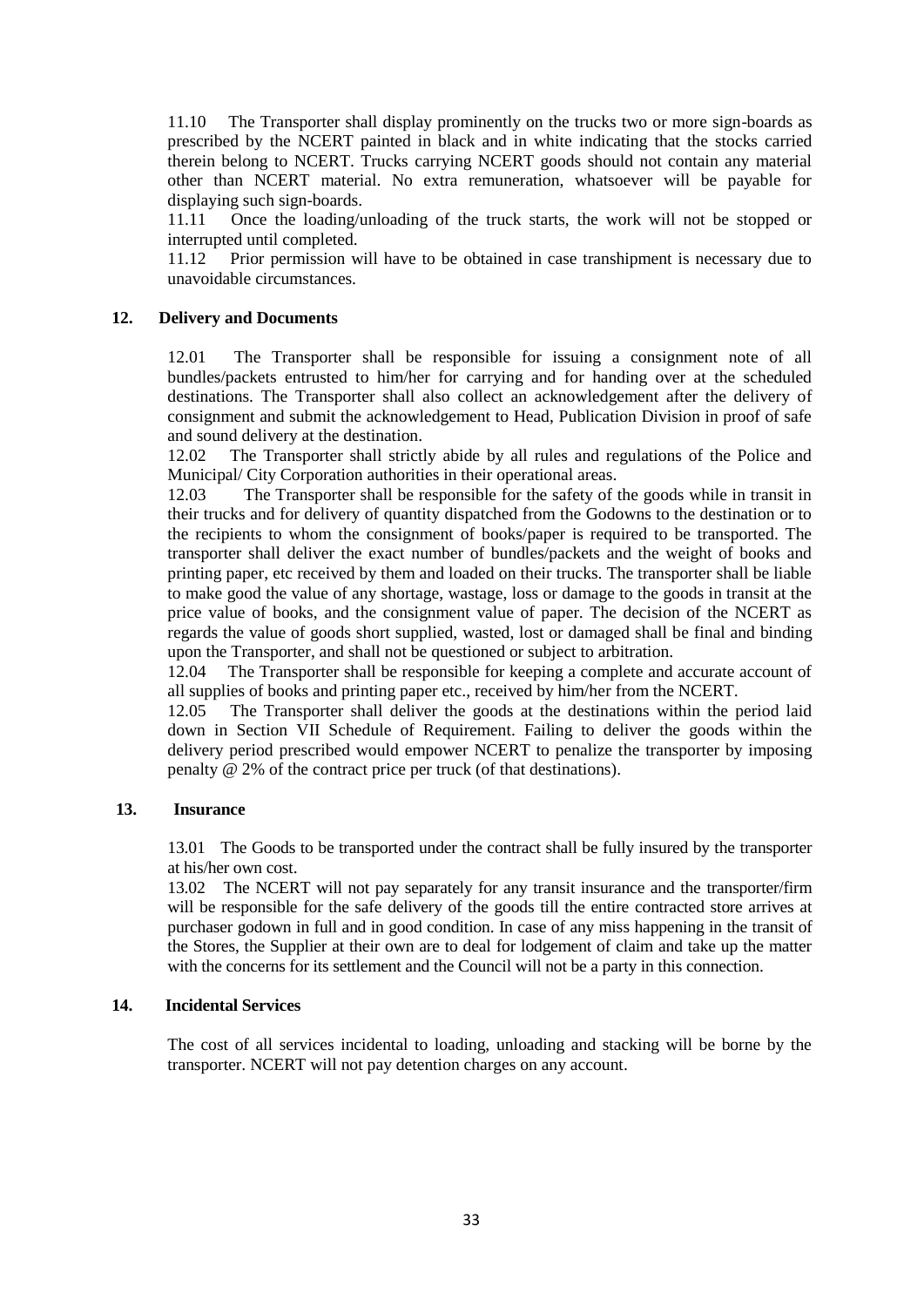#### **15. Terms of Payment**

- 15.01 100% (Hundred percent) of the payment will be released within 45 days on furnishing:
	- i. Acknowledgement of Receipt of the consignment by the printer or RPDC on the pink and green (Transporter) Challan of the consignment issued by the NCERT.
	- ii. Transportation claims (bill) in triplicate.
	- iii. Copy of the transfer memo.

15.02 The transporter has to submit the Challan duly signed by the printer to NCERT to the very next day.

15.03 The Transporter should submit all their bills not later than 2 months from the date of expiry of the contract for the refund of the security deposit. The Transporter will submit their bills bi-monthly/monthly.

15.04 E-way bill should be generated by the transporter if required.

#### **16. Assignment**

16.01 The Transporter shall not assign, in whole or in part, its obligations to perform under the contract, except with the prior written consent of the NCERT.

16.02 The Transporter shall be responsible for the safety of the goods from the time the goods are loaded on their trucks from Godowns, until they have been unloaded.

#### **17. Delays in the Transporter's Performance**

17.01 Delivery of the Goods and performance of the Services shall be made by the Transporters in accordance with the time schedule specified in Section VII, Schedule of Requirements.

17.02 Any delay by the Transporter in the performance of its delivery obligations shall render the Transporter liable to any or all of the following sanctions:

- Forfeiture of its Performance Security,
- Imposition of Liquidated Damages and/or
- $\triangleright$  Termination of the Contract for defaults

17.03 If at any time during performance of the contract, the Transporters encounter conditions impeding timely delivery of the Goods, the Transporters shall promptly notify the NCERT in writing of the fact of the delay, it's likely duration and its cause(s). As soon as practicable after receipt of the Transporters notice, the NCERT shall evaluate the situation and may, at its discretion, extend the Transporter's time for performance with or without liquidated damages. Extension of time will not be claimed as a matter of right and will be subject to the sole discretion of NCERT.

#### **18. Recoveries and Liquidated Damages**

18.01 The Transporter shall be liable for all costs, damages, charges and expenses suffered or incurred by the NCERT due to the Transporter"s, negligence and un-workman like performance of any service under this Contract and for all damages or losses occasioned to the NCERT or in particular to any property belonging to the NCERT due to any act whether negligent or otherwise of the Transporter or its employees.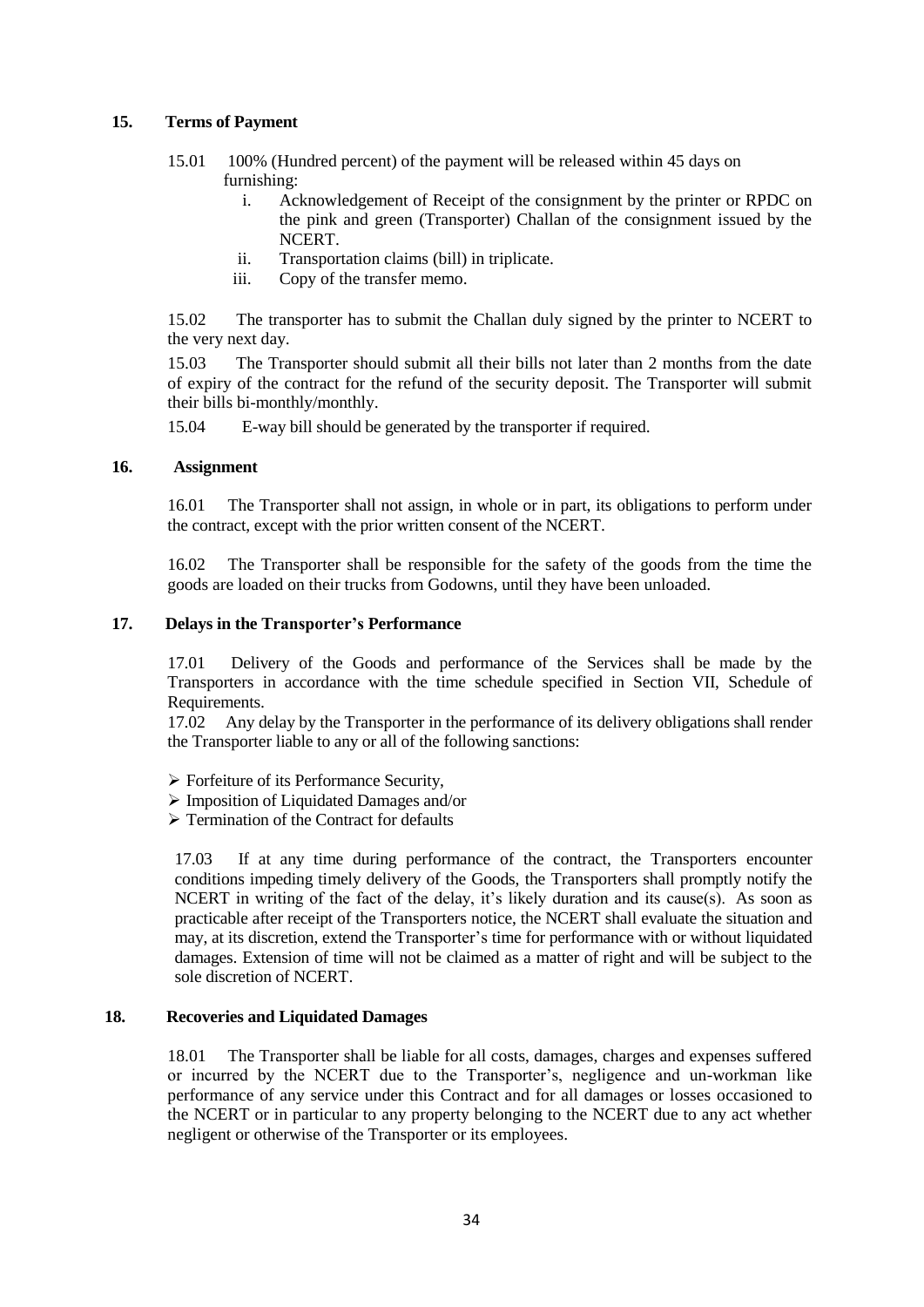18.02 The delivery period shall be the essence of the contract. If the transporter fails to deliver the goods at destinations within the delivery period prescribed in the contract, NCERT shall without prejudice to its other remedies deduct liquidated damages from the contract price for the destination by way of penalty. This is an agreed genuine pre-estimate of the damages duly agreed by the parties. Recovery from the transporter as agreed liquidated damages will be calculated  $\overline{\omega}$  2% of the contract price for the trip for each day of delay subject to the maximum of 10% of the contract price of the trip. The decision of the Council in this regard shall be final and binding upon the Transporter and shall not be subject to arbitration.

18.03 In the event of default on the part of the Transporter in providing labour, and/or his/her failure to satisfactorily fulfil other contractual obligations mentioned in the Bidding Document/Contract efficiently the Head, Publication Division or any officer acting on his behalf, shall without prejudice to other rights and remedies under this contract, have the right to recover by way of compensation/liquidated damages from the Transporter as the Head, Publication Division in his absolute discretion may determine subject to the total compensation/liquidated damages during the contract not exceeding 5% of the contract price. The decision of the Head, Publication Division on the question of transporter"s default or failure to perform services efficiently and his/her liability to pay compensation/liquidated damages shall be final and binding on the Transporter.

18.04 Any sum of money due and payable to the Transporter (including security deposit returnable to them) under this contract may be appropriated by the NCERT and set off against out any claim of the NCERT for the payment of any sum of money arising out of this or under any other contract made by the Transporter with the NCERT.

#### **19. Termination for Default**

19.01 The NCERT may without prejudice to any other remedy for breach of contract, by written notice of default sent to the Transporters, terminate the contract in whole or part:

(a) If the Transporter fails to deliver any or all of the Goods within the time period(s) specified in the Contract, or within any extension thereof granted by the NCERT ; or

(b) If the Transporter fails to perform any other obligation(s) under the contract, or

(c) If the Transporter, in the judgment of the NCERT, has engaged in fraudulent in executing the Contract.

19.02 In the event that NCERT terminates the contract in whole or in part, pursuant to Clause 19.01, the NCERT may procure upon such terms and in such manner as it deems appropriate, Goods or Services similar to those undelivered, and the Transporter shall be liable to the NCERT for any excess costs for such similar Goods or Services. However, the Transporter shall continue the performance of the contract to the extent not terminated.

#### **20. Payment upon Termination**

20.01 In the event of termination of the contract envisaged in Clause-19.01, the Head, Publication Division, shall have the rights to forfeit the entire or part of the amount of security deposit lodged by the Transporter or to appropriate the security deposit or any part, thereof in or towards the satisfaction of any sum due to the claimed for any damages, losses charges, expenses or costs that may be suffered or incurred by the NCERT.

20.02 In the event of the security being insufficient or if the security has been wholly forfeited, the balance of the total sum recoverable as the case shall be deducted from any sum then due or which at any time thereafter may become due to the transporters under this or any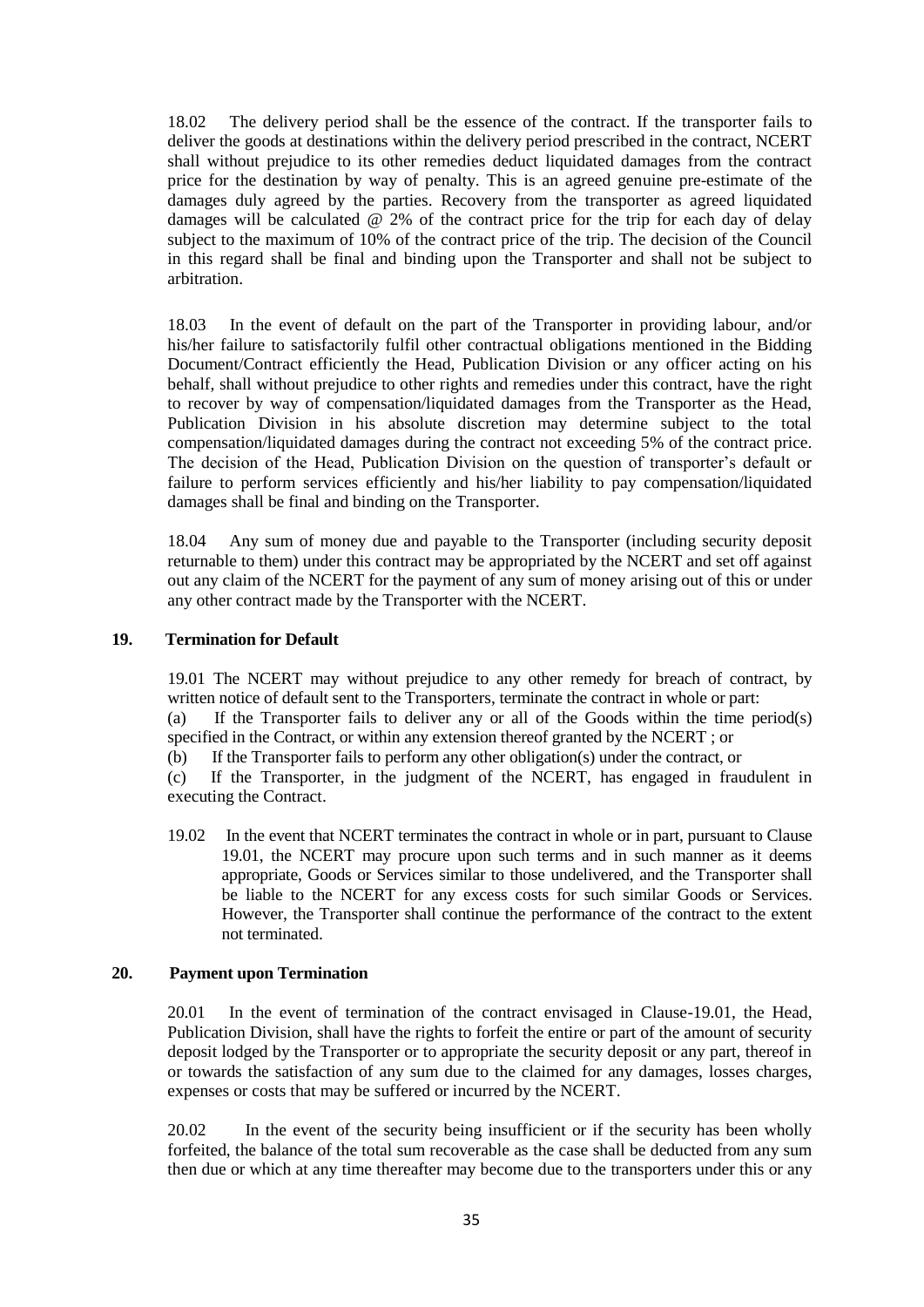other contract with the NCERT. Should that sum also be not sufficient to cover the full amount recoverable the Transporter shall pay the remaining balance due to the NCERT on demand.

#### **21. Force Majeure**

21.01 Notwithstanding the provisions of Clauses 16, 17 and 18 the Transporters shall not be liable for forfeiture of Performance Security, Liquidated Damages or Termination for Default, if and to the extent that, delay in performance or other failure to perform its obligations under the contract is the result of an event of Force Majeure.

21.02 For purposes of this Clause, "Force Majeure" means an event beyond the control of the Transporters and not involving the Transporter"s fault or negligence and not foreseeable. Such events may include, but are not restricted to, acts of the NCERT either in its sovereign or contractual capacity, wars or revolutions, fires, floods, epidemics, quarantine restrictions and freight embargoes.

21.03 If a Force Majeure situation arises, the Transporters shall promptly notify the NCERT in writing of such conditions and the cause thereof. Unless otherwise directed by the NCERT in writing, the Transporters shall continue to perform his/her obligations under the contract as far as is reasonably practical, and shall seek all reasonable alternative means for performance not prevented by the Force Majeure event.

#### **22. Termination for Insolvency**

The NCERT may at any time terminate the contract by giving written notice to the Transporter, if the Transporter becomes bankrupt or otherwise insolvent. In this event, termination will be without compensation to the Transporter, provided that such termination will not prejudice or affect any right of action or remedy, which has accrued or will accrue thereafter to the NCERT.

#### **23. Termination for Convenience**

NCERT, by written notice sent to the Transporter, may terminate the contract, in whole or in part, at any time for its convenience. The notice of the termination shall specify that (a) termination is for the NCERT's convenience, (b) the extent to which performance of the Transporter under the contract is terminated, and (c) the date upon which such termination becomes effective.

#### **24. Resolution of Disputes**

24.01 NCERT and the Transporter shall make every effort to resolve amicably by direct informal negotiation any disagreement or dispute arising between them under or in connection with the contract.

24.02 If, after thirty (30) days from the commencement of such informal negotiations, the NCERT and the Transporter have been unable to resolve amicably a contract dispute, either party may require that the dispute be referred for resolution to the formal mechanism specified in clause 18.03.

24.03 The dispute resolution mechanism to be applied shall be as follows:

(a) A dispute or difference arising between the NCERT and Transporter relating to any matter arising out of or connected with the contract save those covered under provisions of clauses 12.04 and 18.02 which shall be treated as "excepted clauses", such dispute or difference shall be referred to the sole arbitration under the rules and regulation and through the International Centre for Alternative Dispute Resolution, Plot No. 6, Vasant Kunj Institutional Area Phase-2, New Delhi 110070. The award of the Arbitrator shall be final and binding on the parties to the contract. <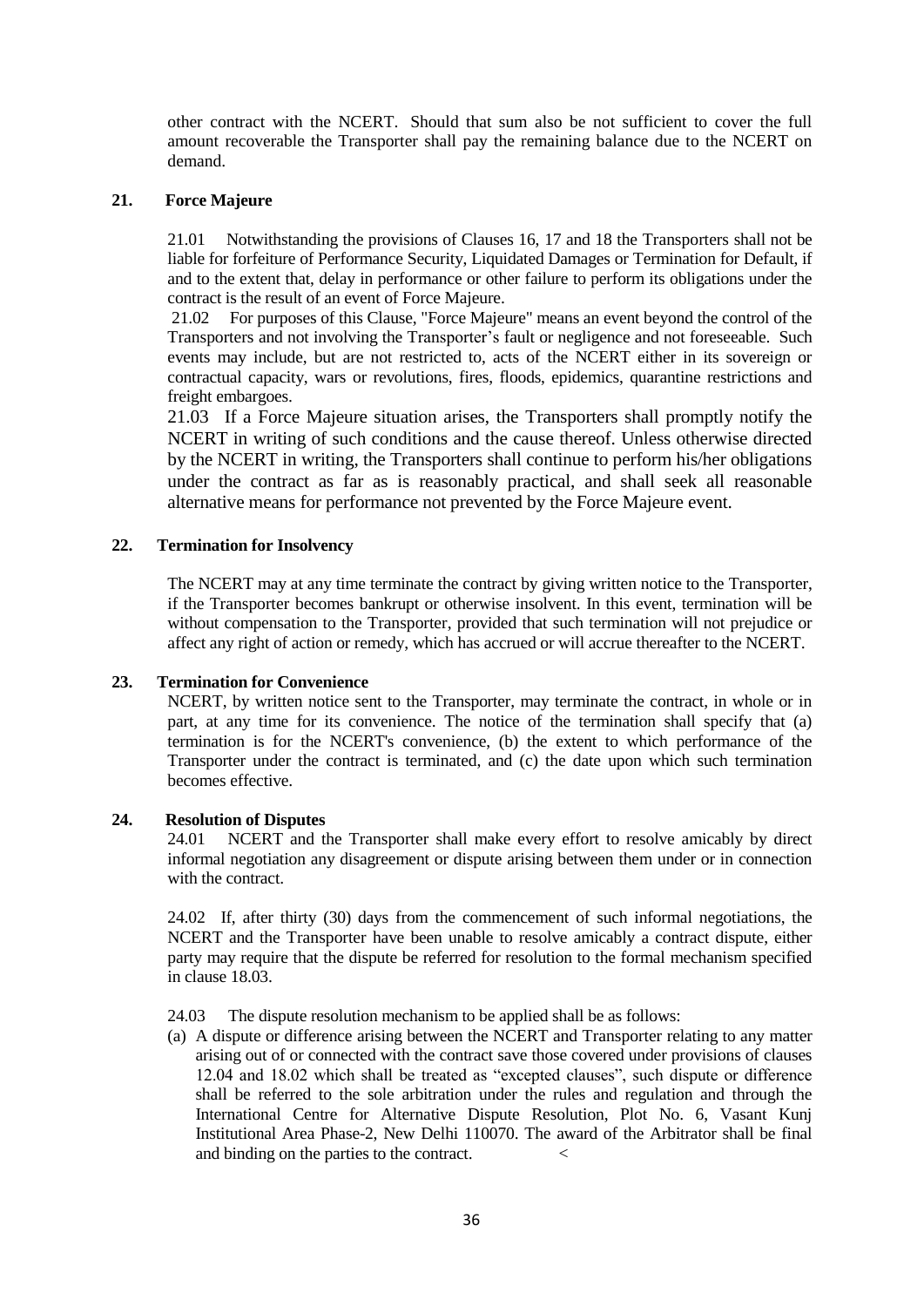- (b) The Indian Conciliation and Arbitration Act, 1996, the rules there under and any statutory modifications or re-enactments thereof, shall apply to the arbitration proceedings.
- 24.04 The venue of arbitration shall be the place from where the contract is issued.

#### 24.05 **Arbitration will be conducted only as per the Arbitration and Conciliation Act, 1996 and the rules made thereunder and not under any other law.**

#### **25. Governing Language**

The contract shall be written in the language of the bid, as specified by the NCERT in the Instructions to Bidders.

#### **26. Notices**

Any notice given by one party to the other pursuant to this contract shall be sent to other party in writing or facsimile and confirmed in writing to the other Party"s address specified for the purpose in the notification of award/contract. The notice will be effective when delivered. In case the other party refuses to accept the notice, the notice shall be deemed to have become effective one week after the date of dispatch through registered post.

#### **27. Taxes and Duties**

The Transporter shall be entirely responsible for all taxes, Green tax, duties, license fees, octroi, road permits, etc., incurred until delivery of the contracted goods at the destination. However, GST, service tax in respect of the transaction between the NCERT and the Transporter shall be paid by NCERT to the transporter.

#### **28. Road permit**

The road permit/E-way bill will be generated by NCERT as well as by the transporter to the concerned for facilitating the delivery of goods wherever applicable.

#### **29. E-way bill**

Compliance of generation of e-way bill (if any) governed under the provisions of latest guidelines / notifications of Govt. of India from time to time.

#### **30. Contract Amendments**

No variation in or modification of the terms of the contract shall be made except by written amendment signed by the parties.

#### **31. Assignment**

Neither the Purchaser nor the Supplier shall assign, in whole or in part, its obligations to perform under the contract, except with the prior written consent of the other party.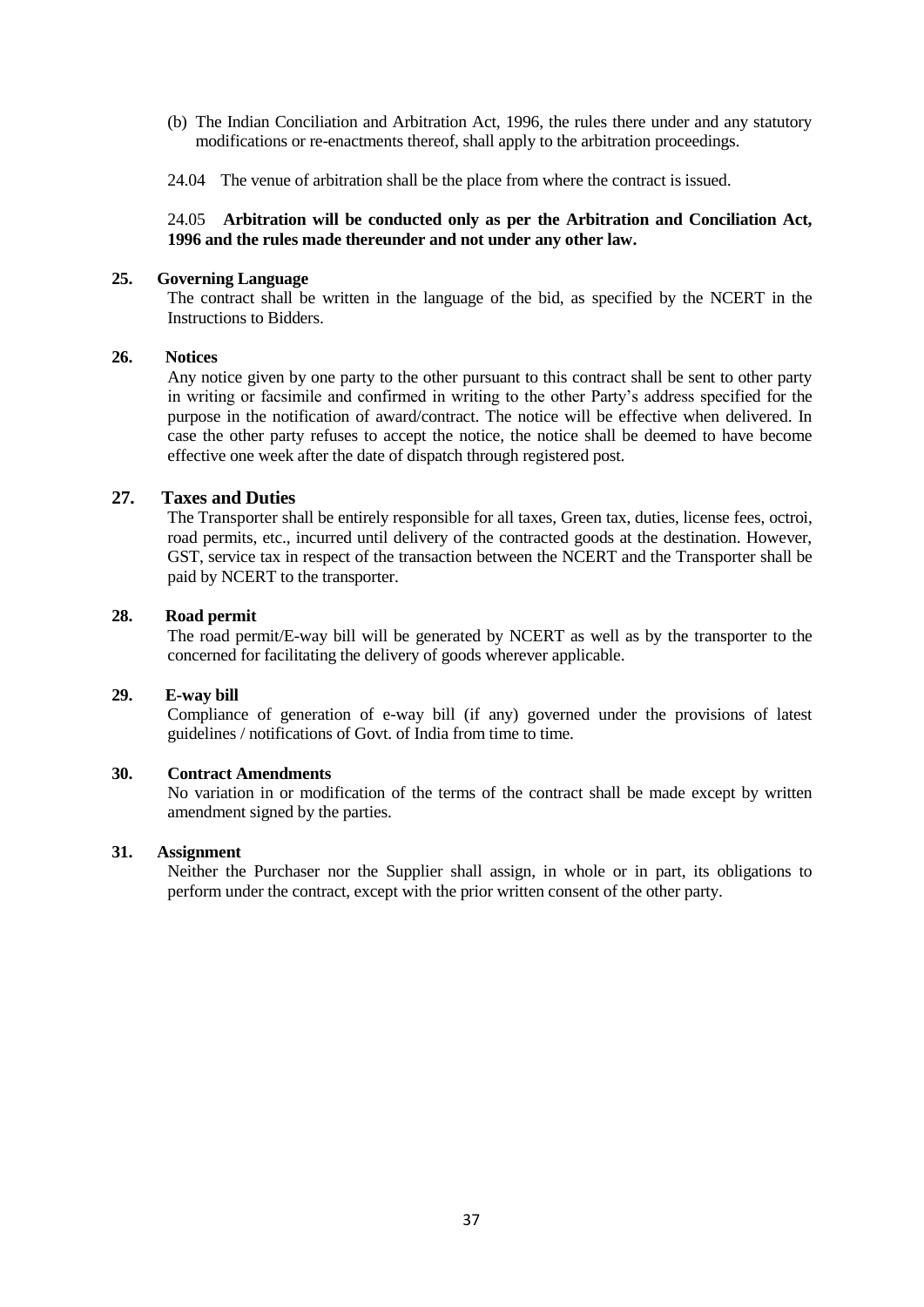## **SECTION-XI**

## **CONTRACT FORM**

THIS AGREEMENT made the ............ day of ......................, 20 between National Council of Educational Research and Training (hereinafter called "the NCERT") of the one part and .................................. (Name of Transporter) of ………………………….................. (address) .......................................................................... (hereinafter called "the Transporter") of the other part.

WHEREAS the NCERT desires the services of transporter for transportation of certain goods viz books and has accepted the following bid of the Transporter:

| Sl. No. | From | To | Rates (in Rs.) per single trip including all<br>taxes etc. |      |      |
|---------|------|----|------------------------------------------------------------|------|------|
|         |      |    | 9MT                                                        | 15MT | 25MT |
|         |      |    |                                                            |      |      |
|         |      |    |                                                            |      |      |
|         |      |    |                                                            |      |      |
|         |      |    |                                                            |      |      |
|         |      |    |                                                            |      |      |
|         |      |    |                                                            |      |      |
|         |      |    |                                                            |      |      |
|         |      |    |                                                            |      |      |

(Contract Price in Words and Figures, hereinafter called "the Contract Price")

## **NOW THIS AGREEMENT WITNESSETH AS FOLLOWS**

1. Details terms and conditions laid down in bidding document shall also form part of this agreement.

2. In consideration of the payments to be made by the NCERT to the transporting firm as hereinafter mentioned, the Transporter hereby covenants with the NCERT to provide the services in conformity in all respects with the provisions of the Contract.

3. The NCERT hereby covenants to pay the Transporter in consideration of the provision of the services the Contract Price or such other sum as may become payable under the provisions of the Contract at the times and in the manner prescribed by the Contract.

**Secretary, NCERT Sri Aurobindo Marg, New Delhi- 110016**  **Signature of Authorized Signatory of bidder with seal of the firm**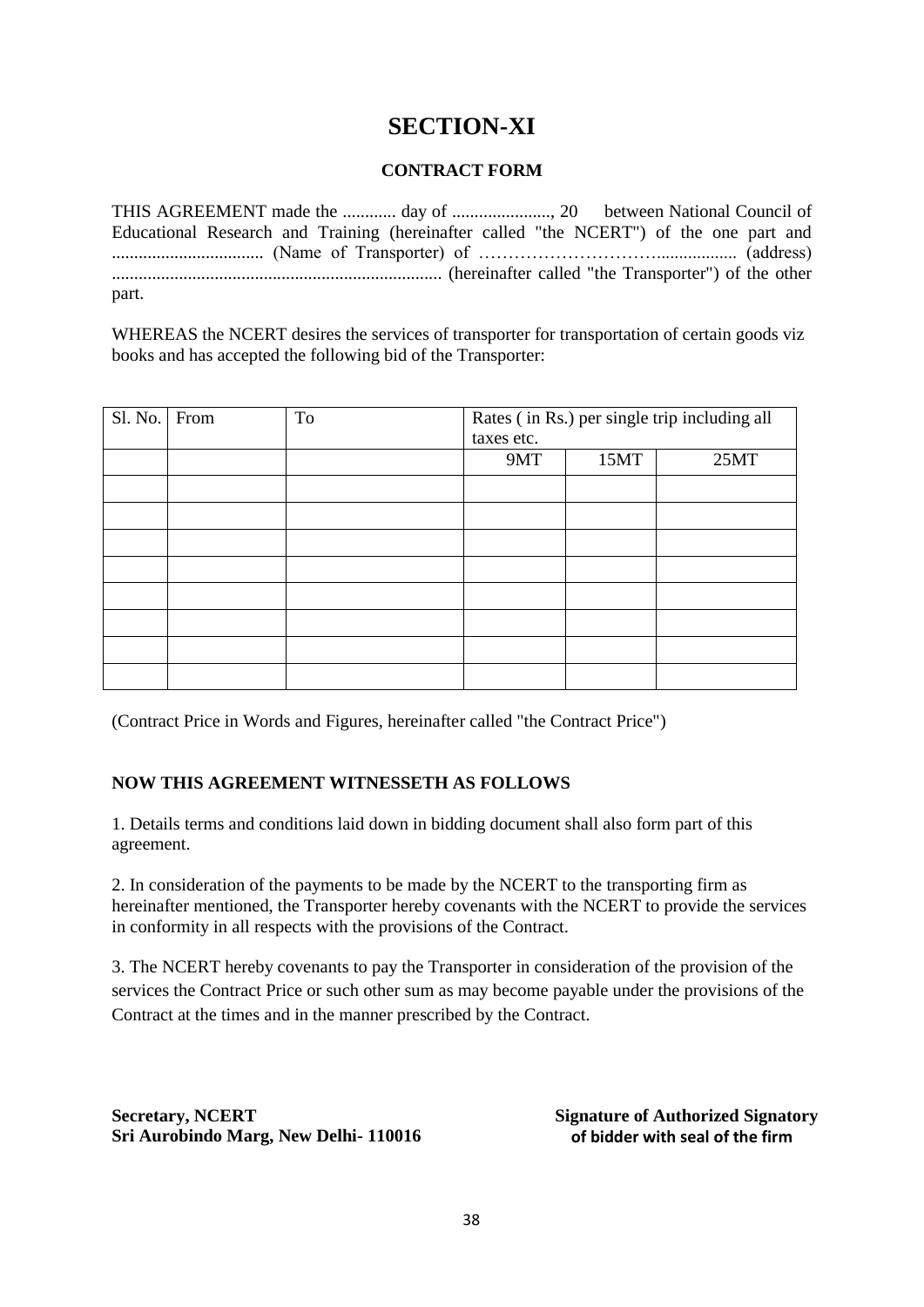## **SECTION XII FORMAT FOR BANK GUARANTEE FOR PERFORMANCE SECURITY**

#### (Stamp Paper)

| (Banker's name and address)                                                                                                                                                                                                                                                                                                                                                                          |
|------------------------------------------------------------------------------------------------------------------------------------------------------------------------------------------------------------------------------------------------------------------------------------------------------------------------------------------------------------------------------------------------------|
| (Round Stamp of Banker)<br>The Secretary,                                                                                                                                                                                                                                                                                                                                                            |
| National Council of Educational Research and Training,                                                                                                                                                                                                                                                                                                                                               |
| Sri Aurobindo Marg,                                                                                                                                                                                                                                                                                                                                                                                  |
| New Delhi - 110 016                                                                                                                                                                                                                                                                                                                                                                                  |
|                                                                                                                                                                                                                                                                                                                                                                                                      |
|                                                                                                                                                                                                                                                                                                                                                                                                      |
|                                                                                                                                                                                                                                                                                                                                                                                                      |
| LAST DATE FOR LODGEMENT OF CLAIM: ----------------------------------                                                                                                                                                                                                                                                                                                                                 |
| favour of The Secretary, National Council of Educational Research and Training (hereinafter referred<br>to as NCERT/Beneficiary) for an amount not exceeding Rs(Rupees                                                                                                                                                                                                                               |
| referred to as the Supplier). This guarantee is issued subject to the condition that the liability of the                                                                                                                                                                                                                                                                                            |
| remain in force up to and cannot be invoked or served otherwise than by a written demand<br>or claim under this guarantee served on the bank on or before  In consideration of The<br>conditions of an agreement made between both the parties (hereinafter called the said agreement) for<br>the due fulfillment of the contract as per the terms and agreement on production of bank guarantee for |
|                                                                                                                                                                                                                                                                                                                                                                                                      |
|                                                                                                                                                                                                                                                                                                                                                                                                      |
| damage caused to or suffered by NCERT by reason of any breach of the terms and conditions<br>contained in the said agreement.                                                                                                                                                                                                                                                                        |
| $\gamma$ $\mathbf{v}$<br>$1 \t1 \t1 \t1 \t1 \t1 \t1$                                                                                                                                                                                                                                                                                                                                                 |

2. We .......................................................................... do hereby undertake to pay amount due and payable under this guarantee without any demur, namely on a demand from the NCERT stating that the amount demanded is due by way of loss or damage caused to or would be caused to or suffered by NCERT by reason of the supplier's failure to perform the said agreement by such demand made on the bank shall be conclusive as regards the amount due and payable by the bank under the guarantee. However our liability under this guarantee shall be restricted to an amount not exceeding Rs.......…......... (Rupees.........………………………………..........................only).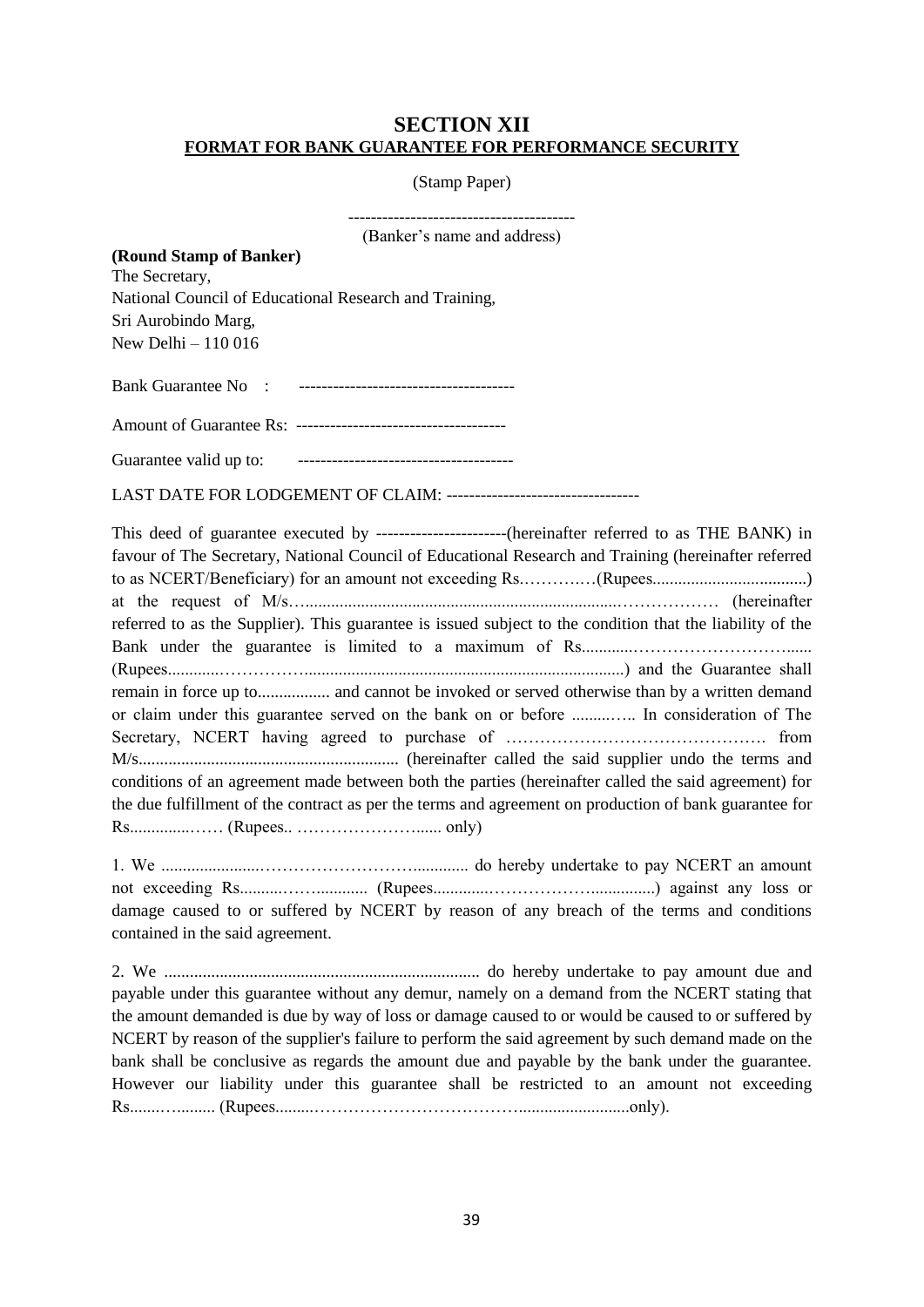3.We undertake to pay to the Beneficiary any money so demanded notwithstanding any dispute or disputes raised by the transporter/firm in any suit or proceeding pending before any court or Tribunal relating thereto, our liability under this present being absolute and unequivocal.

4. The payment so made by us under this bond shall be a valid discharge of our liability for payment there under and the transporter/firm shall have no claim against us for making such payment.

5. We ........................................................(Banker) further agrees that the guarantee herein contained shall remain in full force and effect during the period that would be taken for performance of all the dues of the Beneficiary under or by virtue of the said agreement have been fully paid and its claims satisfied or discharged or till (date) that the terms and conditions of the said agreement have been fully and properly carried out by the said supplier and accordingly discharge this guarantee. Unless a demand or claim under this guarantee is made on us in writing on or before.......................(date), we shall be discharged form all liability under this guarantee thereafter.

6. We, ------------------------------(Banker), further agree with the Beneficiary that the Beneficiary shall have the fullest liberty without our consent and without affecting in any manner our obligation hereunder to vary any of the terms and conditions of the said agreement or to extend time of performance by the said supplier from time to time or to postpone for any time or from time to time any of the powers exercisable by the beneficiary against the said supplier and to forbear or enforce any of the terms and conditions relating to the said agreement and as shall not be relieved from our liability by reason of any such variation, or extension being granted to the said supplier or for any forbearance, act or omission on the part of the beneficiary or any indulgence by the beneficiary to the said supplier or by any such matter or thing whatsoever which under the law relating to sureties would, but for provision, have the effect of so relieving us.

7. This guarantee will not be discharged due to the change, in the constitution of the Bank.

8. We, \_\_\_\_\_\_\_\_\_\_\_\_\_\_\_\_\_\_\_\_\_\_\_\_\_\_\_\_\_\_\_\_\_\_(Banker), lastly undertake not to revoke this guarantee during its currency except with the previous consent of the beneficiary in writing.

## **NOTWITHSTANDING ANY THING CONTAINED HEREIN**

a) The liability of the surety under this bank guarantee shall not exceed Rs.\_\_\_\_\_\_\_\_\_\_\_\_ (in figures) Rupees  $_{\text{(in words)}}$ 

b) This bank guarantee shall be valid up to \_\_\_\_\_\_\_\_\_\_\_\_\_\_\_\_\_\_\_\_\_\_\_\_ (date)

The surety is liable to pay the guaranteed amount or any part thereof under this Bank Guarantee only and only if the Purchaser serves upon the Surety, written claim or demand on or  $before$  (date)

**Date: Place:** **Signature of Bank Manager (with full name, address & Seal)**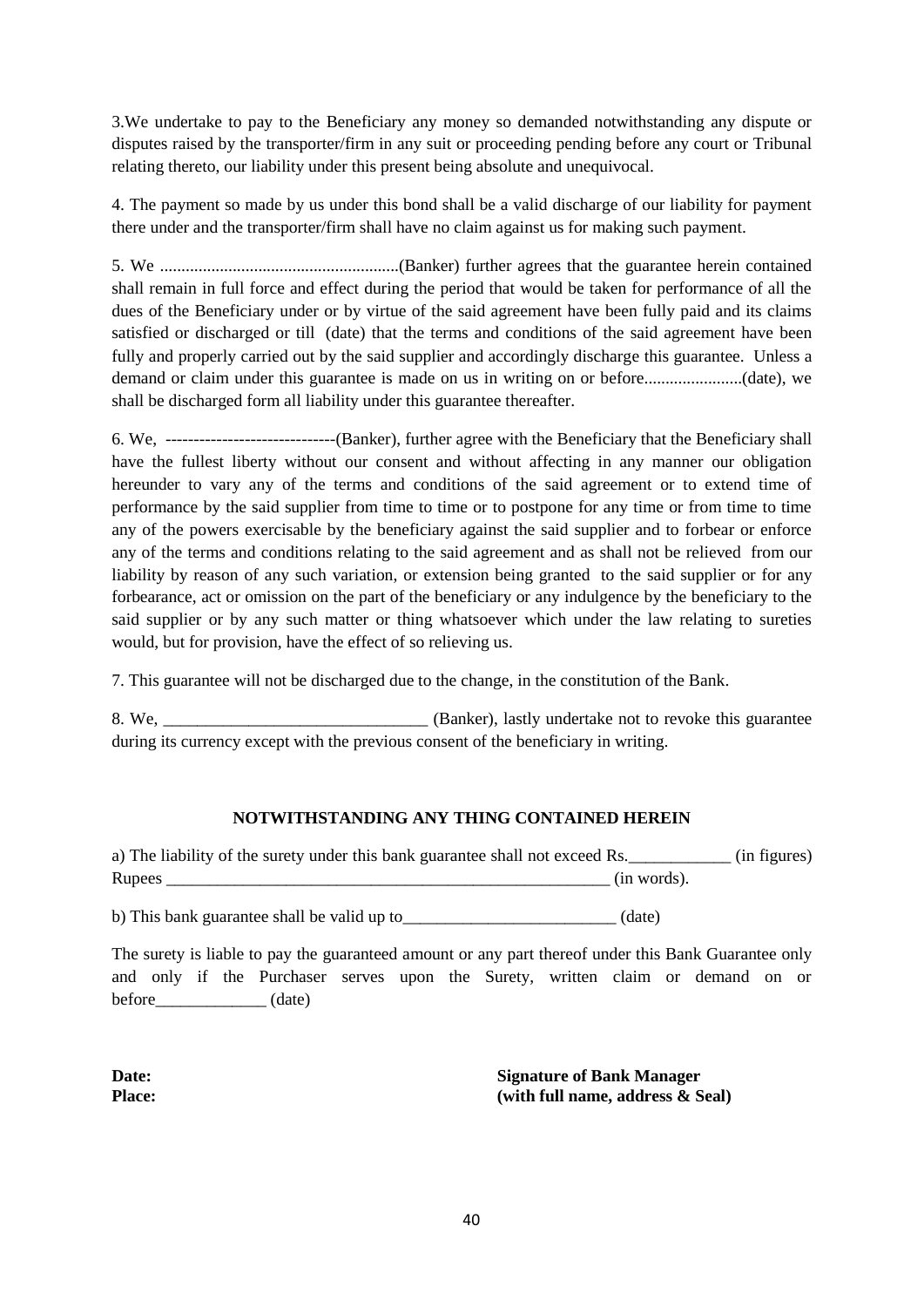## **SECTION XIII**

## NOTIFICATION OF AWARD

## [*Letter head of the NCERT*]

Date......................

To

............................................. [*Name and address of the Transporter*]

.............................................

.............................................

Dear Sir or Madam,

This is to notify you that your Bid dated the ................…............for the transportation of Books and Printing Paper ..........………............. [*give particulars of the goods to be transported as given in the Instructions to the Bidders*] has been accepted for the following contract price, destination and delivery period;

| From | ᡣ<br>10 | <b>Delivery Period</b> | Truck<br>Capacity | Rate (in Rs.) |
|------|---------|------------------------|-------------------|---------------|
|      |         |                        |                   |               |

You are hereby requested to furnish Performance Security, in the form detailed in Clause \_\_\_\_\_Section \_\_\_\_\_\_ of the Condition of Contract for an amount equivalent to (as the case may be) Rs. ………… *[in figures] (................................) [Amount in words]* within seven days of the receipt of this letter of acceptance valid upto .................... *[insert the period],* i.e. valid upto .......... *[insert the last date of validity]* and sign the contract, failing which action as stated in Clause ................. of Instructions to Bidders will be taken.

Yours faithfully

Name and title of the Authorised Signatory

Along with condition of contract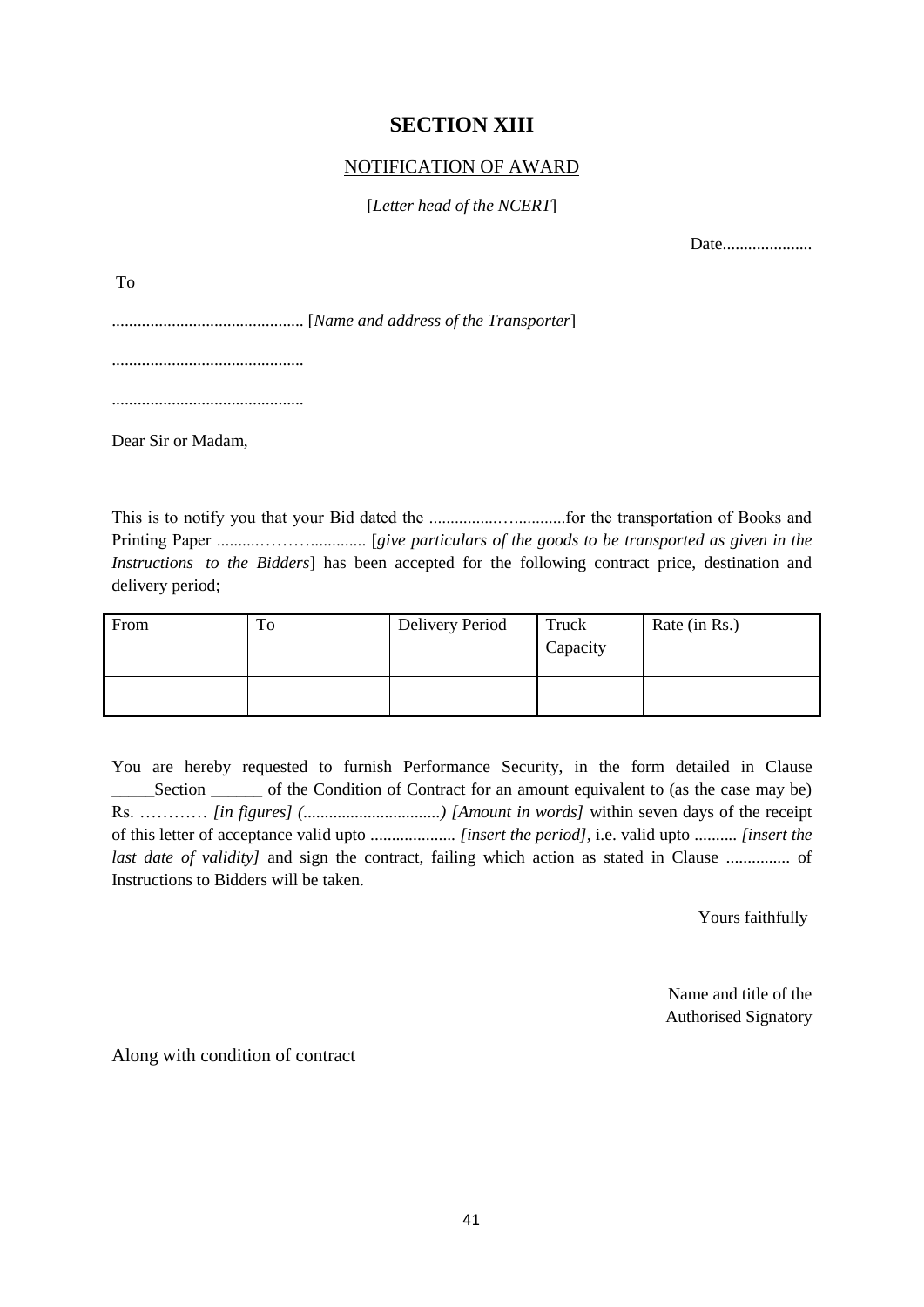#### **List of Documents to be uploaded on CPP Portal in Cover-1 (Technical Bid) (as mentioned in Clause 09.01 of Section III )**

**Name of the Transporter\_\_\_\_\_\_\_\_\_\_\_\_\_\_\_\_\_\_\_\_\_\_\_\_\_\_\_\_\_\_\_\_\_\_\_\_\_\_\_\_\_**

| Sl. No. |                                                                                                         |                        |                |
|---------|---------------------------------------------------------------------------------------------------------|------------------------|----------------|
|         | <b>Particulars</b>                                                                                      | To be filled by bidder |                |
|         |                                                                                                         | <b>YES</b>             | N <sub>O</sub> |
|         |                                                                                                         |                        |                |
|         |                                                                                                         | (Mention               |                |
|         |                                                                                                         | page No.)              |                |
| 1.      | Scanned copy of Bid Security Declaration                                                                |                        |                |
| 2.      | Scanned copy of valid Registration with MSMEs for specific/related<br>services, if applicable.          |                        |                |
| 3.      | Scanned copy of written confirmation authorizing the signatory of<br>the Bid to commit the Bidder.      |                        |                |
| 4.      | Scanned copy of Undertaking that the Bid shall remain valid for the<br>period specified in Section-III. |                        |                |
| 5.      | Scanned copy of all documents/certificates as per Qualification<br>Criteria under Section VI.           |                        |                |
| 6.      | Scanned copy of Bid submission form under Section VIII.                                                 |                        |                |
|         | (The financial bid [Price Schedule] should not be submitted<br>offline/physically).                     |                        |                |
|         | Scanned copy of affidavit on a non-judicial stamp paper of ₹100/-                                       |                        |                |
|         | duly attested by Notary Public (Section-VI) may be submitted with                                       |                        |                |
|         | the following undertakings:                                                                             |                        |                |
|         | That the transport firm has never been black listed by any of the<br>a)                                 |                        |                |
|         | Central Govt./State Govt/PSUs including any organization under                                          |                        |                |
|         | control of Central/State Govt.                                                                          |                        |                |
|         | That he/she has read and understood all the terms & conditions<br>b)                                    |                        |                |
|         | of the tender document without any pre-conditions.                                                      |                        |                |
|         | That he/she has furnished all the information in the Bidding<br>c)                                      |                        |                |
|         |                                                                                                         |                        |                |
|         | Document are true and correct to the best of his/her knowledge<br>and belief.                           |                        |                |

Signature with date Seal of the authorised person/company/ firm